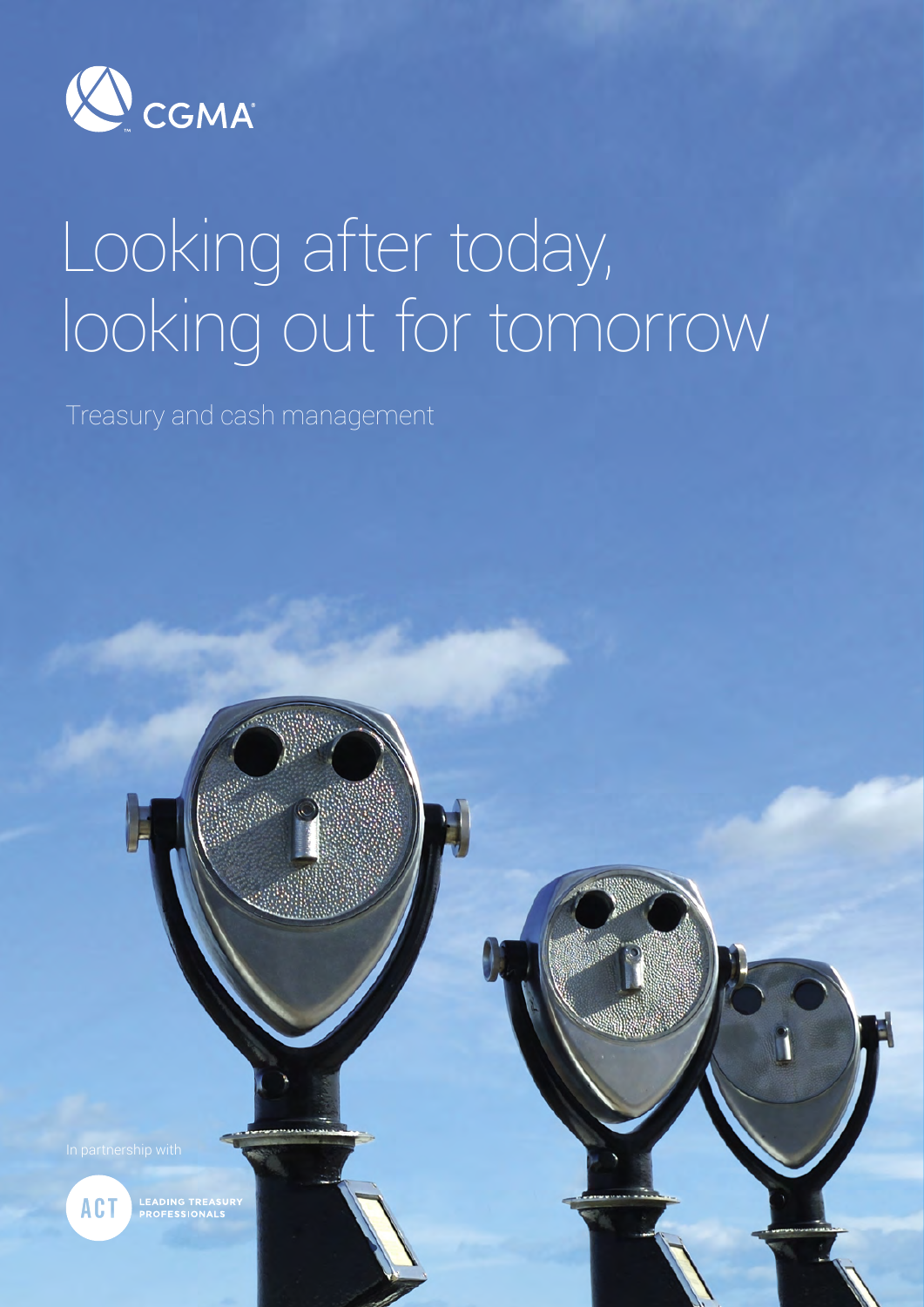### Chartered Global Management Accountant (CGMA)

CGMA is the most widely held management accounting designation in the world. It distinguishes more than 150,000 accounting and finance professionals who have advanced proficiency in finance, operations, strategy and management. In the U.S., the vast majority are also CPAs. The CGMA designation is underpinned by extensive global research to maintain the highest relevance with employers and develop competencies most in demand. CGMAs qualify through rigorous education, exam and experience requirements. They must commit to lifelong education and adhere to a stringent code of ethical conduct. Businesses, governments and nonprofits around the world trust CGMAs to guide critical decisions that drive strong performance.

[cgma.org](http://www.cgma.org)

### Association of International Certified Professional Accountants

The Association of International Certified Professional Accountants (the Association) is the most influential body of professional accountants, combining the strengths of the American Institute of CPAs (AICPA) and The Chartered Institute of Management Accountants (CIMA) to power opportunity, trust and prosperity for people, businesses and economies worldwide. It represents 650,000 members and students in public and management accounting and advocates for the public interest and business sustainability on current and emerging issues. With broad reach, rigour and resources, the Association advances the reputation, employability and quality of CPAs, CGMAs and accounting and finance professionals globally.

[aicpa-cima.com](http://www.aicpa-cima.com)

# Association of Corporate Treasurers (ACT)

The Association of Corporate Treasurers (ACT) sets the global benchmark for treasury excellence. As the chartered body for treasury, it leads the profession through internationally recognised qualifications by defining standards and championing continuing professional development. It is the authentic voice of the treasury profession, educating, supporting and leading the treasurers of today and tomorrow.

[treasurers.org](http://www.treasurers.org)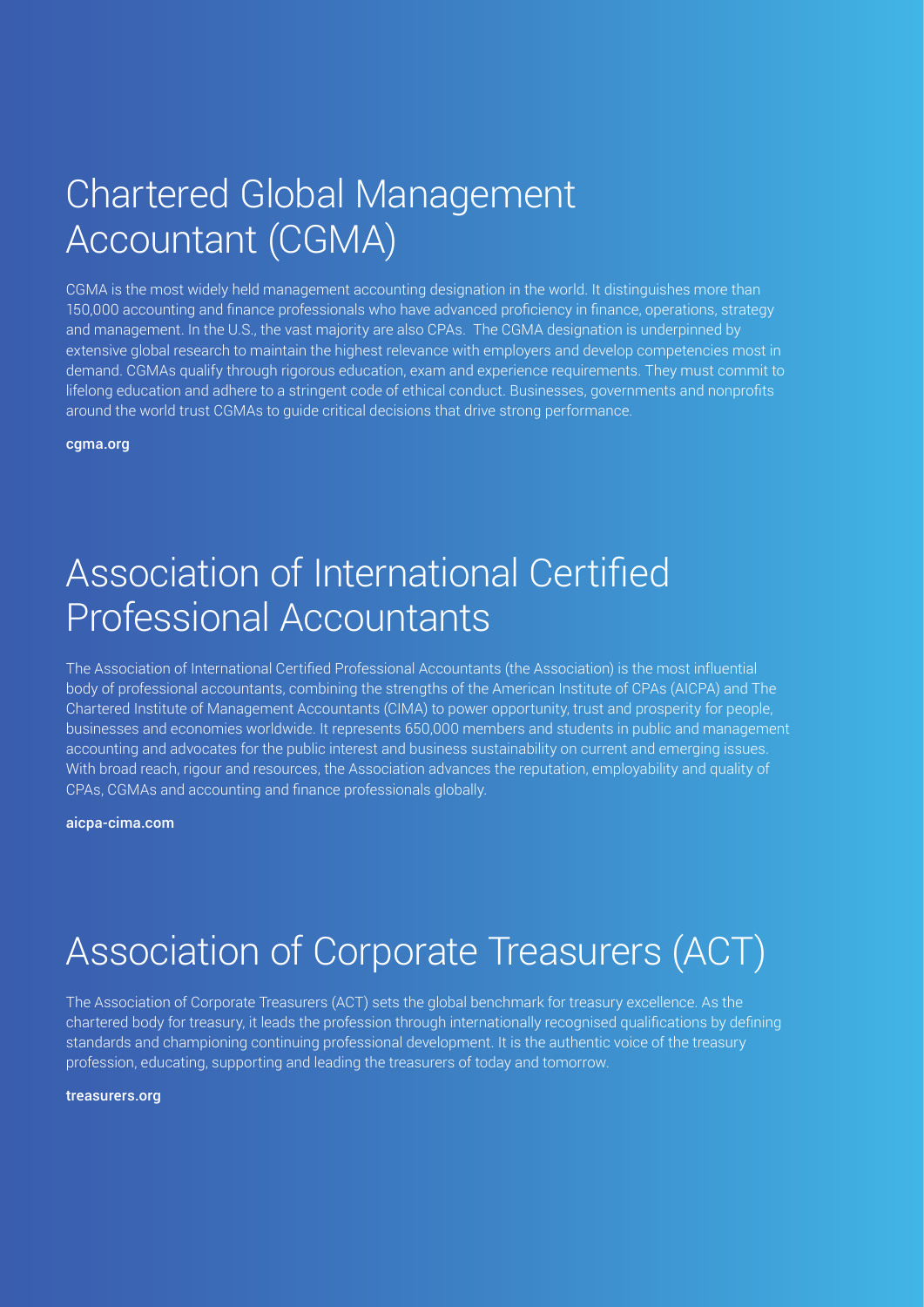# **Contents**

| Introduction                                      | $\overline{2}$ |
|---------------------------------------------------|----------------|
| 1. Positioning treasury and management accounting | 3              |
| 2. Treasury and corporate strategy                | $\overline{4}$ |
| 3. Capital structure                              | 6              |
| 4. Business operations and stakeholder relations  | 9              |
| 5. Cash and liquidity management                  | 12             |
| 6. Treasury operations and controls               | 16             |
| 7. Systems                                        | 19             |
| 8. Treasury and financing risks                   | 21             |
| 9. Financial risk management and risk reporting   | 27             |
| 10. Governance                                    | 32             |
| 11. Treasury accounting                           | 34             |
| Conclusion                                        | 36             |
| Further resources                                 | 37             |
| <b>Global Management Accounting Principles</b>    | 38             |
| The four Principles and outcomes                  | 39             |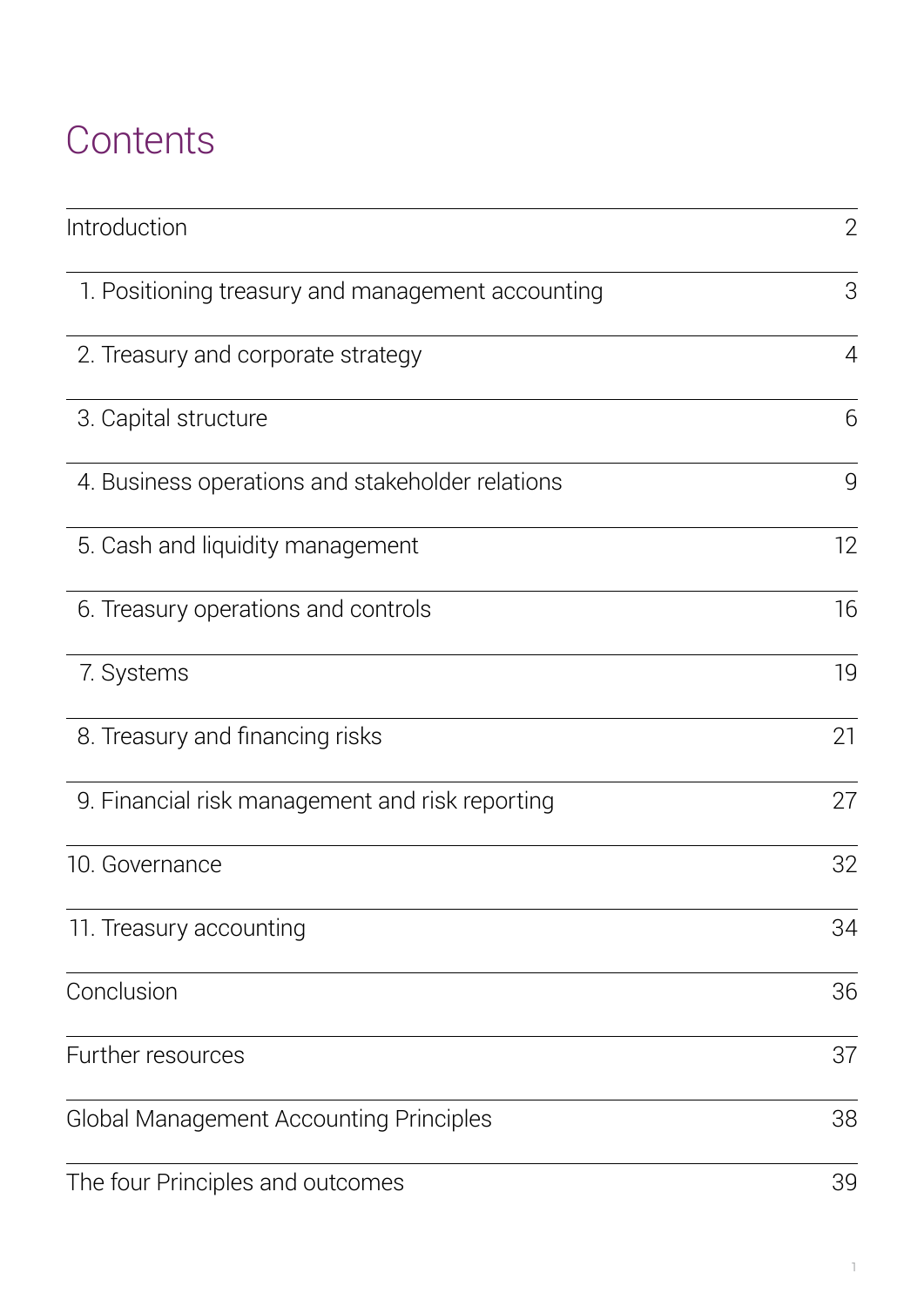## <span id="page-3-0"></span>Introduction

Whether it knows it or not, almost every business of any size 'does' treasury: the administration of its financial assets and holdings with the aim of optimising liquidity, ensuring the right investments are made and reducing risk.

Treasury practices have become significantly more complex since the global financial crisis. The landscape is abounding in uncertainty and risks. At the same time, big data and value chain financing are providing new and powerful opportunities to evolve how organisations 'do' treasury.

The dynamic nature of treasury is challenging those responsible for it. With its emphasis on cash, risk and markets, treasury differs from other finance activities. The complexity of instruments, systems and interactions with the business, both operationally and strategically, means that some of the skills needed for treasury are specialised.

Management accountants who have treasury responsibilities are dedicating more time to working across financial and non-financial units, leading the culture of risk management and developing and challenging shareholder and economic models.

This guide highlights the need for close alignment, understanding and cooperation between the management accounting, tax and treasury functions when making decisions on investments, funding and risk strategies.

As guardians of organisations' assets, management accountants have responsibility for stewarding liquidity, optimising capital structures and supporting the execution of strategies that generate value for all stakeholders. Particularly since the 2008 global financial crisis, the treasury function of any organisation is operating in a much more complex environment in which to generate value. Management accountants must update their skills and competencies to cope with this new norm.

The Global Management Accounting Principles developed by the AICPA and CIMA underscore the importance of this stewardship role in both large and small organisations. The Principles outline the importance of relationships and communication that drives better decision making. They also provide guidance on the process of presenting the insight gained from analysing relevant information that is critical to the value creation process.

The Global Management Accounting Principles identify fourteen practice areas that make a contribution to the process of creating value. While there are interdependencies among all elements of strategy and finance, the key practice areas that this document expands upon include:

- Treasury and Cash Management
- $\blacktriangleright$  Financial Strategy
- $\blacktriangleright$  Investment Appraisal
- $\blacktriangleright$  Risk Management

Written in partnership with the Association of Corporate Treasurers (ACT), the chartered body for treasury, and drawing on its technical expertise and treasury competency framework, this treasury resource will prove invaluable to management accountants who recognise these new challenges and wish to develop the capabilities to take advantage of the related opportunities.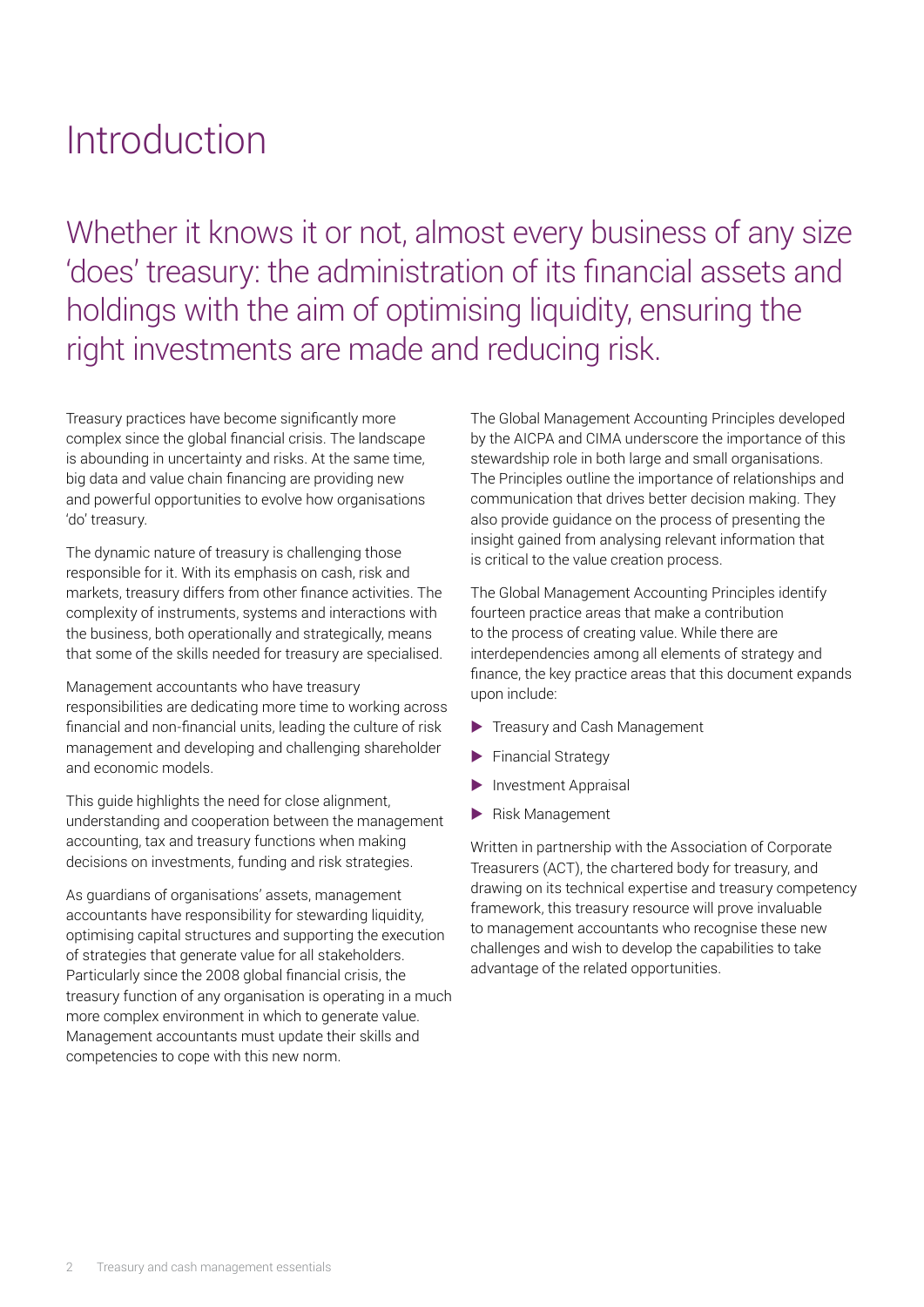### <span id="page-4-0"></span>1. Positioning treasury and management accounting

The key role of the treasury function is to advise the Board and management on business decisions and financial considerations that are fundamental to corporate strategy. Securing financing, maintaining funding and managing risks are essential treasury skills that enable the execution of that strategy.

Every organisation deals with treasury issues, but many organisations do not have a distinct treasury function. Treasury may mean a discrete practice within an organisation or part of the responsibilities of a management accounting function. Similarly, the role of Treasurer may be a discrete role or may be part of the responsibilities of a broader role such as Financial Controller or CFO.

At the strategic level, treasury is about advising on the appropriate choices, trade-offs and compromises involved when financial decisions are taken. Three strategic and interrelated questions are fundamental to treasury decision-making:

- 1. What should we invest in?
- 2. How do we fund these investments?
- 3. How do we manage the risk of our choices?

'Investing' refers to any use of resources for future benefit. It covers not only acquiring property, plant and equipment, M&A and intangible assets like patents, know-how and brands, but also R&D, staff training and marketing programmes.

Even if not explicitly, management accountants address these questions on a routine basis because they are the foundations of business strategy development. Different organisations will have different financing considerations, as there will be different answers to these three questions. (Naturally, a utility company and a confectionery manufacturer will have very different responses.) The time horizons they take into account and the risks they need to manage may be different too, whether because of the nature of the business or the type of financing chosen. It is impossible to take sound decisions about any one of these questions without influencing or being affected by the answers to the other two. In other words, they are interdependent.

The answers to all three questions also depend on external factors, often interrelated, which can further increase uncertainty. Some strategic choices that may seem straightforward on the surface actually conceal unforeseeable consequences. Accordingly, judgement is constantly required – from the outset and as conditions change.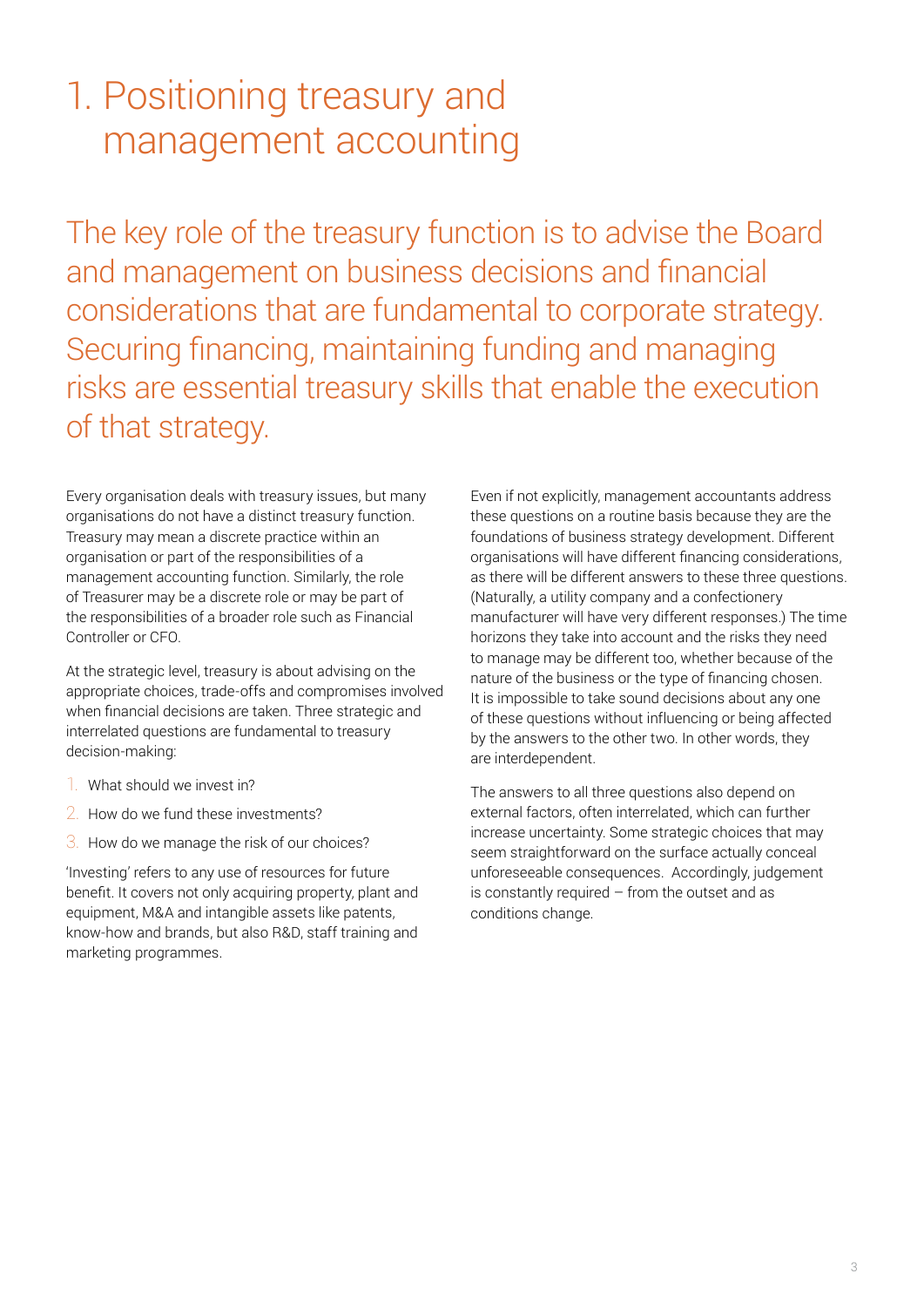# <span id="page-5-0"></span>2. Treasury and corporate strategy

Business strategy and financial strategy together form corporate strategy. Financial strategy depends on the business strategy – but business strategy is enabled or constrained by the financial strategies that are available.

#### Business Strategy

Course of action, including the specification of resources required to achieve a specific objective

#### Financial Strategy

Decide on optimum financing, hurdle rates, dividend policy, financial market risk, in which market to raise debt or equity, and counterparty limits.

#### Corporate Strategy

Figure 1: Corporate strategy

#### Business and financial strategy

What do we invest in, how do we fund those investments and how do we manage the risk of our choices?

These questions are central to the development of business strategy and to the financial criteria for investing. It is essential that the investments will earn enough to cover the cost of funding them and to compensate for the risks involved.

Treasury plays a key role in determining the organisation's financial strategy, working out how to finance the business strategy and how to manage the risks that follow from this. It sets out what is possible financially, at what cost and with what risks as the business and the environment evolve.

#### Corporate funding

An organisation needs capital to fund its present assets, its planned future development (including an allowance for opportunistic investment) and to absorb the cash-flow effects of responding to unexpected shocks (whether internal or external).

There are three primary sources of funding: the use of an organisation's own cash reserves generated from accumulated surpluses; loans; and equity.

Equity is the best shock-absorber as it places few demands on the organisation's various cash flows. Debt funding via a loan involves compulsory interest and the eventual repayment of the amount borrowed, either from the business's cash flow or from new funding raised via debt or equity.

Other funding strategies that businesses can deploy include asset-based financing, leasing and working-capital financing.

#### Key questions to consider – start the dialogue

In raising funds, consider:

- $\blacktriangleright$  To which types of funding and fund providers does your organisation have access?
- $\blacktriangleright$  Should additional finance be raised as equity, debt or a combination of the two?
- $\triangleright$  Does what is being invested in lend itself to assetbased finance, in other words: could it be rented or leased and at what cost?
- $\blacktriangleright$  Are there other existing assets that could be financed more easily, releasing funds for the new investment?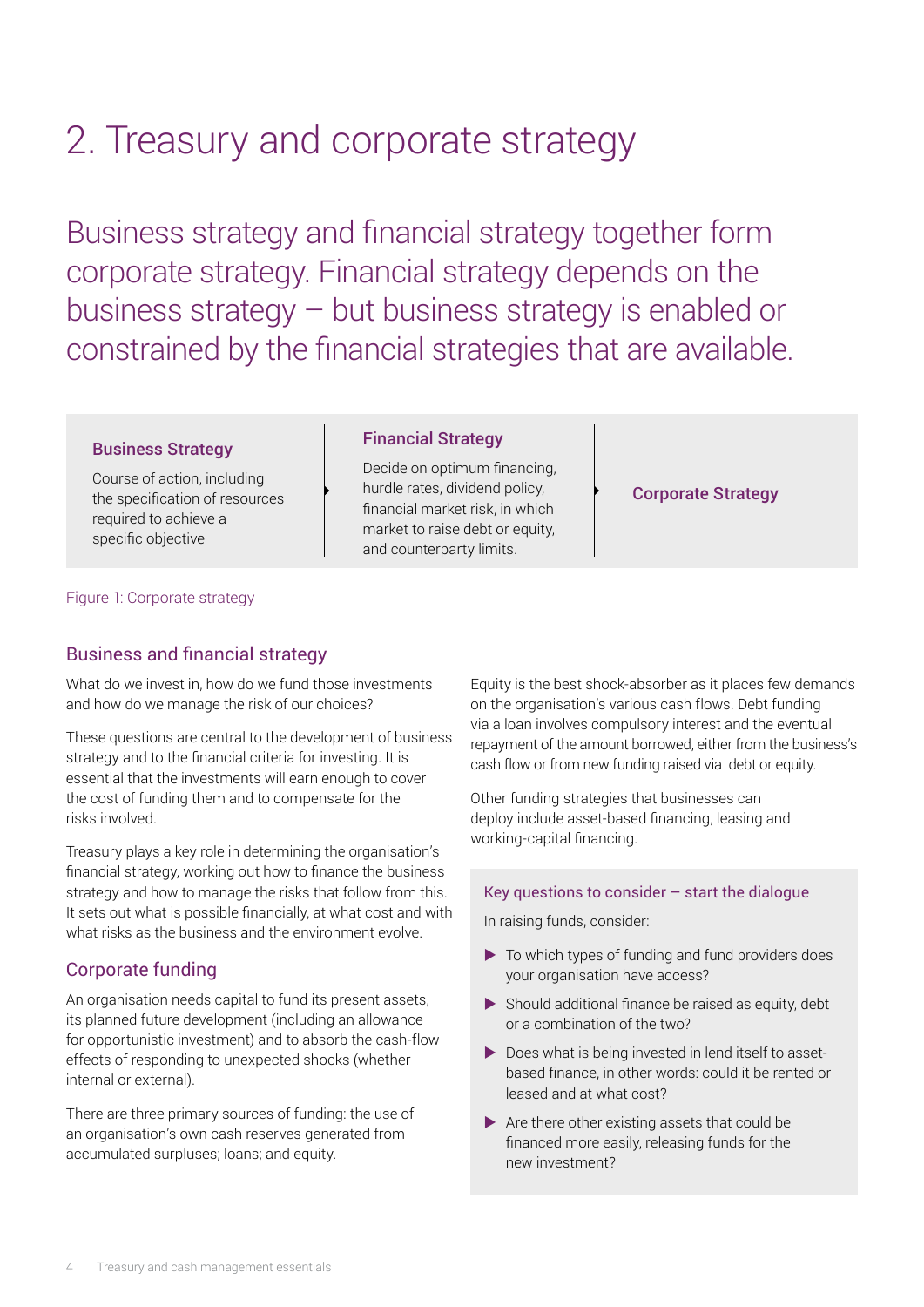#### Strategic and financial risk management

The risk management system covers the providers of funds against risks.

#### Key questions to consider  $-$  start the dialogue

- $\blacktriangleright$  Are the risks from the actual investment acceptable, when compared to the business to which it contributes?
- $\blacktriangleright$  Is the cash-flow impact of servicing and repaying (equity aside) the funding and any associated conditions (such as covenants and default wording) both acceptable to and manageable by the organisation and those who provide its funding?
- $\blacktriangleright$  Is the overall business risk, including the total funding and cash-flow risks, acceptable to and manageable by the organisation and the fund providers?

#### Financing guidelines and policies

Overall guidelines for financing and for managing financial risk are derived from the financial strategy. These then set the approach to funding, managing currency and interest rate risks, investing surplus funds, setting counterparty limits and more. Such guidelines therefore ultimately enable the creation of treasury policies.

#### Key questions to consider – start the dialogue

- $\blacktriangleright$  Are your financial strategies integrated with your business strategy?
- $\blacktriangleright$  Are your treasury objectives clearly defined and aligned with your organisation's objectives?
- $\blacktriangleright$  Do your treasury policies accurately reflect those objectives and address any risks to reaching them?

#### Getting ahead  $-$  the management accountant's perspective

Management accountants should be aware of the range of possible risks and how they might be mitigated in evaluating the financial feasibility of strategic options, covering a range of realistic scenarios. Examples might include risks arising from movements in interest rates, foreign exchange rates, commodity prices and inflation. If, for example, a plan cannot be funded in its current form, the treasury function should suggest modifications to the plan or phasing it in over a longer period.

Some risks will be managed through structural decisions about the business. For example, the location of a new plant may affect currency exposures, access to finance or the security of supply for input commodities. Other factors, such as sourcing decisions and flexibility in the sourcing of materials, components or finished goods, will also affect how risk is managed.

Other risks will not be subject to such structural solutions, but may be addressed through contract negotiation. For example, the pricing formulae in contracts may permit adjustments for changes in interest rates, exchange rates or commodity prices. Other risks will be accepted, monitored and managed.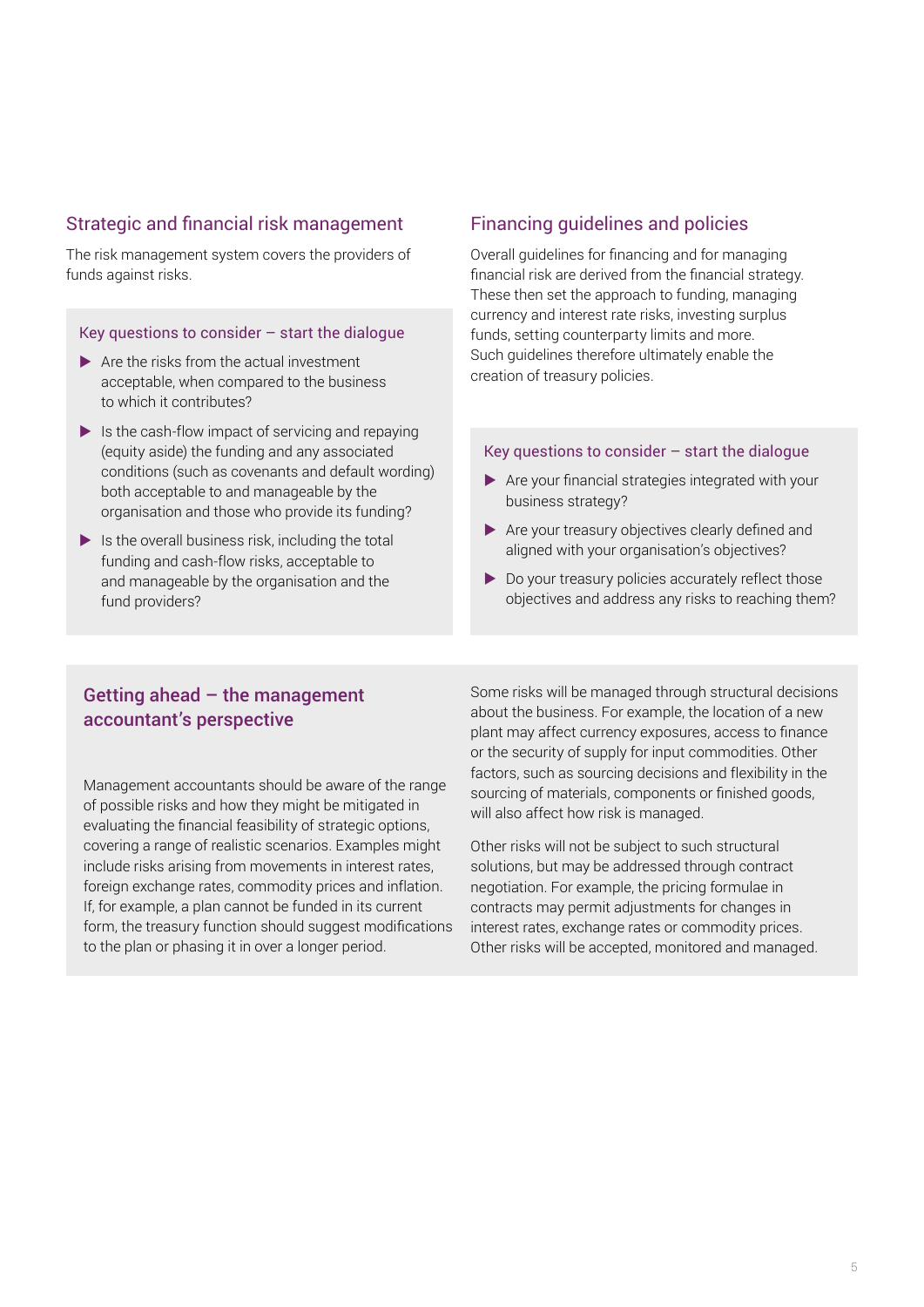# <span id="page-7-0"></span>3. Capital structure

Externally raised capital may be debt or equity, although hybrid structures can also be created. Capital-structuring theory and market practice provide many techniques for optimising an organisation's capital structure.

An organisation's financial strategy assesses the optimal financing solution, based on the following three factors:

- 1. Ranking of capital the ease and cost of financing
- 2. Leverage how to measure and monitor leverage
- 3. Markets the diversity of sources and the maturity of financing.

#### Gearing or leverage

The proportion of total capital that is debt is called 'gearing' or 'leverage'. The optimum level depends on the organisation's risk and return dynamics. Higher levels of debt increase the required return on equity (the cost of equity to the organisation), which is classically offset by the increased amount of the relatively cheaper debt.

By maintaining a gearing or credit-rating target, an organisation is able to position its credit-worthiness in the funding markets, optimising sources, pricing and terms for funding.

Considerations for some organisations may be the tax treatment of loan interest, equity dividends, and (under the G20 Base Erosion and Profit Shifting [BEPS] proposals) the amounts and locations of debt.

As shown in Figure 2, the overall cost of funding – the weighted average cost of capital – increases with higher gearing (as well as with the riskiness of the business strategy). At some point, investors are likely to become concerned about return of capital (not return on capital): in such cases, new funds are refused whatever the price offered. In squeezes and panics, such a refusal may arise at much lower gearing levels, leaving some organisations that were previously financeable now incapable of finding finance.



#### Figure 2: Gearing levels

(Curves are intended to illustrate the concept and do not represent costs for any particular company.)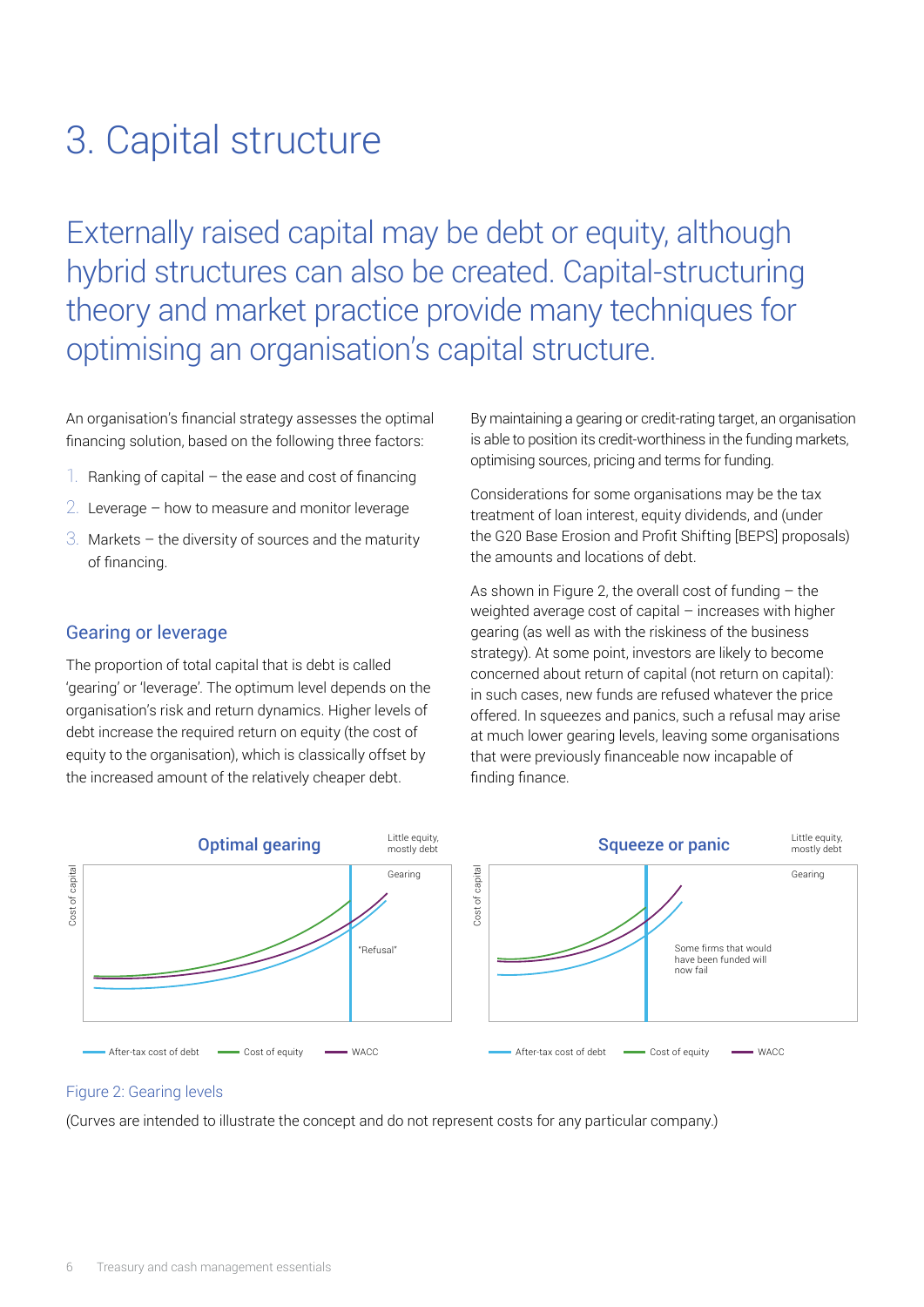| <b>Ungeared returns</b><br>from the business<br>(after business tax) | <b>Geared cost</b><br>of capital for<br><b>AA-rated firm</b><br>(after business tax) |                 | <b>Ungeared returns</b><br>from the business<br>(after business tax) |              | <b>Geared cost</b><br>of capital for<br><b>B-rated firm</b><br>(after business tax) |
|----------------------------------------------------------------------|--------------------------------------------------------------------------------------|-----------------|----------------------------------------------------------------------|--------------|-------------------------------------------------------------------------------------|
| Return on Assets                                                     | Debt<br>30%                                                                          | Equity<br>70%   | <b>Return on Assets</b>                                              | Debt<br>70%  | Equity<br>30%                                                                       |
| 12.8%                                                                | Cost<br>4.0%                                                                         | Return<br>16.6% | 12.8%                                                                | Cost<br>8.0% | Return<br>24.0%                                                                     |
|                                                                      |                                                                                      |                 |                                                                      |              |                                                                                     |

#### Figure 3: The effects of gearing/leverage

If the return on assets is unchanged, businesses might find the effects shown above when moving from stronger credit (less debt) to weaker credit (more debt).

#### Corporate borrowing

Riskier businesses or those with shorter-lived assets will tend to rely more on equity and only borrow over the short term if at all (perhaps for a quarter or a year).

Organisations with more stable cash flows and longer-term assets will be more comfortable servicing debt and so are likely to borrow for proportionately longer periods. For example, a building may be 65% debt-financed, out to 30 years, with the (supposedly) reliable rental income servicing both the debt and equity.

Some loss of control by shareholders can be a non-cash cost of debt. This is because covenants in lending contracts can cause constraints meaning that lenders can ultimately take control.

This loss of control may be too risky for some organisations, so they choose to avoid debt. Examples include businesses like high-tech, nano-tech or bio-tech companies with high real-option values that are dependent on further development being undertaken by hard-to-find experts.

Other organisations deliberately choose a high gearing strategy, such as the use of structured finance, hybrid instruments, project finance or private-equity deals.

The availability of funding cannot always be relied upon, as banks' risk appetites vary depending on market conditions. This can impact the industries, credit standings and even the geographical regions to which banks are willing to lend. Organisations will therefore need to plan the raising of new funds well ahead of when they need them, to diversify their sources of funding and to 'warm up' potential investors and lenders in advance. Few organisations that have the ability to choose would leave the refinancing of significant committed outlays or debt maturities to the final 18 months before the requirement crystallises.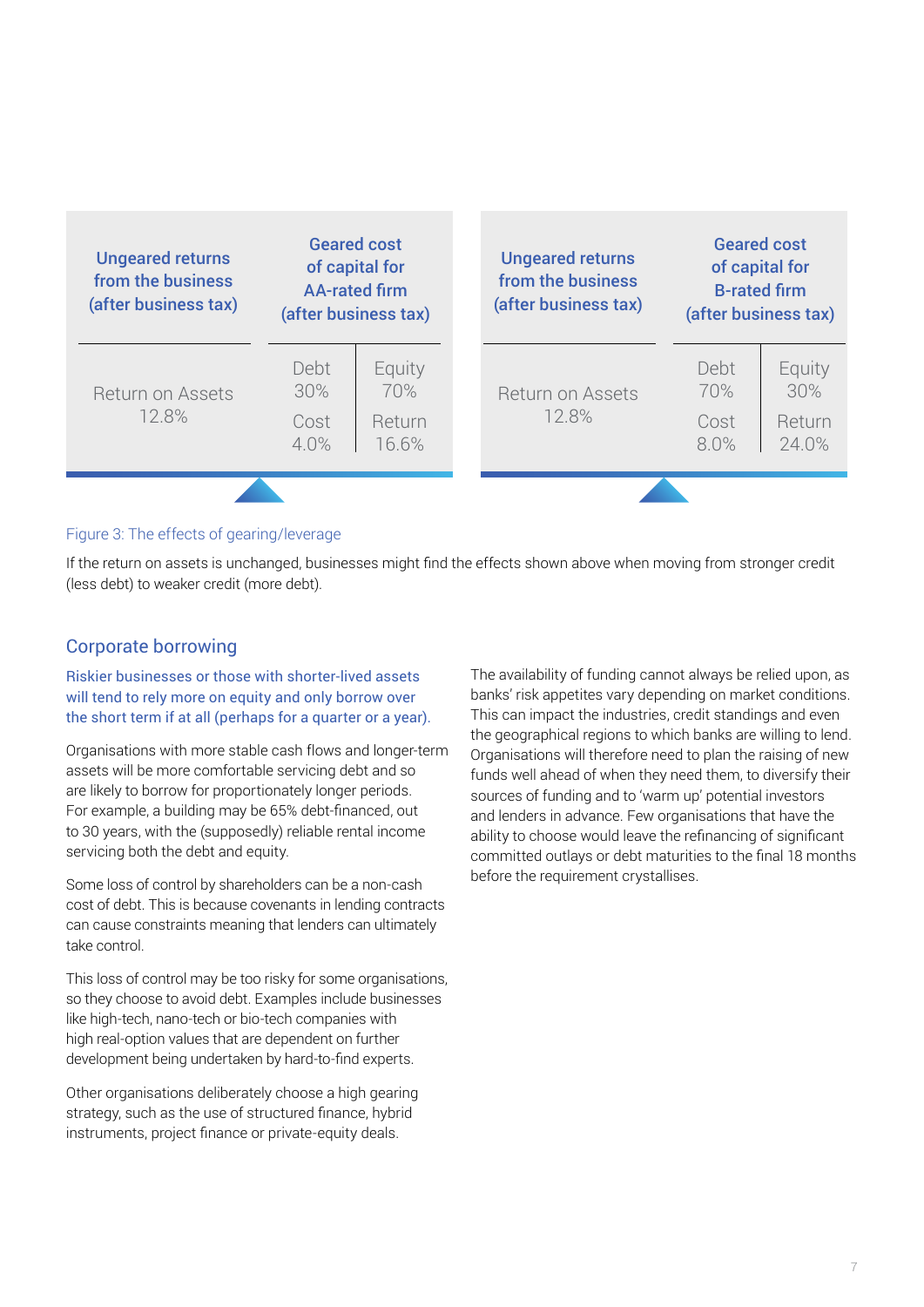| Factor                    | <b>Equity</b>                     | <b>Bonds</b>                                                                                                                                                                                    | <b>Loans/ Bank Debt</b>                                                                                                                                                                     |
|---------------------------|-----------------------------------|-------------------------------------------------------------------------------------------------------------------------------------------------------------------------------------------------|---------------------------------------------------------------------------------------------------------------------------------------------------------------------------------------------|
| Return<br>on funds        | No obligation to<br>return funds. | Bonds must be repaid<br>on maturity.                                                                                                                                                            | Bank debt must be repaid<br>upon maturity.                                                                                                                                                  |
| Relative cost             | High                              | $\cdot$ Low<br>• Fixed interest rate.                                                                                                                                                           | $\cdot$ Low<br>• Almost always at a floating rate.                                                                                                                                          |
| Information<br>disclosure | <b>None</b>                       | • Investment-grade bonds have fewer<br>conditions and generally no financial<br>covenants, unlike loans/bank debt<br>· Sub-investment grade ('high yield')<br>bonds involve more covenants      | • More private than equity and<br>bonds, but the amount of required<br>information is high, often including<br>business plans.                                                              |
| Covenant<br>requirements  | <b>None</b>                       | • Investment grade bonds have<br>fewer conditions and generally no<br>financial covenants compared to<br>loans/bank debt<br>· Sub-investment grade ('high yield')<br>bonds have more covenants. | • More covenants and more<br>onerous even for investment-<br>grade borrowers.<br>• It is easier and cheaper to discuss<br>amendments with banks than with<br>possibly unknown bond holders. |
| Flexibility<br>of usage   | Poor                              | • Fairly poor.                                                                                                                                                                                  | $\cdot$ Good<br>• An amount can often be drawn<br>and repaid at will in revolving<br>facilities, unlike in a term loan.                                                                     |

Table 1: Main funding types and their characteristics

#### Asset-based finance

Some assets lend themselves to dedicated finance, often called 'asset-based finance', while some items can be leased instead of owned. Some assets, such as land and buildings or expensive equipment, are good security for a provider of acquisition funds. On the working capital front, supplier-led invoice discounting or factoring (the sale of receivables) and 'supply-chain finance' (where the buyer leads the process) can all be useful. But it must be noted that the more asset-based finance an organisation uses, the less asset value remains to support credit taken from other lenders, trade creditors and employees for unpaid salaries. This can change the attitude of those creditors.

An old saying, 'fund early and fund long', remains true. Organisations need to work harder than ever on their funding relationships – not just bank relationships, but all the increasingly diverse potential sources of funding, including private placement debt, direct lending and asset-based finance. Funding plans need to explore all options and use creative thinking. Alternatives such as crowdfunding (equity), peer-to-peer lending (debt) and specialist FinTech service providers are increasingly credible sources of financial solutions for businesses.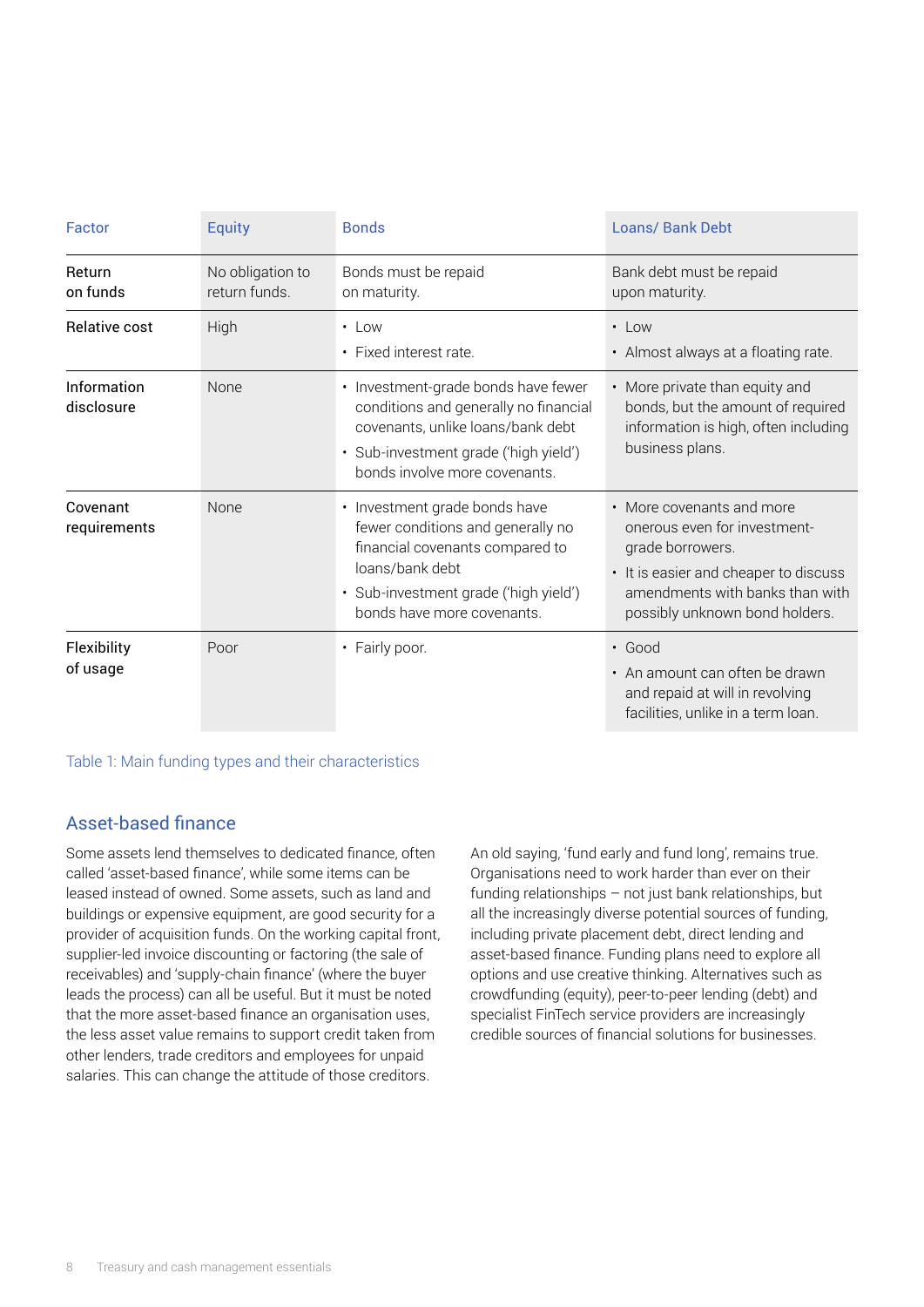### <span id="page-10-0"></span>4. Business operations and stakeholder relations

Effective treasury requires a thorough understanding of the organisation's business model and its industry. Developing strong relationships with internal and external stakeholders alike builds credibility and trust in treasury and financing operations.

#### Business operations

The level and nature of business risks and their impact on cash flows have a material impact on key treasury activities such as managing capital structure, funding and liquidity and financial risks. It is important that those responsible for treasury thoroughly understand the business model and the industry sector within which the organisation operates, while supporting and enabling the organisation's business operations and strategy.

Management accountants responsible for treasury activities must stay close to operational management to ensure they understand their view and demonstrate that the interdependency of business strategy and financial strategy is acknowledged by both parties.

For example, whenever an organisation issues a tender or price list with foreign currency content and/or with foreign currency costs in the supply chain, the treasurer should understand the risks involved. By working closely with the procurement function, the treasurer can facilitate the debate on whether to procure from one country over another. When a new project or investment is being considered, the treasurer can also give guidance on financing rates, discount rates, entity structuring, cash investment and repatriation, sources and structuring of finance and their impact on the company's credit rating.

Equally, when the treasurer talks to lenders in the capital markets, understanding both their own sector and that of their lenders is crucial. They should know how each organisation compares to its peers as well as to the wider market for risk and return. For example, organisations with high business risk are less likely to take significant financial risks. On the other hand, stable organisations with highquality earnings may take more financial risks.

#### Stakeholder relations

Whether it has a dedicated treasury function or not, every business 'does' treasury – often without realising it. Treasury interfaces with a range of business stakeholders, and it is vital that the management accounting, tax and treasury functions are all properly aligned and mutually supportive. Treasury is a specialist practice that focuses on the security of funding, the liquidity of the business and the yield from investments; as such, it is vital to effective and trustworthy management accounting. To do its job effectively, treasury (however it is structured) relies on building credibility and trust, both throughout the business and externally.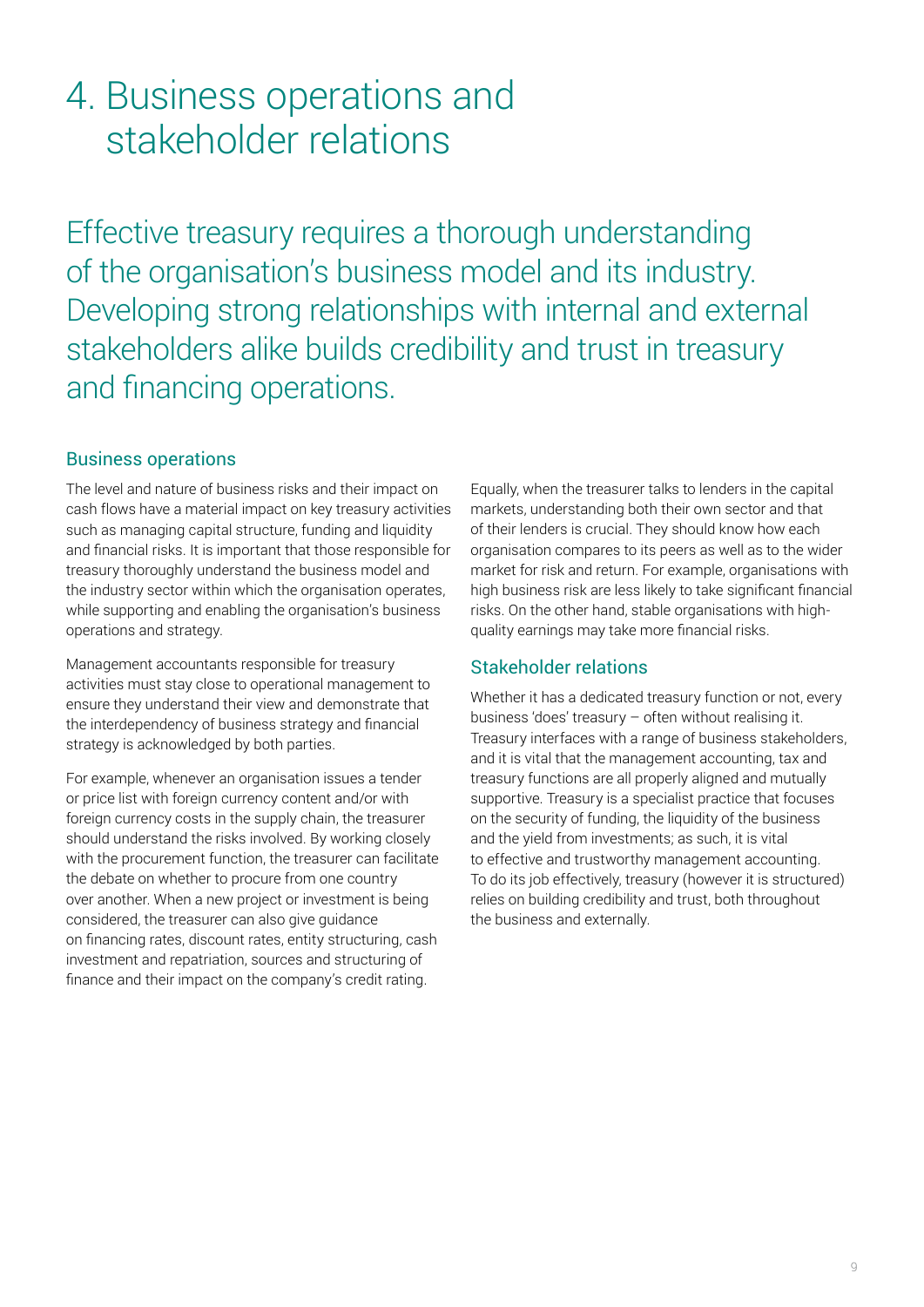| <b>External</b><br>relationships         | • Regulators<br>• Owners, lenders and credit agencies<br>• Finance, accounting and systems providers |
|------------------------------------------|------------------------------------------------------------------------------------------------------|
| <b>Organisational</b><br>relationships   | $\cdot$ HR<br>$\cdot$  T<br>$\cdot$ M&A<br>• Business units                                          |
| <b>Finance function</b><br>relationships | • CFO/Board and Board Committees<br>• Management accounting<br>$\cdot$ Tax and FP&A                  |

#### Figure 4: Treasury relationships

Management accountants responsible for treasury will have relationships at all levels in the business, from the CFO, Board members and (in larger or listed companies) Board Committees such as Audit and Risk Management, downwards through divisional management to the line staff running day-to-day operations and processes. Across other business functions, strong relationships are formed with tax, commercial, legal and other support functions as well as those running pension or employee-benefit schemes.

Externally, treasury professionals articulate the organisation's credit strength and its strategy and model for value creation. They also ensure that the business is at all times provided with the financial products and services it needs, from high-quality sources and at an appropriate post-tax cost.

Typical external relationships include not only lenders and potential lenders, but also publishers of credit ratings, external accounting, tax and other advisers, systems and information providers, insurers, employee-benefits providers, government agencies and auditors. Since the 2008 global financial crisis, regulation, market forces and technology have been among the factors which have driven fundamental and far-reaching changes in the provision of finance. For this reason, external relationships are every bit as important as internal ones.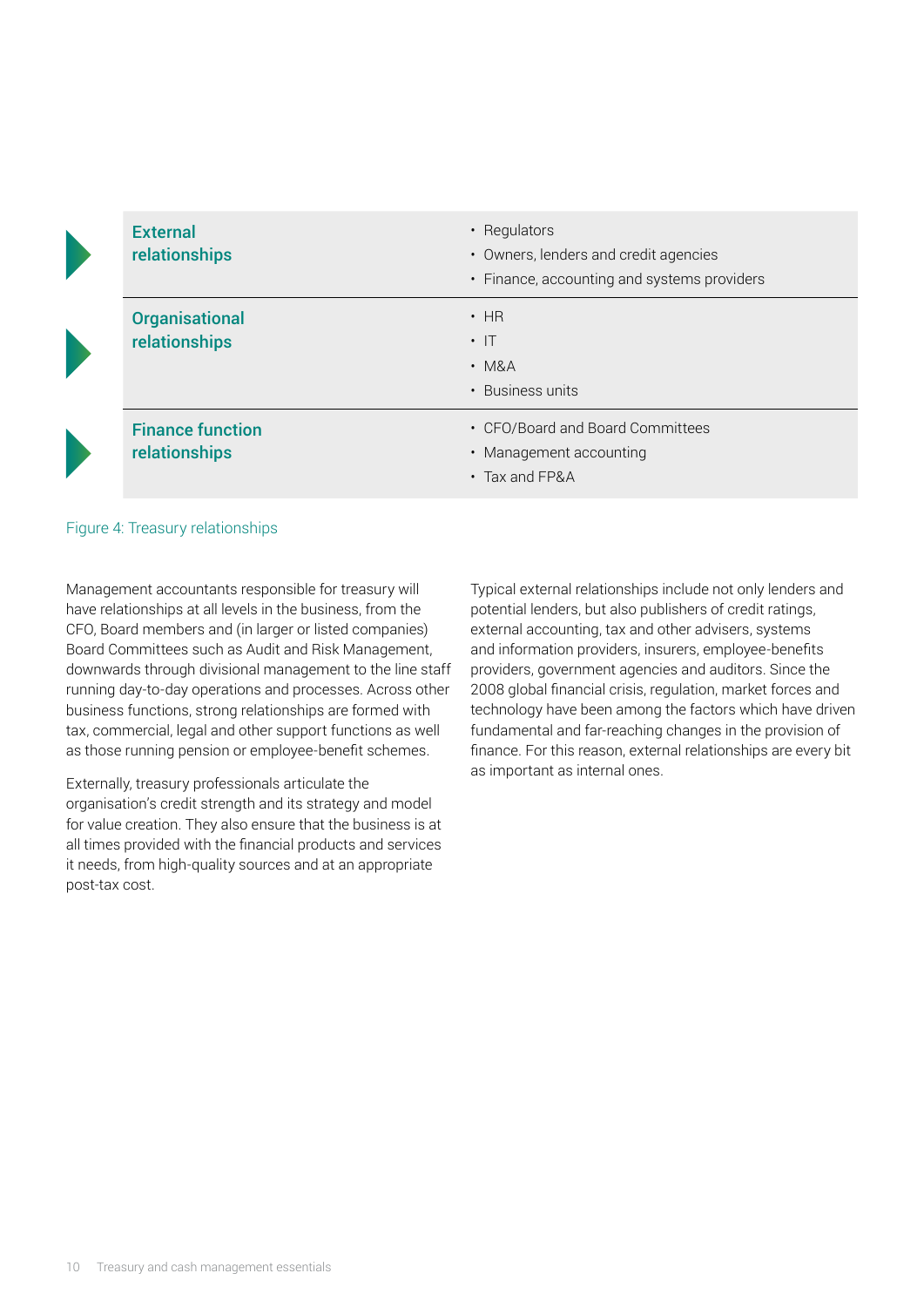#### Own credit risk

Presenting and explaining your own organisation's credit standing to external parties will influence their willingness to do business with you and the terms they will demand. This applies to your suppliers, your lenders and lessors alike. Even your clients and customers will want to assess the likelihood that you will still be in business to honour your commitments in the months and years ahead.

Larger organisations that issue publicly traded bonds may have a formal credit rating from international credit-rating agencies. Almost all organisations will find they have at some point been assessed by a credit-reference agency, an organisation that performs a fairly mechanised analysis of publicly available information such as annual accounts, invoice-payment histories and court orders.

Credit analysis will start with an organisation's historical performance, supplemented with forecasts, projections and perhaps an audit of assets. Analysts typically consider the quality of an organisation's senior management, the credibility of their strategy and its financial flexibility when developing their forecasts.

The business plan and cash flow should be stress-tested in a variety of scenarios to demonstrate the business's compliance with loan covenants, re-financing abilities and other limiting factors. Credit analysts focus on how the organisation controls potential downside risks. They are less interested in outperformance on the upside, which is more the domain of equity analysts.

#### Getting ahead – the management accountant's perspective

Managers need to understand how their organisation appears to a lender, including not only their credit profile but also the economic business case where lending is part of a wider relationship. Management accountants should actively manage the credit standing of their

organisation and routinely report it in their management information. The initiatives, activities and processes that drive the organisation's credit standing should form the basis of the 'narrative' that explains how the credit standing is achieved and how the business plans to sustain or improve it. This narrative might include the ratings agencies involved, the relationship-management initiatives and processes that are in place with them and the factors that they assess.

[Tool: Credit agencies](https://www.treasurers.org/treasuryessentials)

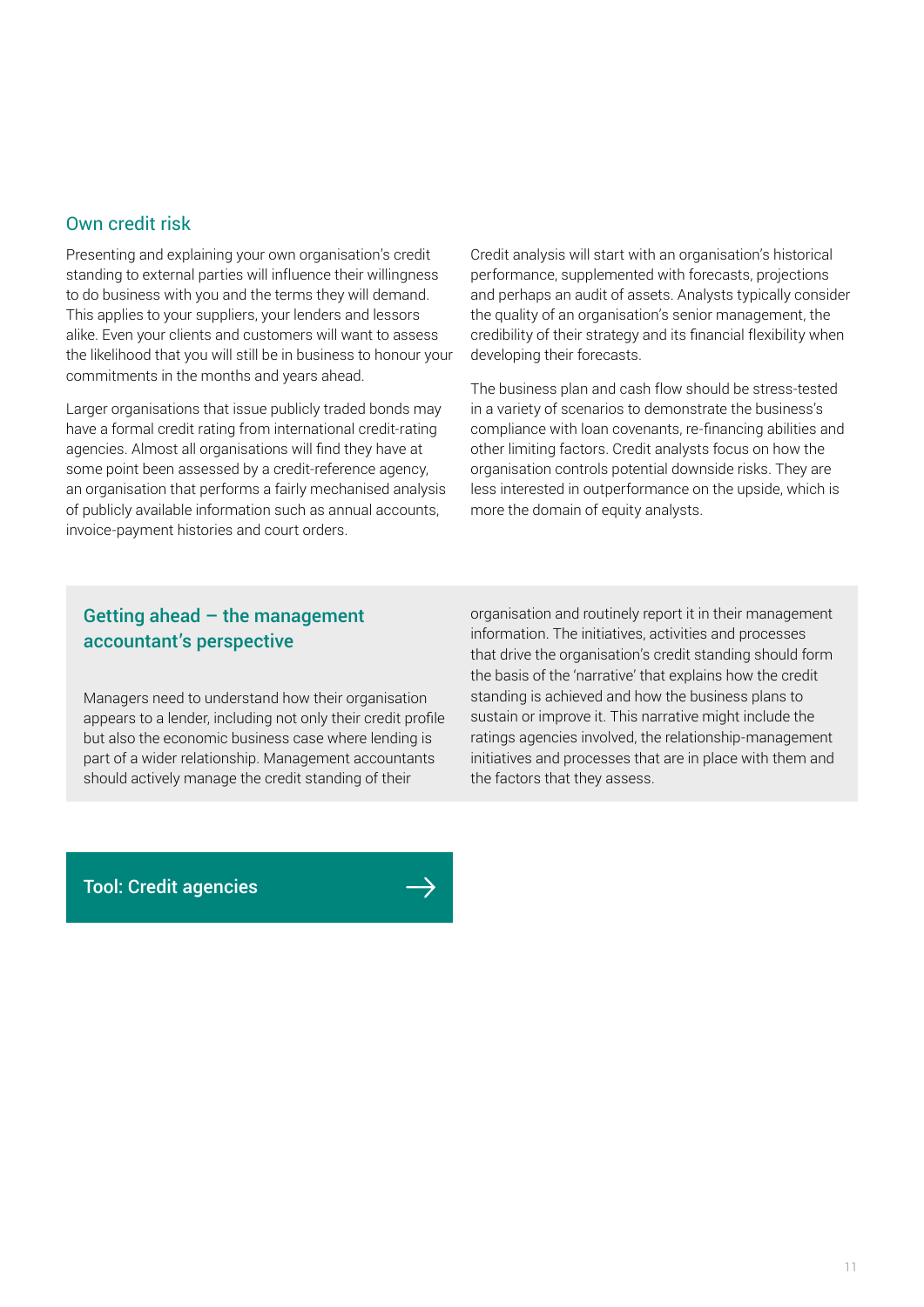# <span id="page-13-0"></span>5. Cash and liquidity management

Liquidity is access to cash. Its management is the most fundamental element of treasury management  $-$  if it fails, the organisation cannot continue to function.

#### Cash and liquidity forecasts

Liquidity enables an organisation to do two things: to pay its obligations where and when they fall due; and to source additional funds to meet further obligations. Successful liquidity management therefore depends on having an insight into the business's future cash-generation or absorption – a cash forecast. Cash forecasts are fundamental to a liquidity strategy, with the treasurer often looking ahead over several time frames to manage liquidity.

Liquidity risk can be analysed by time frame:

- $\triangleright$  Operational liquidity risk focuses on short-term needs arising from day-to-day operations
- $\triangleright$  Strategic liquidity risk focuses on longer-term risks and the need to ensure that the business can continue and can support changing business plans in the future

Day-to-day cash forecasts are usually driven by receipts and payments data from the accounts receivable and payable ledgers, interest and tax information, and net profit/ performance reporting. They generally cover the period from the day they are created until up to 30 days later. While treasurers in highly geared or volatile businesses often value them greatly, some of their peers in cash-rich or cashgenerative businesses do not use short-term forecasts at all. However, the need to optimise the investment of surplus cash means more companies are requiring them today than in the past.

Medium-term forecasts often extend to a 'rolling' year. They allow the planning of 'big ticket' items such as capital expenditure, tax and dividend payments and funding maturities. They feed into some aspects of forecasting compliance with financial covenants. These forecasts are based on stress-tested business plans and only attain credibility when supported by realistic targets for performance measures such as surplus, working capital efficiency (e.g. debtor days, creditor days and stock turnover), asset utilisation, tax settlements and dividend projections.

It is vital that management accountants work with treasurers to ensure that plans are 'bankable' – that treasurers are confident of being able to secure the liquidity of the organisation.

Long-term forecasts are an essential tool for identifying trends and overall cash generation or consumption over time. They are usually driven from plan data prepared by management accountants, and their timescales will typically extend from one year up to three, five or even ten years or more.

In many organisations, cash forecasting is not performed well. The forecasts are often too long, too short, not used or consistently inaccurate. From a practical perspective, the treasurer should monitor their accuracy by comparing actual data to forecasts, and then give constructive feedback to the business units providing the source data.

Key tools for managing liquidity are:

- $\triangleright$  Cash management: using cash generated by business operations, cash surpluses retained in the business and short-term liquid investments. The physical day-to-day management of cash ensures that payment obligations can be met
- $\blacktriangleright$  Working capital management: managing supplier payments, receivables and inventories to optimise the investment in working capital
- $\triangleright$  Organising and managing borrowing facilities: using cash-flow forecasts, building in planned/required new funding and maturing funding that must be repaid or refinanced

Other tools include managing non-operational items such as capital expenditure, project investment, dividends and disposals.

These tools are all relatively short term, connecting the business with near-term liquidity. In the long term, a business will only thrive if it invests to stay competitive – just compare the performance of Kodak with that of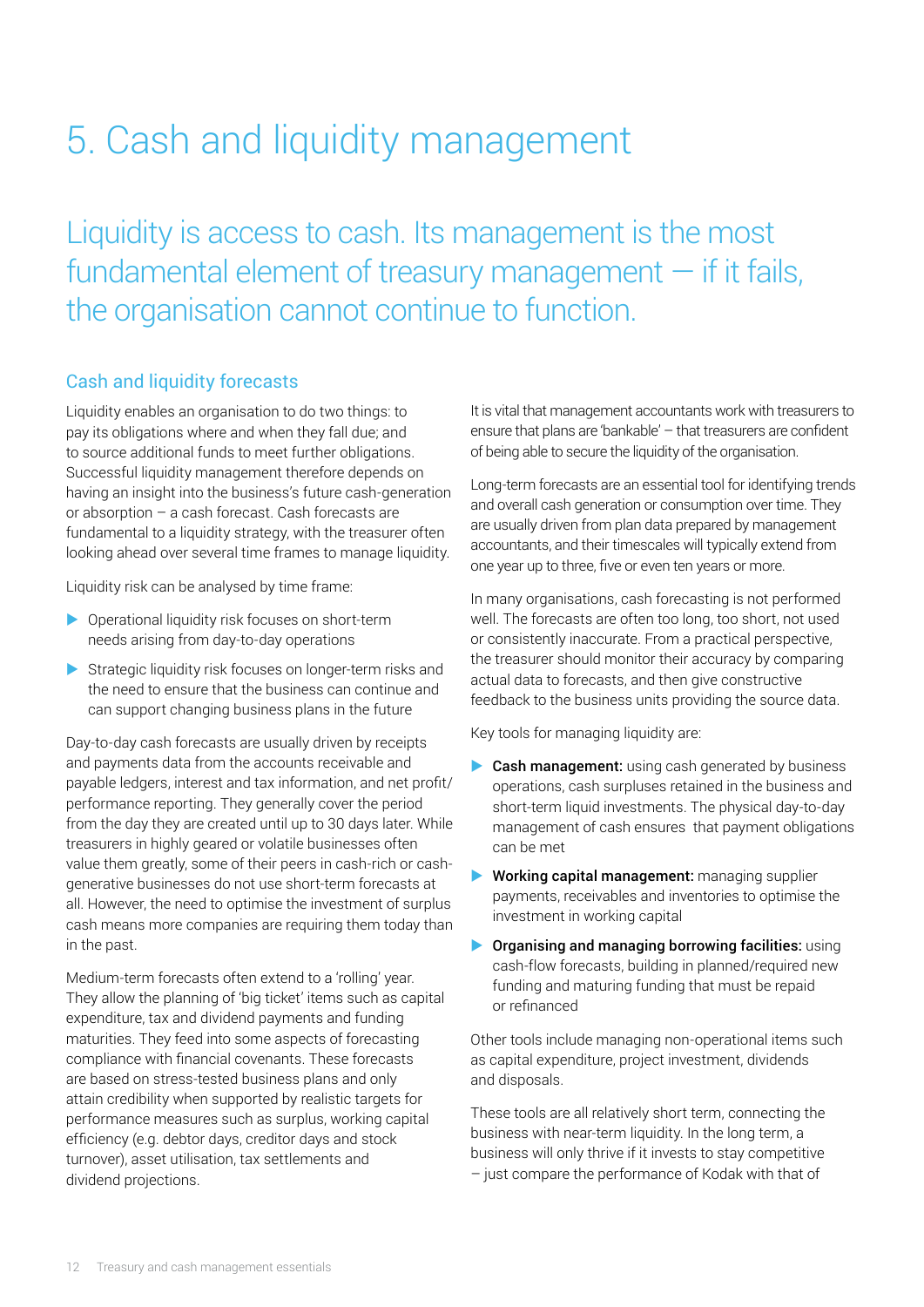Fujitsu. This stresses the importance of the strategic issues discussed previously. And an organisation with little cash can remain liquid as long as it has the ability to borrow.

#### [Tool: Cash flow modelling](https://www.cgma.org/resources/tools/essential-tools/cash-flow-modelling.html)

#### Cash management

Cash management is part of managing liquidity.

The treasury function is responsible for ensuring that cash flows (receipts and payments) throughout the business are processed as efficiently and securely as possible. Optimising bank charges and float (the period of time that a transfer is 'in transit') can save considerable amounts of money.

One way of doing this is by organising bank accounts into 'cash concentration' or 'notional pooling' structures:

- $\triangleright$  Cash concentration (also called 'zero balancing') is the consolidating of bank account balances from a number of accounts into one account to offset interest income against expense
- $\triangleright$  While notional pooling has the same resultant offset of interest, the bank instead creates a shadow or 'notional' position from all participating accounts; no actual movement of funds is involved

| Day-to-day cash control<br>(including intra-day where necessary) | This involves having the information to monitor bank account balances and<br>the tools to manage liquidity so that the organisation has enough cash or<br>near-cash resources to meet its immediate obligations. |
|------------------------------------------------------------------|------------------------------------------------------------------------------------------------------------------------------------------------------------------------------------------------------------------|
| Money at the bank                                                | Building an efficient bank account structure that minimises overall borrowing<br>costs, maximises overall interest earned and facilitates liquidity management.                                                  |
| Receipts                                                         | This requires the maintenance of bank accounts that are optimised for collection<br>streams and an efficient infrastructure for managing items during collection.                                                |
| Payments control                                                 | This involves maintaining bank accounts that are optimised for making<br>payments, whether routine or urgent, together with appropriate systems<br>support.                                                      |
| Short-term investments                                           | Optimising the use of surplus funds by making short-term investments.                                                                                                                                            |
| Short-term borrowings                                            | The use of borrowing facilities to cover immediate funding shortfalls.                                                                                                                                           |

Table 2: Cash management components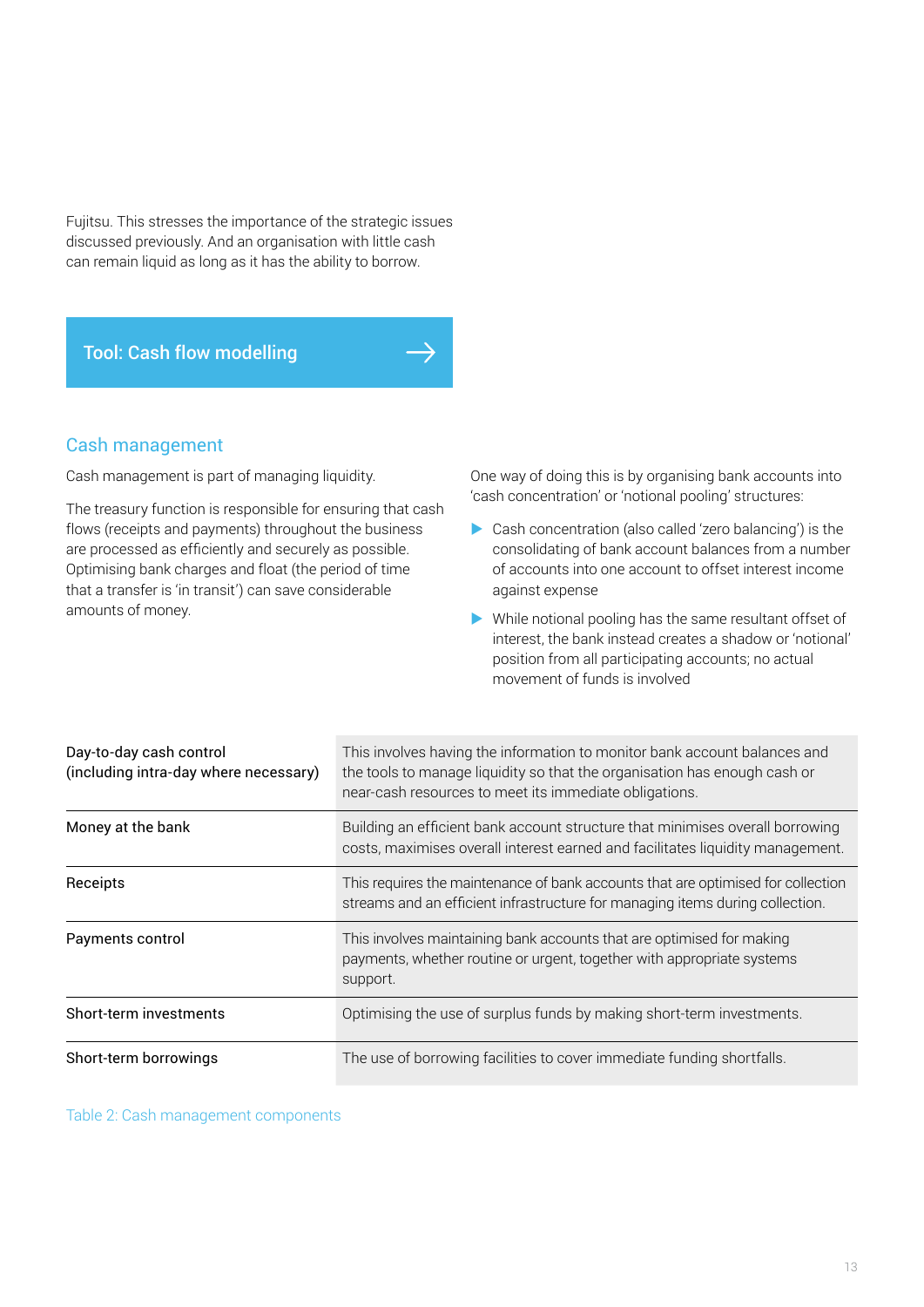Inter-company payments can often be another source of lost liquidity and inefficiency, due to bank processing time ('float'), foreign-exchange costs and bank charges. In-house netting systems, providing the ability to offset multiple positions or payments between parties, can significantly reduce these inefficiencies, especially for cross-border transactions.

Another way for organisations to make best use of systems, expertise and economies of scale is to aggregate external payments and collections by outsourcing them. Payment

#### Working capital management

Investment in working capital is part of doing business and is a factor in cash forecasting and funding plans. Higher working capital may ensure supply and boost sales and service levels, but at a cost. Lower working capital can reduce an organisation's dependency on borrowing.

Broadly speaking, working capital is inventory and work in progress plus receivables less payables. A business can control it and the cash conversion cycle by adjusting the levels of inventory, supplier payment periods and the speed of collection of cash from customers. It might appear simple for an organisation to quickly adjust its working capital to improve its cash position by, for example, delaying payments to suppliers. However, there are a number of risks and concerns associated with adopting this tactic, including the following:

- $\blacktriangleright$  It is unethical to unilaterally extend payment terms that have previously been mutually agreed
- $\blacktriangleright$  It is unprofessional, showing up the inability of the management accounting or treasury functions to manage cash on a sustainable basis
- $\blacktriangleright$  It is unsustainable. The cash 'benefit' is illusory and transient. Even when overdue debt is eventually settled, the underlying fundamentals will not have been changed by this approach
- $\blacktriangleright$  It is bad for an organisation's reputation, efficiency and effectiveness. Suppliers will respond by increasing prices, levying interest or withholding supplies
- $\blacktriangleright$  It can impact the viability of suppliers, smaller ones in particular

factories, collection factories, in-house banks and shared service centres all use these and other techniques.

Since the global financial crisis, interest rates in many countries have remained relatively low. As a result, the values of cash holdings have been depreciating in real terms, and there is a substantial cost to holding cash. Organisations should regularly review the amount of cash they hold in conjunction with a formal cost/benefit analysis, and adjust the level accordingly.

- $\blacktriangleright$  It can impact on the quality of goods or services, as suppliers sacrifice their investment into quality
- $\blacktriangleright$  It adversely affects an organisation's credit standing, making debt financing more costly or harder to find
- $\blacktriangleright$  Suppliers are not banks; they are not in business to provide credit to their customers (or they would charge interest). Credit periods are for their customers' administrative convenience, giving customer organisations time to process deliveries, execute payment authorisation processes and regularise their payments to suppliers.

#### Getting ahead  $-$  the management accountant's perspective

Management accountants should manage working capital by setting targets for its components. Targets might include:

- Increasing stock turnover
- Targeting better supplier pricing and payment terms
- Setting demanding credit-control targets

These targets should be reflected in the organisation's cash-flow forecasts.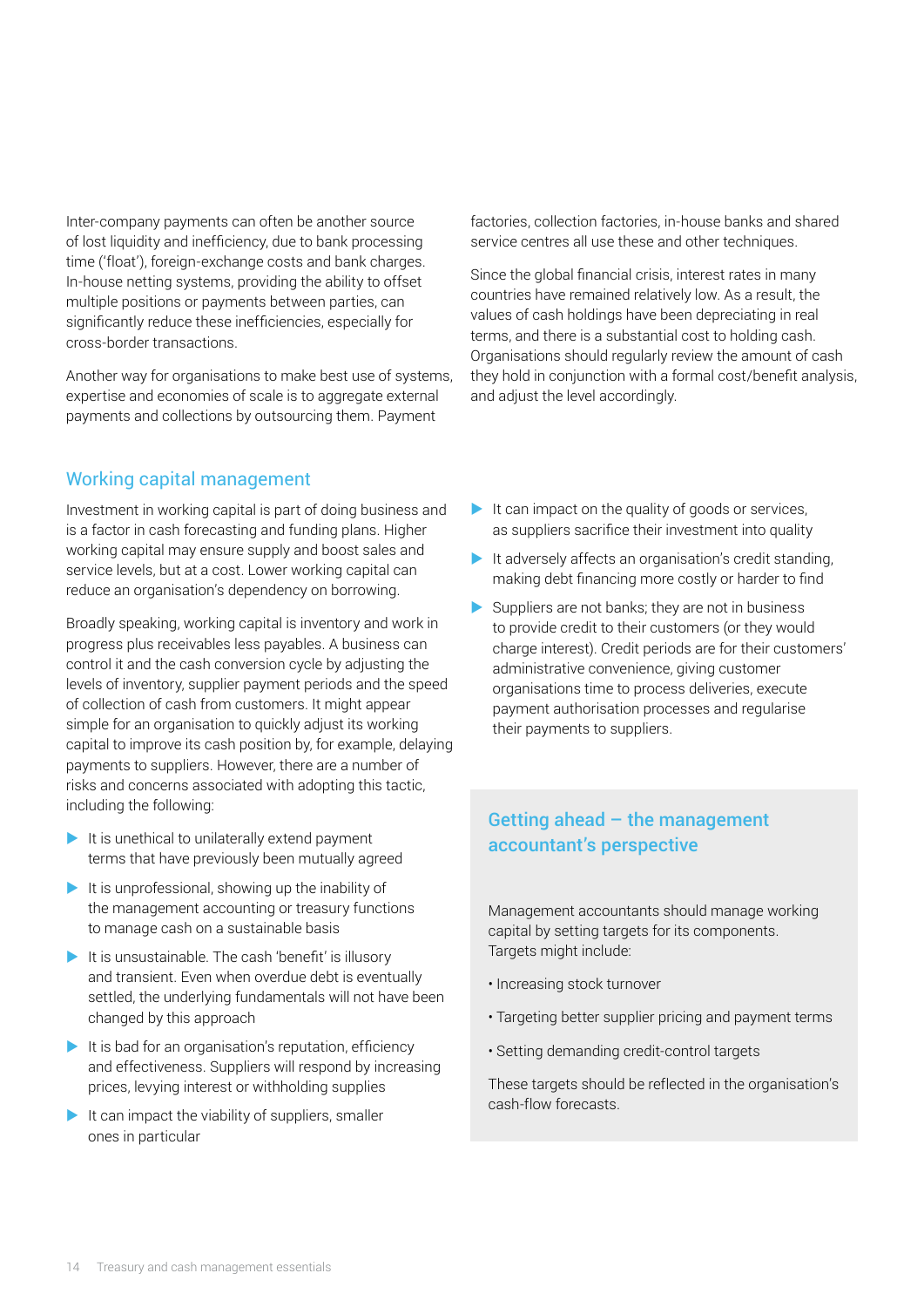Cash conversion cycles differ from business to business. In a food supermarket, for example, which buys inventory for almost immediate cash sale, cash may flow in before suppliers have been paid. This is a negative cashconversion cycle. In other industries, where inventory is held for some time, organisations may make supplier payments long before they receive cash from sales.

[Tool: Cash conversion cycle](https://www.treasurers.org/treasuryessentials)

|                       | <b>Raw materials</b><br>purchased | <b>Payment made</b> | Goods sold | <b>Payment received</b> |
|-----------------------|-----------------------------------|---------------------|------------|-------------------------|
| Days' inventory       |                                   |                     |            |                         |
| Days' receivables     |                                   |                     |            |                         |
| Days' payables        |                                   |                     |            |                         |
| Cash conversion cycle |                                   |                     |            |                         |

Figure 5: Cash conversion cycle

 $\rightarrow$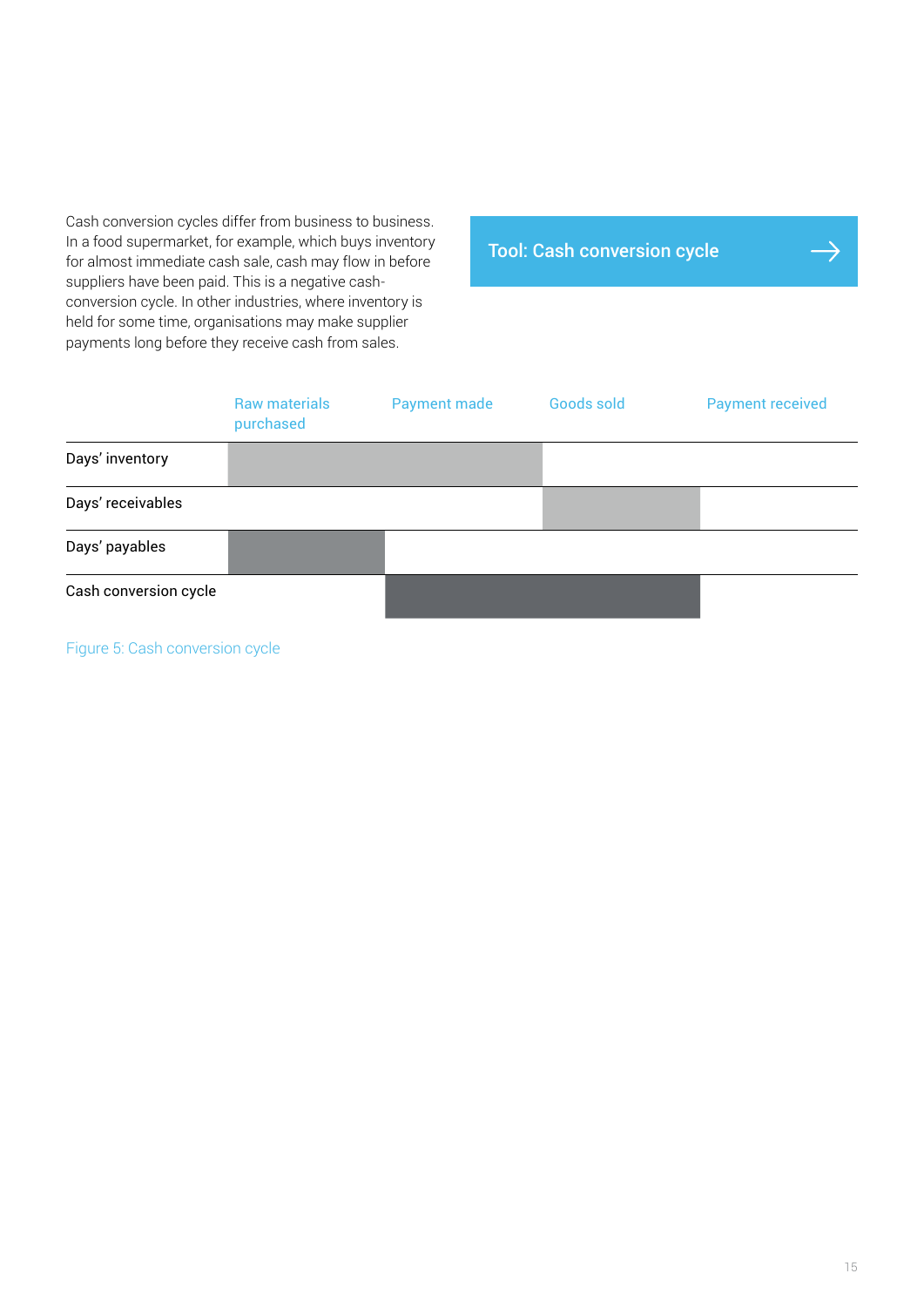# <span id="page-17-0"></span>6. Treasury operations and controls

Treasury operations are exposed to particular risks such as fraud, error and failures of markets and systems. They are particularly susceptible because of the large amounts of money involved, their ability to make payments and the potential complexity surrounding their activities.

#### Internal controls

Treasury functions vary in their composition and scope and in how different organisations allocate tasks. For these reasons, when considering operational controls it is generally better to emphasise underlying principles rather than the detail of specific controls and reporting systems.

Control procedures in treasury generally cover the following areas:

- $\blacktriangleright$  Prior authorisation and approval of financial transactions by delegated authorities
- $\blacktriangleright$  Segregation of duties (see below)
- $\blacktriangleright$  Recording procedures, so that no transaction is omitted or recorded more than once
- $\triangleright$  Safeguards for access to systems and documents
- Reconciliation/checking of records
- Measurement
- $\blacktriangleright$  Reporting
- Internal audit

Segregation of duties is designed to prevent fraud and detect errors. It is an essential approach that means no transaction or payment, internal or external, is ever carried out without at least one other person knowing about it. In a treasury's activities, this becomes a general principle so that those executing and recording transactions (the 'Front Office') must not confirm or settle those transactions (which is the responsibility of the 'Back Office').

| <b>Dealing</b> | <b>Recording</b> | <b>Confirmation</b> | <b>Settlement</b> |
|----------------|------------------|---------------------|-------------------|
| Front office   | Front office     | Back office         | Back office       |

Figure 6: Segregation of duties in the dealing process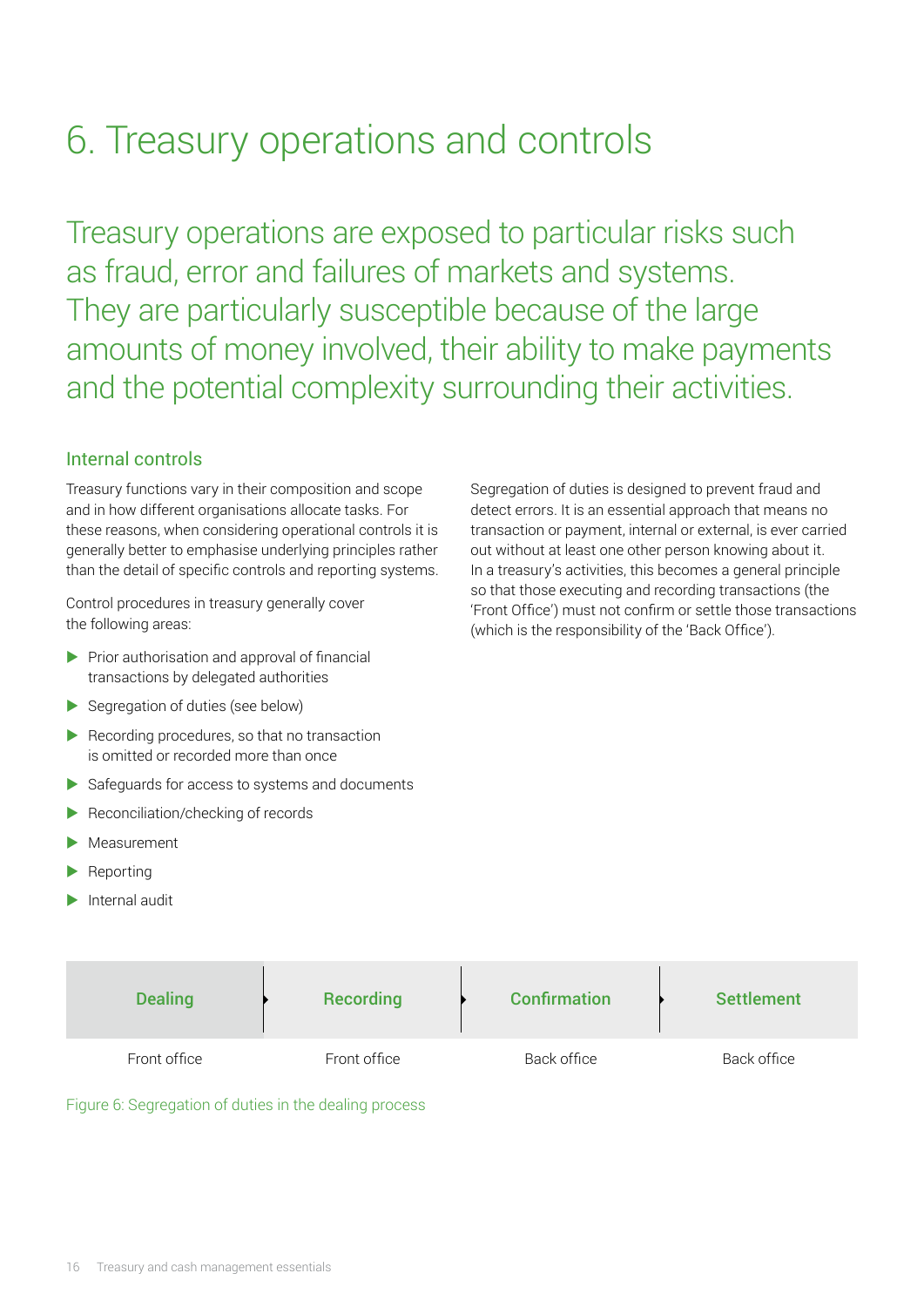Businesses must be aware of counterparty risk, and dealing limits should be rigorously enforced.

Measuring treasury operations encourages a focus on targets. While there are many possibilities, some of the more important measures and targets could be as shown in the table below.

| <b>Measure</b>                                                | <b>Target</b> |
|---------------------------------------------------------------|---------------|
| Number of unreconciled items in bank accounts                 | Nil           |
| Time limit for exchange of confirmations                      | 1 hour        |
| Number of confirmations sent/received that are not agreed     |               |
| Trades made in error (such as being made the wrong way round) |               |
| Bank and dealing mandates up to date                          |               |
| Passwords changed every week/month                            | 100%          |

#### Table 3: Suggested key performance indicators (KPIs)

Treasury operations should report these and other agreed measures to the treasury function, Financial Controller or measures to the treasury function, Financial Controller or **[Tool: Treasury controls](https://www.treasurers.org/treasuryessentials)**<br>CFO against pre-agreed schedules or triggers.

 $\Rightarrow$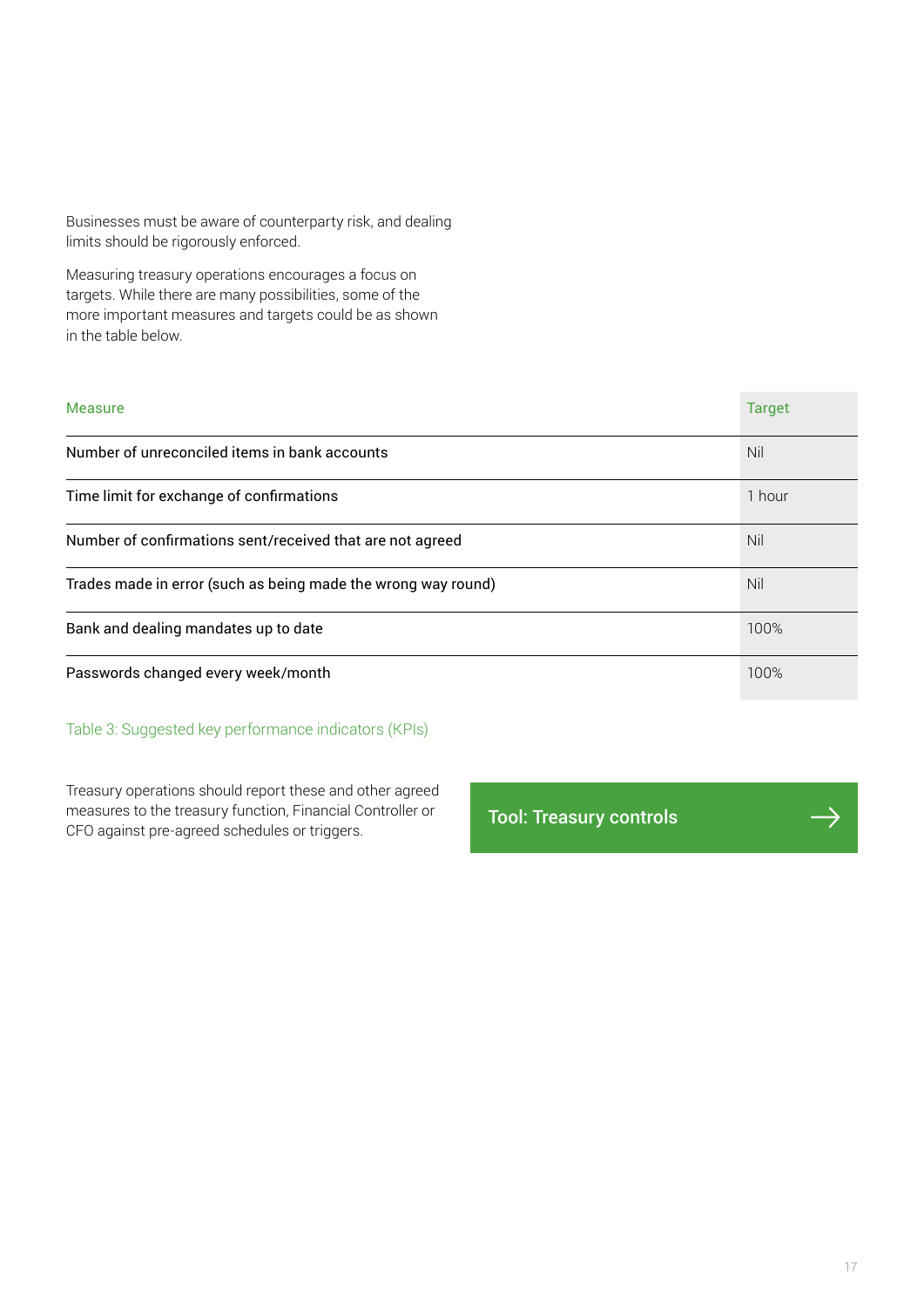#### Counterparty risk

Counterparty risk is the risk to each party to a contract that the counterparty will not meet its contractual obligations, where counterparty is the other party to a financial transaction.

Counterparty risk arising from exposure to banks and other financial counterparties is often much larger than credit risk from an organisation's sales. Before the global financial crisis, some organisations paid scant attention to this, regarding banks as safe institutions. Times have changed: organisations are holding more cash, and banks' credit (from the corporate perspective) has become weaker.

Counterparty risk with financial institutions does not arise from deposits alone. It can be found in many other places including:

- $\triangleright$  Cash on local deposit by individual group subsidiaries
- $\triangleright$  Cash in the process of collection through any medium such as cheques, wires, automated clearing houses or payment cards
- $\triangleright$  Cash in set-off arrangements such as notional pooling and concentration systems prior to final concentration
- $\blacktriangleright$  Derivative contracts that are 'in the money' (i.e. those that are worth more than their replacement value in the market)
- $\blacktriangleright$  Letters of credit, bank payment orders and bank guarantees (specifically the replacement risk in the event of a bank failure)
- $\blacktriangleright$  Custodianship arrangements for investments
- $\triangleright$  General set-offs under contract or in local bank/financial institution resolution practice or in internationally agreed bail-in actions

The legal entity (and in some cases the branch involved) must undertake counterparty credit analysis. In addition to using overall ratings reports, including ratings outlooks, the treasury function should look at the individual credit ratings of domestic and foreign counterparties, as well as those assumed to be seeking government support. It is also important for treasurers to make a considered assessment of governments' ability and willingness to support their banks. However, ratings should not be relied upon exclusively as they can be slow to change and may effectively lag behind market events.

#### Getting ahead  $-$  the management accountant's perspective

'Market Implied Ratings' (which estimate the probability of default by an individual, an organisation or a country) can be very useful, as can share- and bond-price movements. Another useful option is the equivalent Credit Default Swap or CDS pricing (a financial instrument for swapping the risk of the counterparty defaulting on a debt). CDS prices reflect much more than a debtor's credit standing, however.

Treasurers can use each of these indicators as a trigger to suggest a change in credit limits. Due to the speed of change in financial markets, the treasurer must be able to reduce such limits (and the exposure, if need be) immediately and without further referral.

When managing credit risk in investing, the treasurer's mantra is 'SLY': Security first, Liquidity second, Yield last. Yield can only be increased by taking on more credit risk or reducing liquidity. Credit risk can be reduced, for example, by diversifying counterparties and instruments. Typical approaches include:

- Using multiple banks with different characteristics for deposits, such as domestic, multinational and regional banks (in the UK, for example, Lloyds Bank, Deutsche Bank and SEB)
- Investing with non-banks, for example via government securities, directly in corporate debt such as commercial paper, or in diversified funds such as money market funds
- Larger corporates using repurchase agreements ('Repos'). This is where a security is purchased from the counterparty at the start of the contract and sold back ('repurchased') at the end at a higher price, thus creating a return on the purchase price. If the counterparty fails to honour its repurchase obligation, the purchaser can sell the security in the market to recoup some or all of its investment.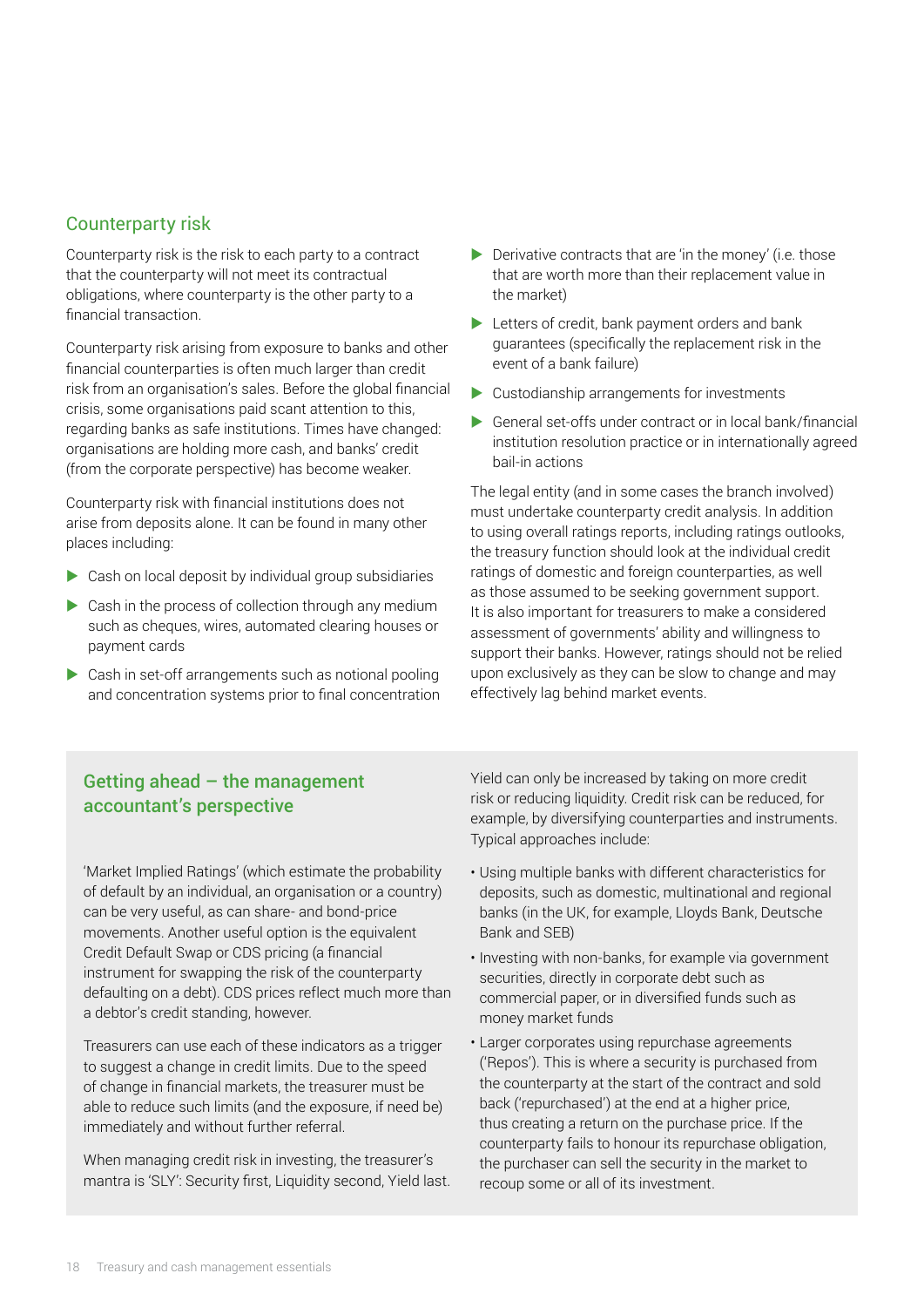# <span id="page-20-0"></span>7. Systems

For treasury activities, the importance is growing of the technology that organisations use for automating processes, performing calculations, communicating with internal and external partners, monitoring risk and generating compliance reports.

#### Straight-through processing (STP)

The effectiveness of transaction processing is usually determined by the degree to which it facilitates straightthrough processing (STP).

Straight-through processing is the efficient, secure and instantaneous flow of information:

- $\triangleright$  Within systems in the treasury department, such as the electronic confirmation-matching system that automatically updates deal-confirmation status in the treasury management system (TMS)
- $\blacktriangleright$  With other internal systems, such as the automatic posting into the general ledger system of journal entries created in the TMS
- $\triangleright$  With other parts of the business, such as the capture of foreign exchange (FX) transactional risk by forecast FX transactions reported from subsidiaries
- $\blacktriangleright$  With external parties, such as cash balances reported from banks or mandatory derivative trade reporting/reconciliation

#### Treasury management systems

For large organisations, all treasury transactions should be recorded and managed within a treasury management system (TMS), which forms the heart of most corporate treasury technology infrastructures. While spreadsheets are commonly used for broad forecasting roles, proper risk management techniques are available in dedicated systems.

#### A TMS:

- $\blacktriangleright$  Facilitates the processing and management of specialist information
- $\blacktriangleright$  Provides secure information through workflow controls
- $\blacktriangleright$  Defines user rights, ensuring the segregation of duties
- $\blacktriangleright$  Provides an audit trail
- $\blacktriangleright$  Produces treasury reports and accounts for treasury transactions, which under International Financial Reporting Standards (IFRS) and equivalent local standards may be complex

These issues are important for a number of reasons:

- $\blacktriangleright$  The amounts of money handled by treasuries are always large relative to the size of transactions typically handled elsewhere in an organisation. This means the potential cost of even a relatively minor incident of error or fraud can be material, even fatal, for the business
- Treasury needs reliable information to help make decisions on risk management, liquidity and funding, the financing of investment and acquisitions, structuring debt and more
- $\triangleright$  Corporate governance is on the agenda of every CFO and treasurer, and may to some extent be externally imposed. For example, the US Sarbanes-Oxley legislation requires rigorous operational controls, which are only achievable with specialist technology.

The TMS will often need to be supplemented by or interfaced with additional systems covering payments, market information or other specialist tools. These are presented in the diagram on the following page.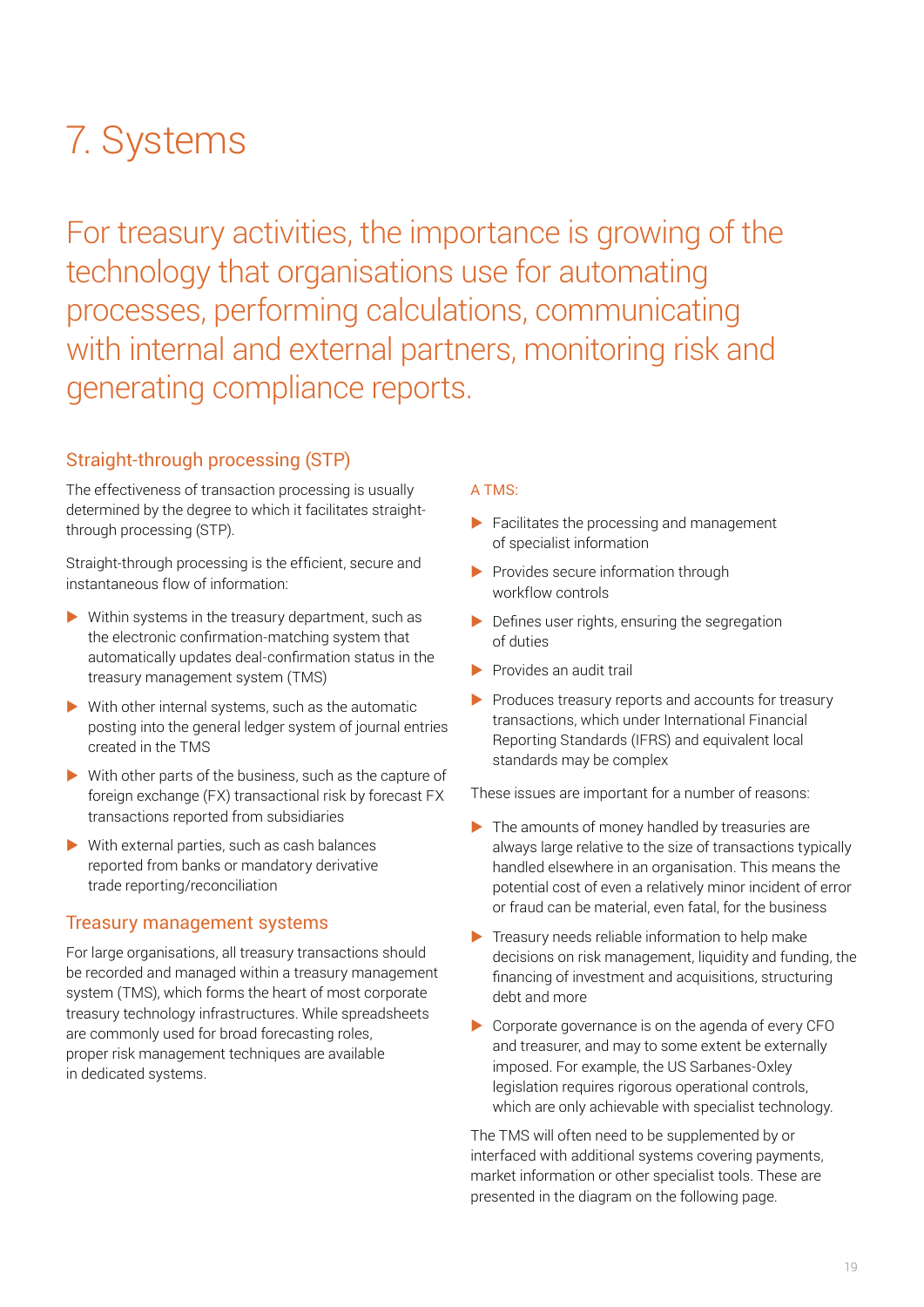

#### Figure 7: Typical systems used in treasury

Many smaller organisations will not require a TMS as their treasury operations are relatively simple and involve low volumes.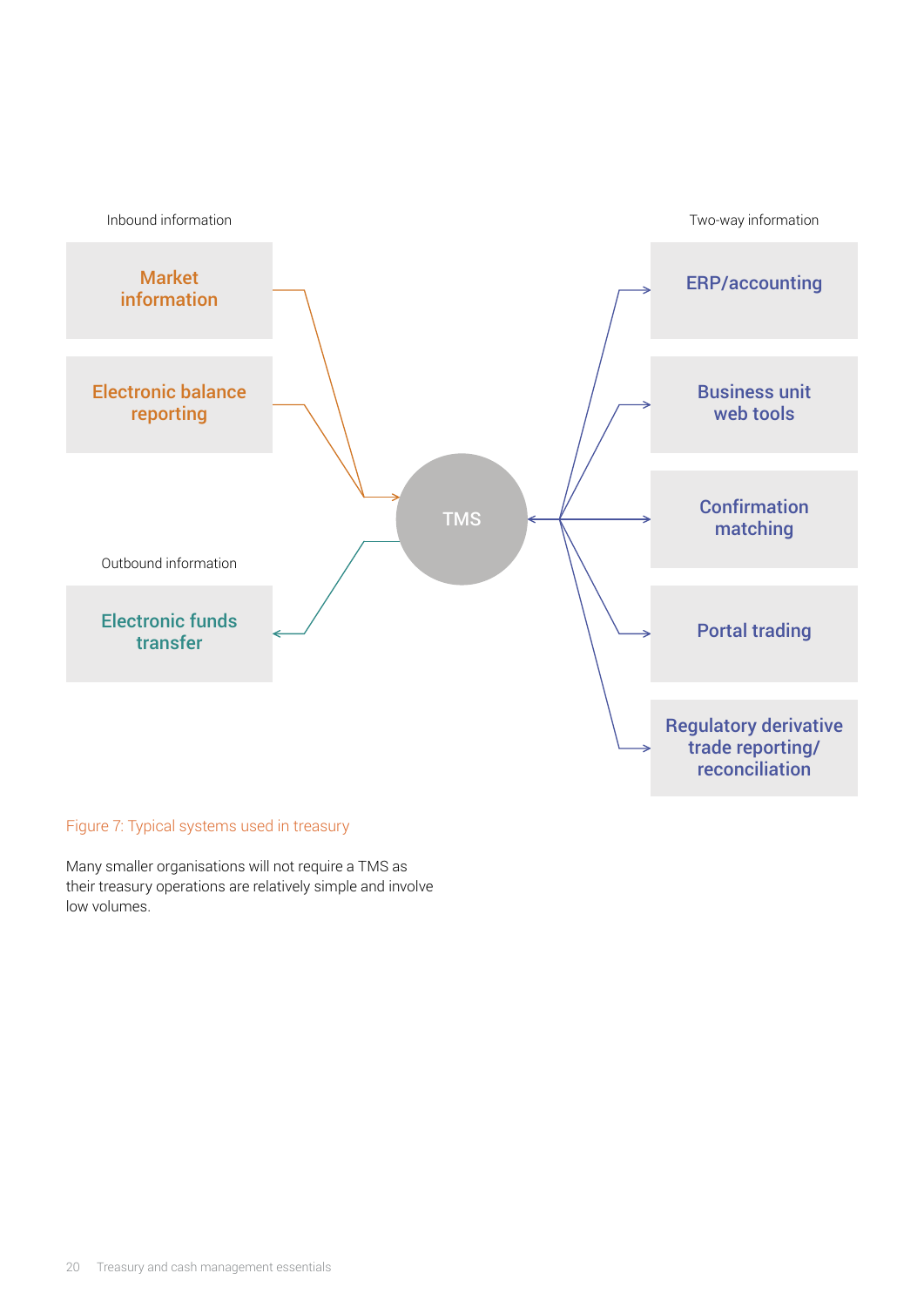# <span id="page-22-0"></span>8. Treasury and financing risks

Treasury and financing transactions are subject to a number of risks and consequences that are important for management and Boards to understand.

Many markets have become more difficult and expensive to operate in since the 2008 global financial crisis. Greater risk awareness within organisations means that businesses take long-term views in planning business development. Treasury must therefore ensure that management understands the risks or consequences of treasury transactions.

Key treasury and financing risks include interest rate risks, foreign-exchange risks related to transactions, and risks associated with the translation of assets and liabilities denominated in foreign currency that are consolidated into group financial statements.

#### Getting ahead  $-$  the management accountant's perspective

Banks and financial intermediaries profit from selling specialist derivative products to organisations that are seeking to mitigate a range of different financial risks. An awareness of treasury issues will help management accountants to buy appropriate products, reducing the risk of being mis-sold (or mis-purchasing)

overly complicated or inappropriate derivatives for their organisations.

Management accountants who carry out treasury activities should seek some treasury training to gain an appreciation of the possible complexities, risks and issues associated with treasury activities. Such an appreciation should increase a management accountant's awareness of when to secure specialist treasury advice.

#### Interest rate risk

If interest rates rise, borrowers will pay more interest. If they fall, depositors will earn less. However, there are more facets than this to interest rate risk, as described below.

| <b>Risk type</b>                                                             | <b>Description</b>                                                                                                                                                                                                                                                        |
|------------------------------------------------------------------------------|---------------------------------------------------------------------------------------------------------------------------------------------------------------------------------------------------------------------------------------------------------------------------|
| Risk over future interest payments or receipts                               | Borrowers will pay more and investors will receive more if<br>interest rates rise.                                                                                                                                                                                        |
| Economic risks - linkage between business<br>performance and interest rates  | If a business does well in a high-interest-rate environment,<br>its risk to rising interest rates is lower.<br>Such a rise may be beneficial for the business overall if its<br>commercial improvement is greater than the effect on the<br>organisation's costs of debt. |
| Organisations with high leverage face high<br>exposure to interest rate risk | A high level of exposure must be managed to prevent it<br>from swamping the organisation.                                                                                                                                                                                 |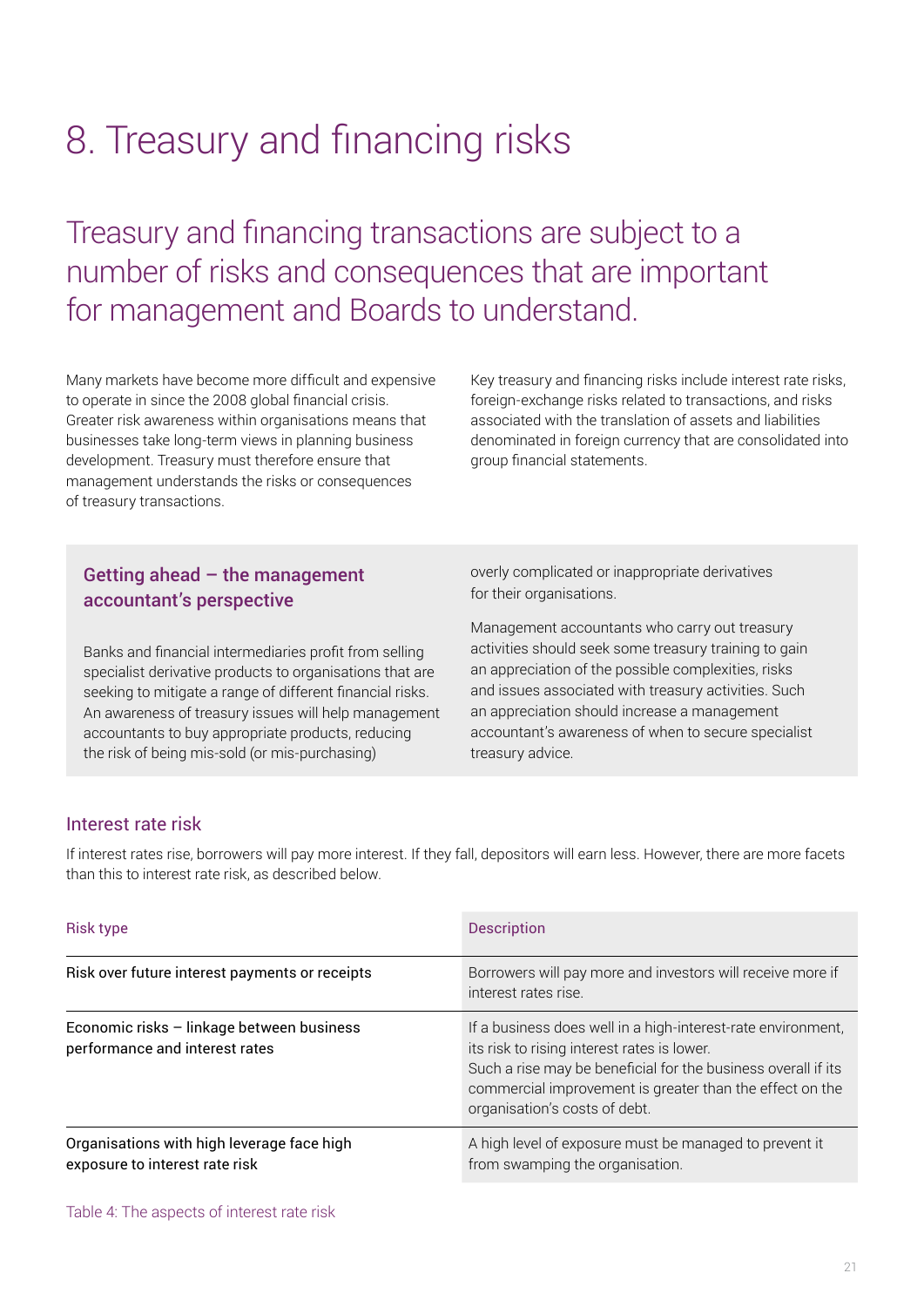Normally, market interest rates that are fixed for longer periods are higher than those fixed for shorter periods (the yield curve).



Maturing

Figure 8: The yield curve

If an economy slows, the government or central bank may reduce the interest rate to stimulate activity. This means a business may be somewhat protected against economic downturn.

Organisations with a naturally high leverage structure, such as property companies and those financed by private equity, will usually have a high proportion of fixed-rate debt. Generally their revenue streams, such as rental income, are also reasonably fixed. This matching between debt and income reduces their exposure to interest rates.

Borrowers with steady amounts of debt will generally find it cheaper in the long run to adopt a fully floating interest rate approach.

This is mainly because longer-term (fixed) rates include inflation, a liquidity premium and, arguably, a maturity premium. Because many organisations can generally raise prices with moderate inflation, paying a premium by fixing seems wasted expense.

For some organisations, the objective may be to minimise the chance of a financial covenant being breached, making interest cost a secondary issue. This is achieved by managing the fixed/floating ratio of debt. Since bond finance is usually at fixed rates and bank finance is usually at floating rates, it is possible to enter into interest rate swaps to reach the chosen ratio.

[Tool: Interest rate swaps](https://www.treasurers.org/treasuryessentials)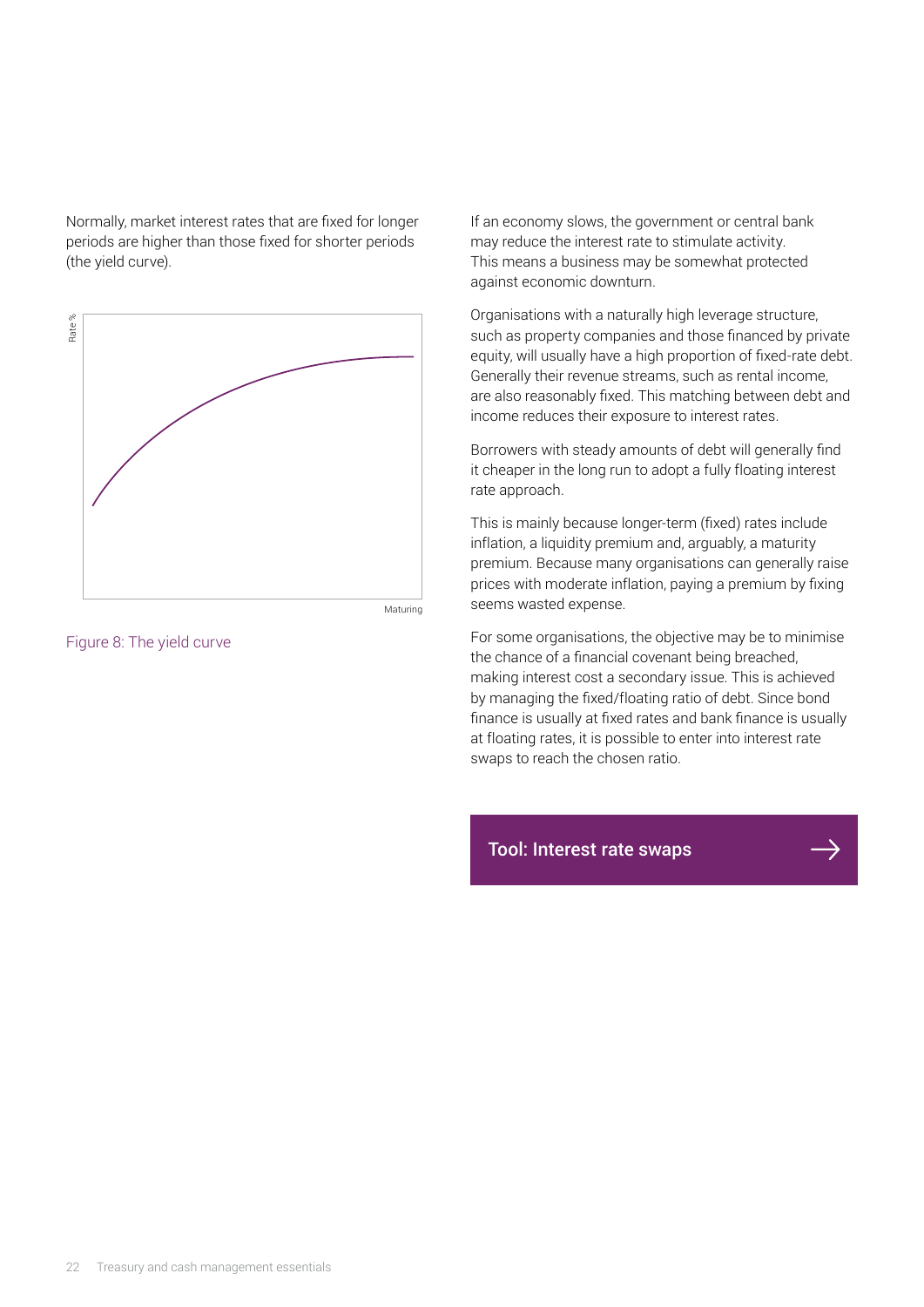#### Economic foreign-exchange risk, or strategic foreign-exchange risk

Economic foreign-exchange risk is the risk of a change taking place in the value of an organisation due to varying exchange rates. It is the aggregate of the present values of all types of foreign-exchange risks. The largest component is sometimes called 'strategic foreign-exchange' risk, which arises from any consequential changes in the organisation's competitive position. Factors affecting economic foreignexchange risk include:

- $\blacktriangleright$  The organisation's market position and its ability to control sales and cost prices
- $\blacktriangleright$  Markets, such as aerospace, which are effectively denominated in a particular currency (in this case USD)
- $\blacktriangleright$  Businesses concentrated in particular geographies, as opposed to truly global businesses (The specifics of an individual organisation mean that economic foreign-exchange risk usually differs materially between organisations.)

Economic risk goes to the heart of a business strategy and an organisation's underlying competitiveness. The response to economic risk is therefore based around the business strategy itself, and the risk can rarely if ever be avoided. The risk to the organisation needs to be properly measured, considered and responded to with a view to containing or reducing that risk, using means such as facilitating contingency plans for business operations. In principle, the nature of the risk might properly be responded to with instruments designed for the purpose, such as financial options. However, given the very long terms and the large sums involved, costs are usually prohibitive.

[Tool: Foreign-exchange options to](https://www.cgma.org/resources/tools/financial-risk-management.html)  hedge exchange-rate risk

#### Currency/commodity transaction risk

#### Pre-transaction risk

Pre-transaction risk arises when an organisation has to commit to a price before actually entering into transactions or commercial agreements. It can also occur where volumes to be shipped are uncertain, under calloff contracts or contracts with cancellation or partial cancellation clauses, for example, or when tendering for a construction contract.

This contingent risk is ultimately best managed with a contingent risk-transfer product, such as an option. Alternatively, companies may hedge proportions of the forecast cost or revenue using foreign exchange (FX) forwards (agreements conveying the right to buy or sell FX at a set price at a pre-determined time). For example, when the German auto industry cancelled call-off orders early in the recent European financial crisis, it left central European suppliers with outstanding outright currency contracts that were cripplingly expensive to cancel. If options had been in place, they could have been exercised if in the money, or allowed to expire if out of the money. That is why companies commonly use a proportion of options, partially to hedge or transfer such risks.

Options have certain important characteristics:

- $\blacktriangleright$  They provide the option buyer (the holder) with the right (but not the obligation) to exercise the option if the price of the underlying asset meets or exceeds a certain price – the 'strike price'
- $\triangleright$  Once purchased, they provide protection against adverse price movements while allowing the holder to benefit from favourable movements
- $\blacktriangleright$  Purchased options can never be a liability for the holder
- $\blacktriangleright$  There is an up-front cost to buying options (the premium) which can seem expensive
- $\blacktriangleright$  They can be seen as speculative if used for cash flows that are in fact certain
- $\blacktriangleright$  For most organisations, selling options is speculation, as they place a potentially unlimited liability on the seller

Options can be combined, usually offsetting the cost of a purchased option with the proceeds from selling an option. This reduces the upfront cost in return for a reduced benefit. There is no standardised name convention for such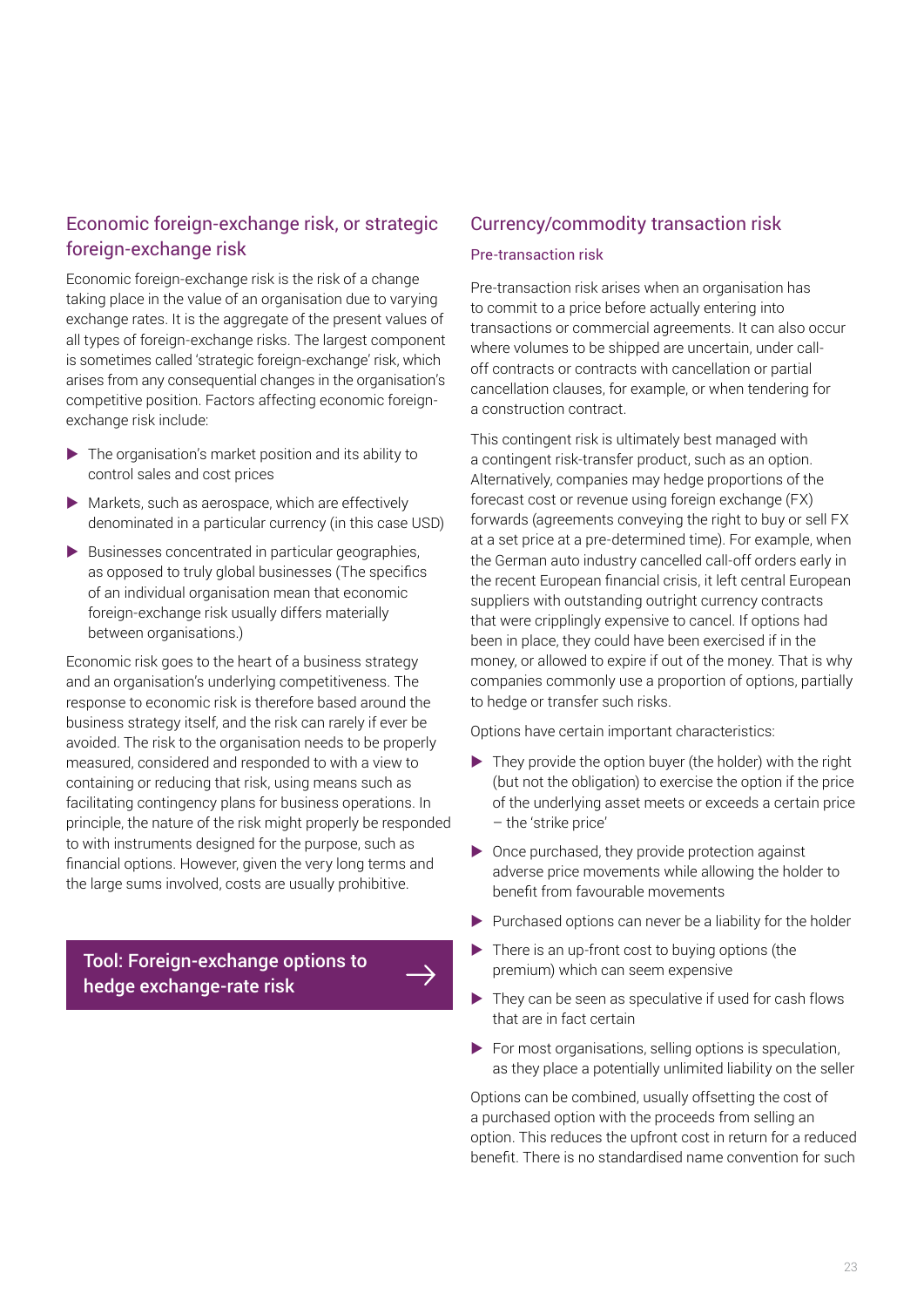combinations, so such instruments should only be entered into after a thorough evaluation of the possible outcomes for the corporate customer. The potentially unlimited payout under the sold option may negate the effectiveness of such a hedge.

#### Foreign-exchange transaction risk

Transaction risk is the risk that changes in FX rates may make committed cash flows in a foreign currency worth less or cost more than expected. Examples of its causes can include sales or purchases made or contracts entered into in a foreign currency.

Like other risks, transaction risk can either be avoided altogether (by buying or selling goods and services only in local currency), or accepted, reduced or transferred. Some exposures can be reduced or avoided by netting against opposite exposures within the organisation or another group subsidiary. Others can be transferred to a third party. The relevant external hedge is often a forward contract, usually used in foreign exchange. Another option is a future, usually used for commodity risk, which transfers the risk to the hedge counterparty.

External hedging with forward contracts and futures provides a degree of certainty for periods, depending on the organisational policy, that can extend to several years. While hedging can smooth out some of the market volatility in rates/prices, if there is a permanent and significant change to market rates it only buys time before the impact is felt. In the long run, the organisation may still have to adjust its business model by changing its geographic sales patterns or the currency of its input costs. This might even mean relocating its manufacturing location.

Leaving a non-trivial FX exposure un-hedged can itself be seen as speculation. This applies to foreign exchange (FX), as much as commodity risk.



Figure 9: Foreign-exchange options to hedge exchange-rate risk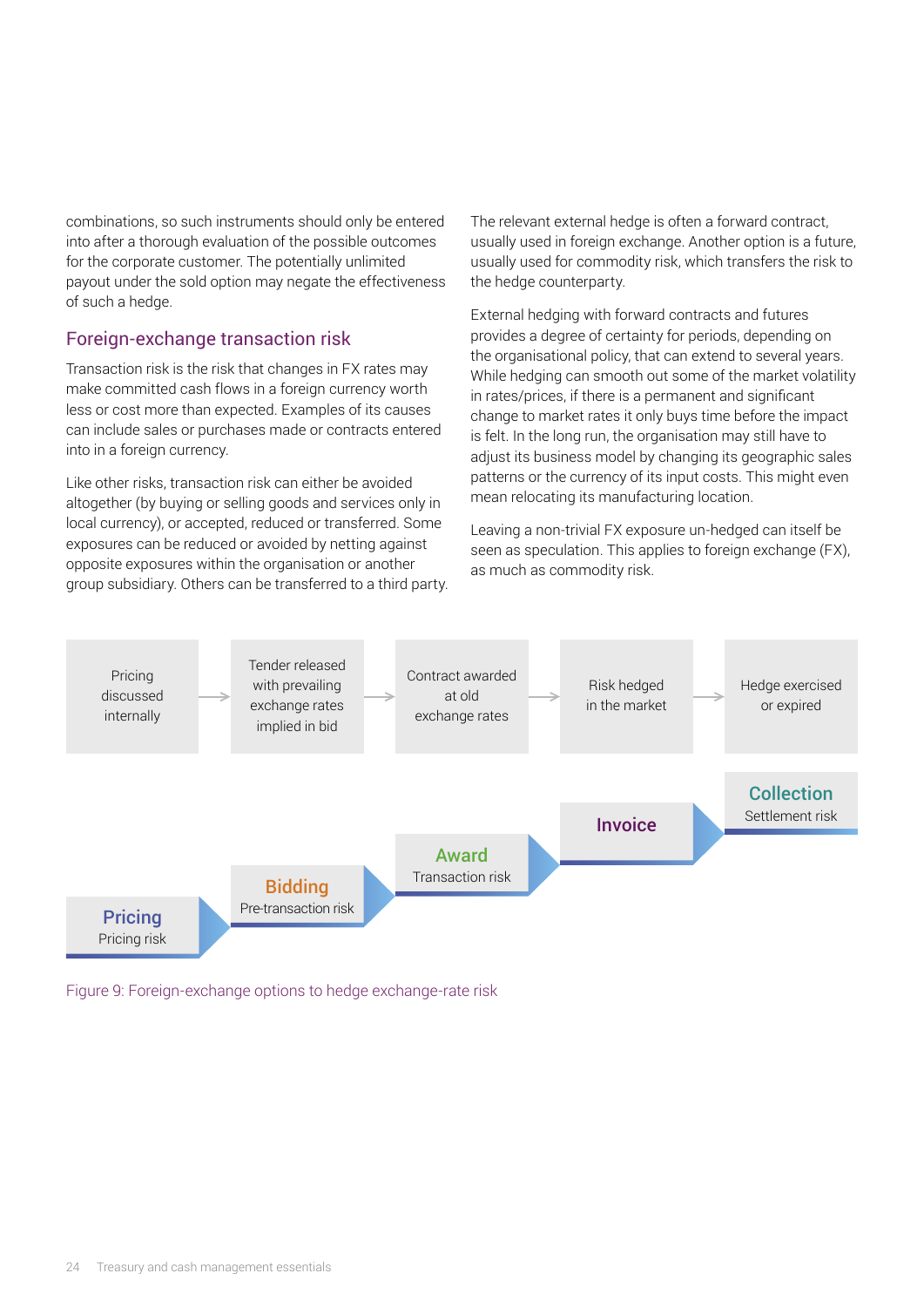#### Foreign-exchange translation risk

Foreign-exchange translation risk results from exchange differences that arise when consolidating foreign currency assets and liabilities into the group financial statements. This is not a cash exposure but an accounting issue and it is therefore often not hedged by the organisation. This is the approach that shareholders generally expect when investing in an international group.

Accounting standards, however, tend to point managers towards 'net investment hedges'. These are where an organisation borrows or enters into a derivative to hedge against movements in the value of the accounting net assets of an overseas entity. However, this hedge of accounting net worth may bear little relation to the economic risks/value in such investments. In fact, the hedge may actually increase risk by introducing a cash flow from the hedge that is not balanced by an offsetting cash flow from the foreign investment.

Translation exposure can nevertheless affect credit ratios and cash flow measurements that may be relevant to debt covenants.

The measures and ratios that can be affected by movements in exchange rates include:

- Net worth or enterprise value
- Gearing
- $\blacktriangleright$  Net debt/EBITDA
- $\blacktriangleright$  Interest cover
- $\triangleright$  Cash flow (and measures involving cash flow)

The risk of covenant default is often the measure adopted in the management of foreign exchange translation risk. It can be assessed by modelling various 'what if' scenarios applied to the business plan.

The response to such a risk is usually to adjust the amount of debt by currency, so that the debt is more evenly balanced against earnings or net worth by currency.

#### Getting ahead – the management accountant's perspective

Management accountants should ensure that any hedging product or forward contract considered is fully thought through, particularly in terms of the impact they could have on the organisation's reported profit and loss or balance sheet under relevant reporting regulations (e.g. IFRS [International Financial Reporting Standards] or GAAP [generally accepted accounting principles]). It may be beneficial to bring together treasury expertise and the organisation's auditor to consider the options and the range of possible impacts.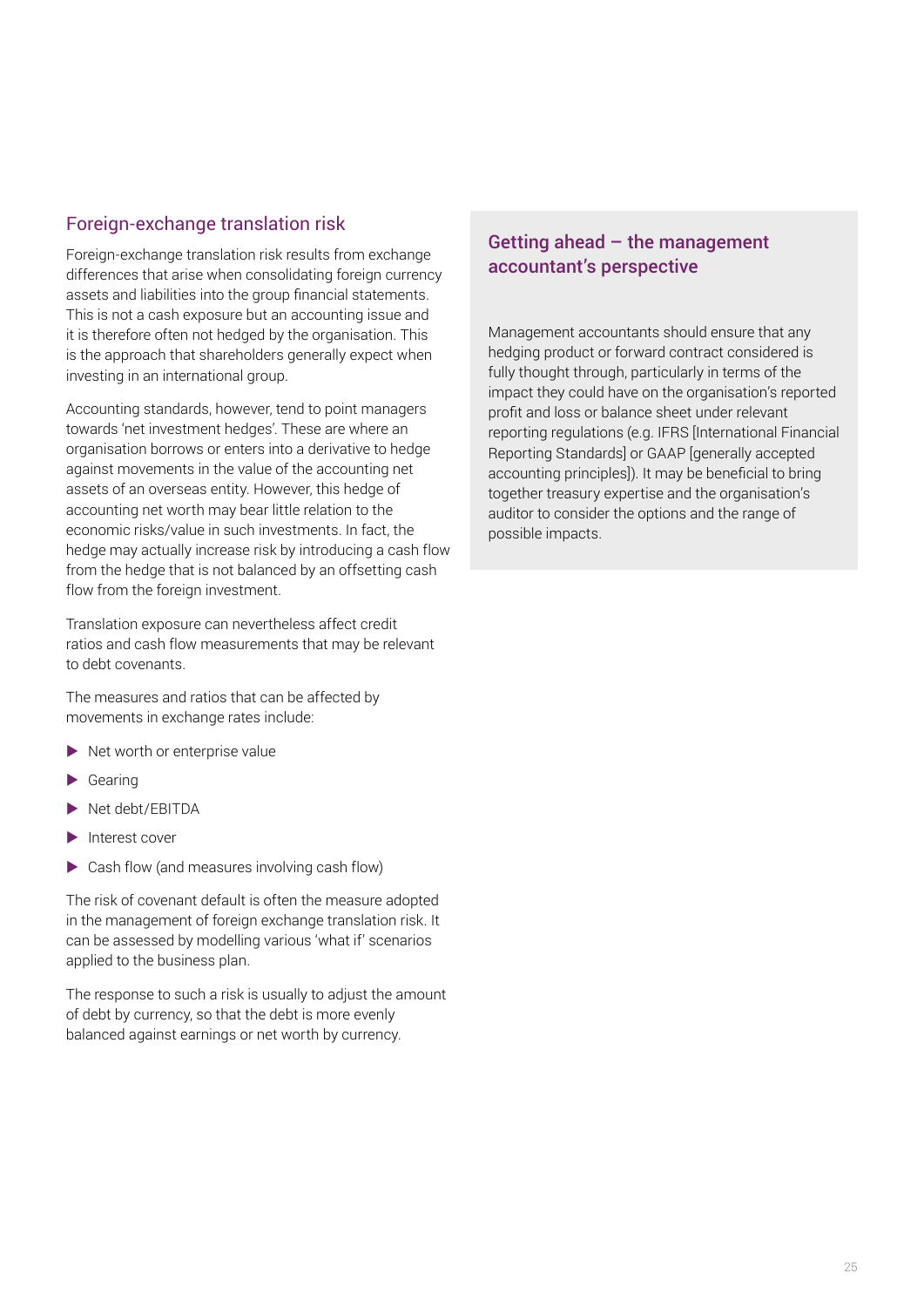|                      | Subsidiary<br>(USD) | Holding co.<br>(CCY) | Consolidate<br>CCY @ 1.5 | Consolidate<br>CCY @ 2.0 | Change %<br>(33.3%) |
|----------------------|---------------------|----------------------|--------------------------|--------------------------|---------------------|
| <b>Total assets</b>  | 100.00              | 90.00                | 240.00                   | 290.00                   | 20.8%               |
| <b>Borrowings</b>    | 90.00               | 0.00                 | 135.00                   | 180.00                   | 33.33%              |
| Equity               | 10.00               | 90.00                | 105.00                   | 110.00                   | 4.8%                |
| <b>EBITDA</b>        | 15.00               | 10.00                | 32.50                    | 40.00                    | 23.1%               |
| Interest 5%          | 4.50                | 0.00                 | 6.75                     | 9.00                     | 33.3%               |
| Covenant<br>measures | Net worth           |                      | 105.00                   | 110.00                   | 4.8%                |
|                      | Gearing             |                      | 1.29                     | 1.64                     | 27.1%               |
|                      | Net debt/EBITDA     |                      | 4.15                     | 4.5                      | 8.4%                |
|                      | Interest cover      |                      | 4.81                     | 4.44                     | (7.7%)              |

Table 5: The impact of weakening local currency (CCY)

This example shows the impact of a weakening local currency ('CCY') on the ratios listed above for a local holding company which has a subsidiary in the United States. While debt has increased from CCY135 to CCY180, EBITDA and net worth have also both increased.

For simplicity, the example uses a single exchange rate to translate the balance sheet, income statement and equity in each scenario; the exact treatment will depend on the reporting jurisdiction. The point remains, however, that changes to ratios are unlikely to be linear or necessarily intuitive.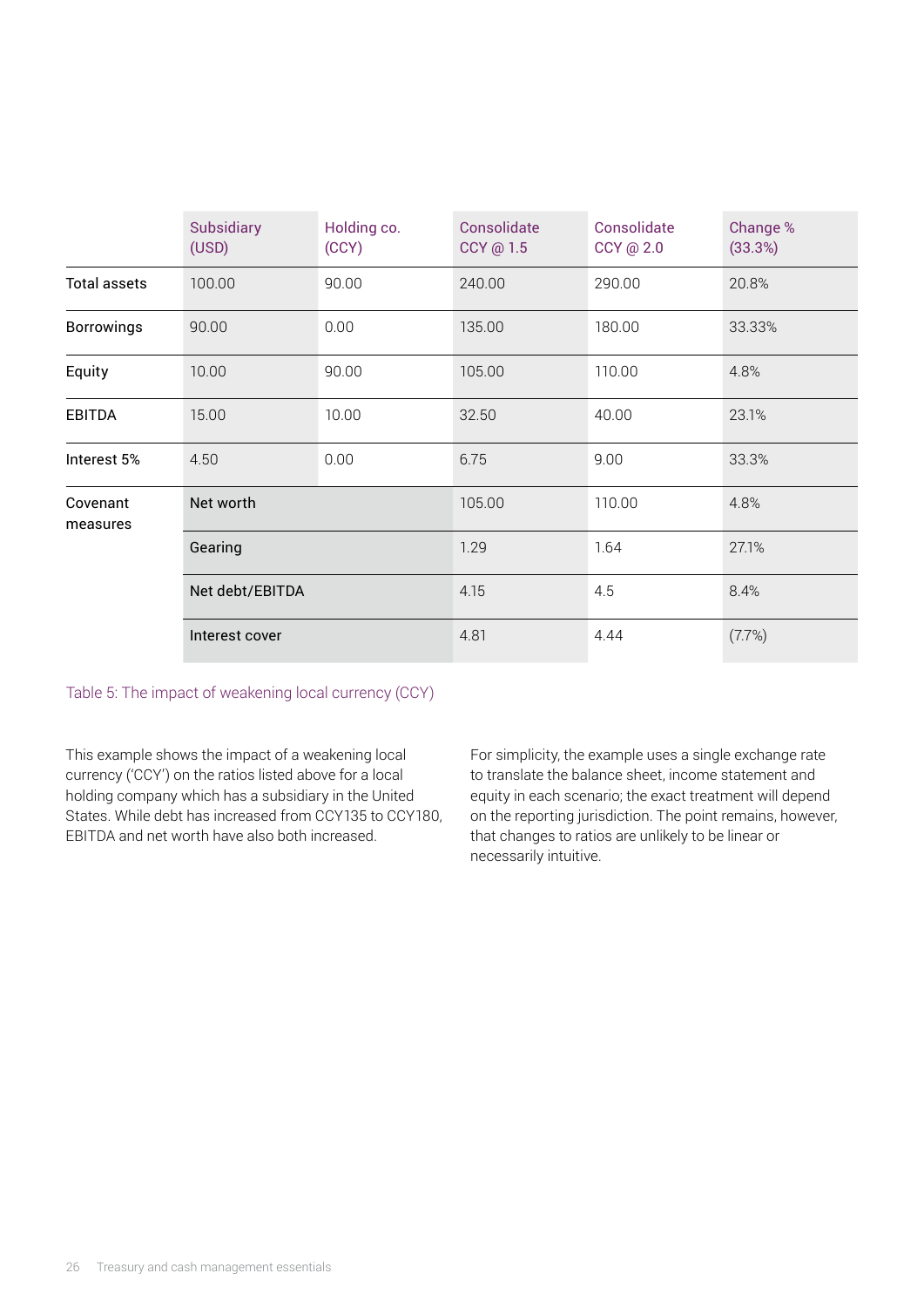## <span id="page-28-0"></span>9. Financial risk management and risk reporting

Corporate finance theory suggests that the value of an organisation can be increased if its risk (the uncertainty of returns) is reduced.

#### Risk management approach

ISO standard 31000-2009 defines risk as the 'effect of uncertainty on objectives'. Risk can present opportunities for, or threats to, objectives. An uncertainly that does not affect objectives cannot be a risk to those objectives.

#### Key questions to consider – start the dialogue

Management accountants must be aware of the overall approach of the organisation to financial risk management, and be able to answer the following questions:

- $\blacktriangleright$  Has the organisation properly articulated its management approach to threats and opportunities?
- $\triangleright$  Consequently, is there capacity to take certain risks?
- $\blacktriangleright$  If so, is there an appetite?
- $\blacktriangleright$  How much of this appetite can be delegated to the treasury function?

| <b>Risk tolerance</b> | <b>Risk appetite</b>                                                                                                                                                                                                                                                                                                                                                                                                                                                                                                                                                                                            | <b>Risk budget</b>                                                                 | <b>Risk policy</b> |
|-----------------------|-----------------------------------------------------------------------------------------------------------------------------------------------------------------------------------------------------------------------------------------------------------------------------------------------------------------------------------------------------------------------------------------------------------------------------------------------------------------------------------------------------------------------------------------------------------------------------------------------------------------|------------------------------------------------------------------------------------|--------------------|
| <b>Risk tolerance</b> | business objectives.                                                                                                                                                                                                                                                                                                                                                                                                                                                                                                                                                                                            | The amount and type of risk an organisation is willing to accept in pursuit of its |                    |
| Risk appetite         | An organisation's readiness to bear the risk after risk treatment in order to achieve<br>its objectives.                                                                                                                                                                                                                                                                                                                                                                                                                                                                                                        |                                                                                    |                    |
| <b>Risk budget</b>    | The amount of risk that an organisation plans to retain, following all planned steps to<br>reduce the risk for the organisation.                                                                                                                                                                                                                                                                                                                                                                                                                                                                                |                                                                                    |                    |
| <b>Risk policy</b>    | Predetermined actions the organisation will take, or have in reserve, to deal with the<br>various situations that might arise. Risk policy should cover commercial as well as<br>treasury approaches to exposure management. The policy should identify and reflect<br>the risk appetite and risk tolerances of the organisation, making it explicit that a risk<br>management system has been designed to provide reasonable assurance of achieving<br>business objectives. It should assign accountability for managing risks and reporting<br>results on the system's effectiveness to executive management. |                                                                                    |                    |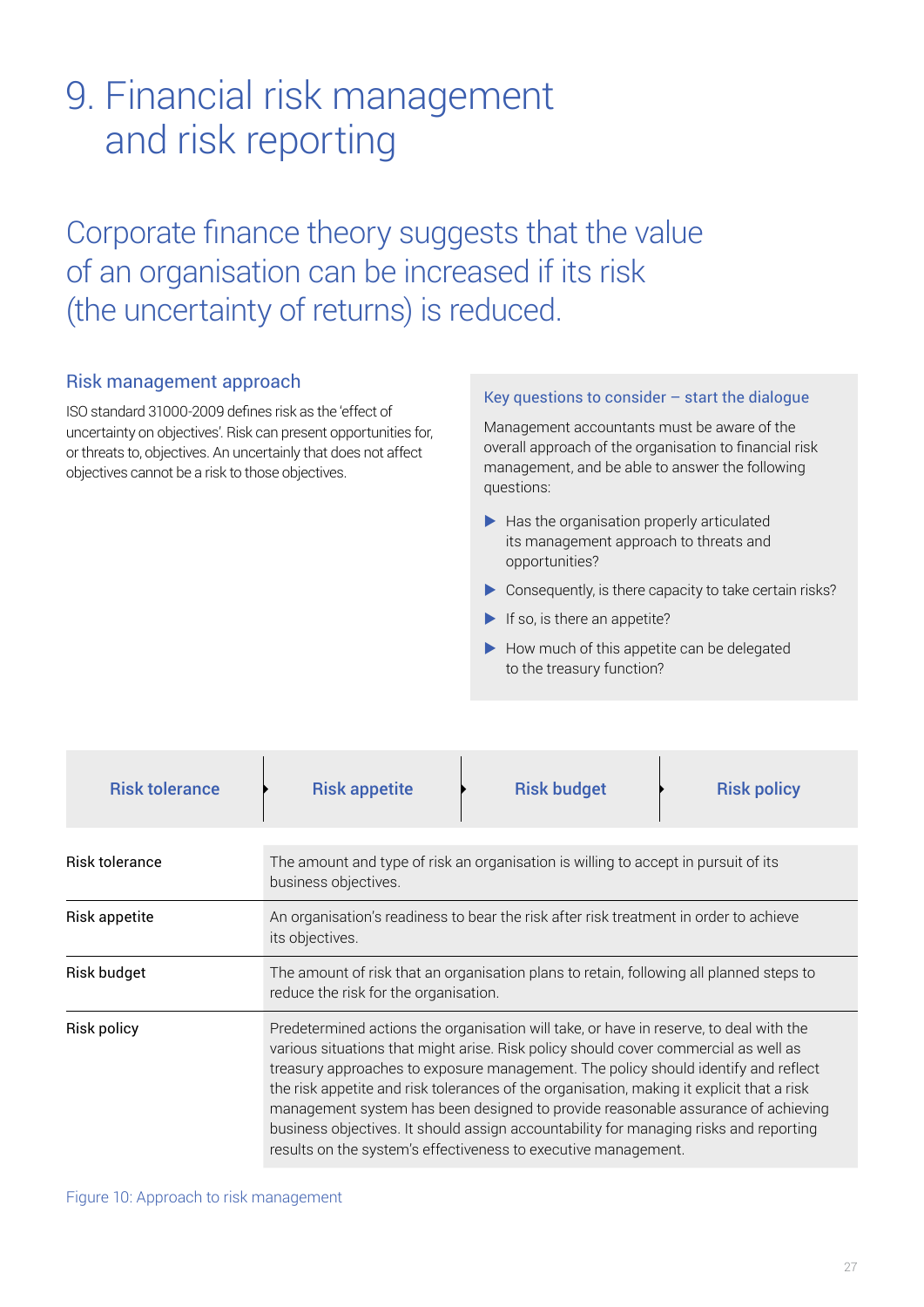#### Risk management vs speculation

'Speculation' is the act of deliberately taking on risk or hedging a risk that you do not have. Opportunities consistent with the business strategy, commonly within strict limits (such as credit risk or liquidity risk in investing surplus funds) are acceptable. Anything else (inconsistent with the business strategy) is speculation. It should therefore be prohibited in corporate treasury as elsewhere.

Deliberate or inadvertent inaction is also considered speculation when policy would call for action. It too should be prohibited or strictly controlled within limits. For example, treasury operations might be entitled to disregard foreign-exchange positions passed to them if they are accepted as small and not of market size.

This approach does not prohibit the taking of financial risk. For example, increasing levels of debt (leverage) that make the financial structure riskier is a widely accepted approach to increasing shareholder returns. But such leverage should be decreased if either the business or its financing becomes more risky. (We have seen this happen widely since the global financial crisis.)

#### Risk management framework

Once a budgetary approach to treasury has been established, a risk management framework provides a mechanism to develop an overall approach to financial risks across the entire organisation. It does so by creating the means to discuss, compare, evaluate and respond to these risks. It can be seen as a series of successive phases.





[Tool: Enterprise risk management](https://www.cgma.org/resources/tools/essential-tools/enterpise-risk-management.html)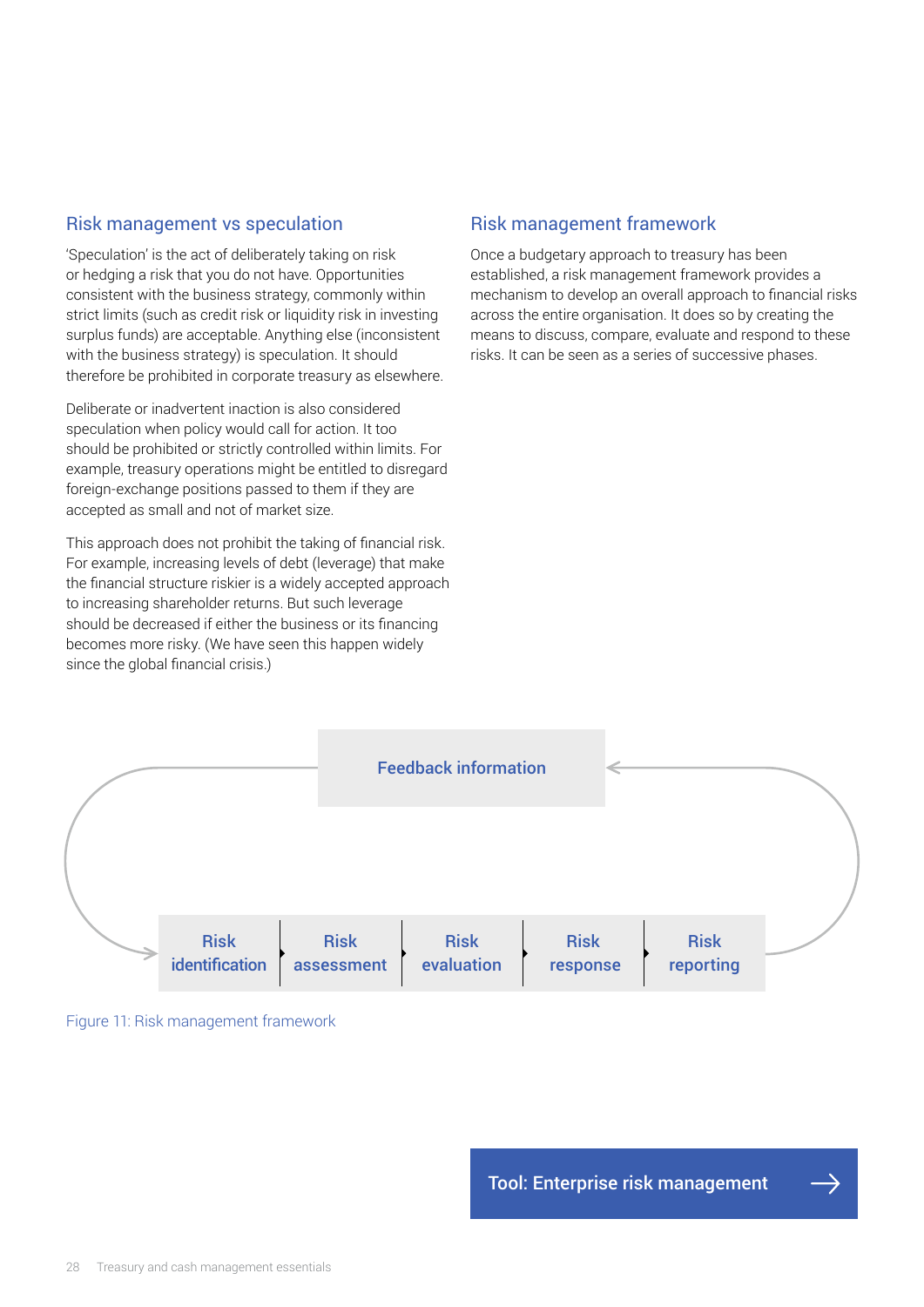

#### Figure 12: Enterprise Risk Management (ERM) Process

| Phase                               | <b>Description of process</b>                                                                                                                                                                                                                                                                                                                                                                                                                                                                                                                                                                                                                                                                                                                                                                                                                                           |
|-------------------------------------|-------------------------------------------------------------------------------------------------------------------------------------------------------------------------------------------------------------------------------------------------------------------------------------------------------------------------------------------------------------------------------------------------------------------------------------------------------------------------------------------------------------------------------------------------------------------------------------------------------------------------------------------------------------------------------------------------------------------------------------------------------------------------------------------------------------------------------------------------------------------------|
| Identify risk                       | Identification and classification of the financial risk exposures threatening an organisation's objectives,<br>including where they come from.                                                                                                                                                                                                                                                                                                                                                                                                                                                                                                                                                                                                                                                                                                                          |
| Assess risk                         | An assessment of the likelihood of each financial risk occurring and of its potential impact on business<br>objectives. It also includes the prioritisation of those significant risks for further analysis, evaluation<br>and management. Using a risk map or probability/impact matrix is a useful way of assessing risks<br>systematically. The assessment aims to establish the probability and extent of potential loss (or gain),<br>both for single risks and groups of risks combined, and to involve consideration of non-calculable risks<br>(events). Evaluation techniques include scenario analysis, sensitivity analysis, Value at Risk, statistics,<br>and maximum loss. For some risks, such as political risk, there can be no statistical approach. In<br>these cases, non-statistical evaluation such as scenario analysis or stress testing is key. |
| Plan response<br>strategy           | After assessing the risks, organisations should plan their risk responses. Each organisation's<br>corporate objectives, risk appetite and risk sources are unique, leading to a different risk set and risk<br>responses. Risk responses can be categorised into four classes:<br>• Avoid or transfer the risk if investors do not expect the organisation to take it.<br>• Accept (retain) and monitor the risk if the threat is immaterial or the opportunity attractive.<br>• Reduce threats (their probability or impact) by internal action such as internal controls,<br>diversification or contingency plans.<br>• Transfer risks to a third party via insurance, derivatives or the use of subcontractors.<br>Organisations use risk policy statements to document risk responses (see Treasury policy).                                                        |
| Implement<br>mitigation<br>strategy | A key element of ensuring that a plan is transformed into a live risk management system is making<br>individuals responsible for every risk.                                                                                                                                                                                                                                                                                                                                                                                                                                                                                                                                                                                                                                                                                                                            |
| <b>Risk reporting</b>               | Reporting helps ensure that risks are being managed as agreed and that information is fed back into<br>the risk management process. (See Risk reporting.)                                                                                                                                                                                                                                                                                                                                                                                                                                                                                                                                                                                                                                                                                                               |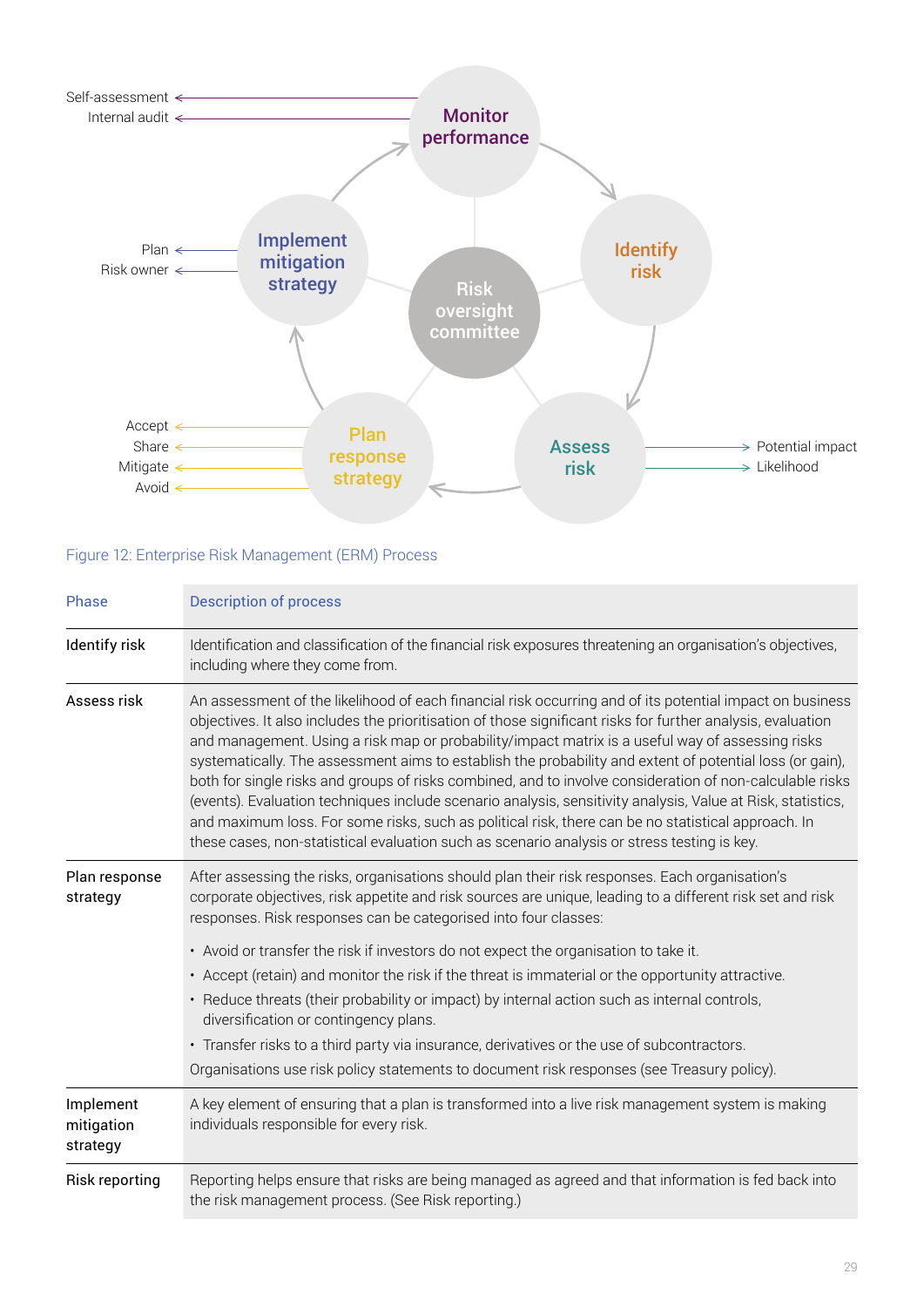#### Risk heat maps

A risk heat map is a tool used to present the results of a risk assessment process visually and in a meaningful and concise way.

The heat map diagram below provides an illustration of how organisations can map probability ranges to common qualitative characterisations of risk event likelihood and a ranking scheme for potential impacts. They can also rank impacts on the basis of what is material in financial terms, or in relation to the achievement of strategic objectives.

Organisations generally map risks on a heat map using a 'residual risk' basis that considers the extent to which risks are mitigated or reduced by internal controls or other risk response strategies.

#### [Tool: Risk heat map](https://www.cgma.org/resources/tools/essential-tools/risk-heat-maps.html)

| Extreme    | $\overline{5}$      | $\overline{1}0$       | 15                    | 20                | 25                   |
|------------|---------------------|-----------------------|-----------------------|-------------------|----------------------|
| High       | $\overline{4}$      | 8                     | 12                    | 16                | 20                   |
| Medium     | 3                   | $6\phantom{1}6$       | $\overline{9}$        | 12                | 15                   |
| Low        | 2                   | $\overline{4}$        | 6                     | 8                 | 10                   |
| Negligible |                     | $\overline{2}$        | $\overline{3}$        | $\overline{4}$    | 5                    |
| % ranges   | Remote<br>$0 - 10%$ | Unlikely<br>$>10-25%$ | Possible<br>$>25-50%$ | Likely<br>>50-90% | Probable<br>>90-100% |

Figure 13: Risk heat map

#### Risk reporting

Responsibility for the management of financial risk is often delegated to those responsible for treasury activities. These treasury activities must be included in the organisation's management information as well as, where material, to the market.

For each financial risk, there should be some measure of the risk and risk reduction. Regular reports should:

- $\blacktriangleright$  Inform management of financial exposures outstanding both before and after any hedging
- $\triangleright$  Demonstrate that treasury activity is within the policy authorised by the Board
- $\blacktriangleright$  Promote the concept of analysis and performancemeasurement in treasury
- $\triangleright$  Create a feedback mechanism that leads to improvements in efficiency and control

Best-practice reporting should focus on accuracy, completeness, timeliness and materiality.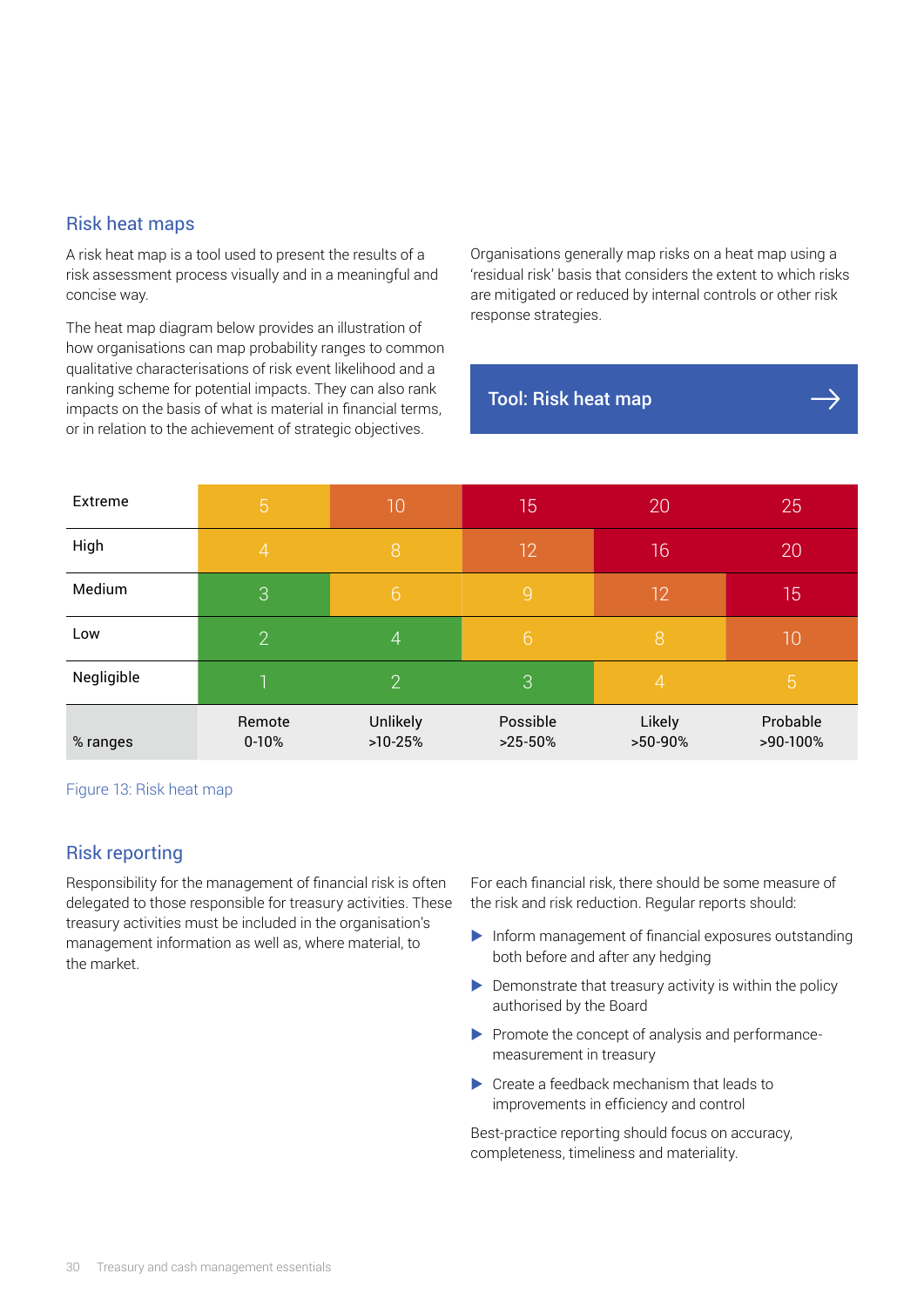| Policy/risk area                            | Typical risk management report(s)                                                                                                                 | Frequency and/or period of report                                                                                                 |  |
|---------------------------------------------|---------------------------------------------------------------------------------------------------------------------------------------------------|-----------------------------------------------------------------------------------------------------------------------------------|--|
| Liquidity<br>management                     | Identification and classification of the financial<br>risk exposures threatening an organisation's<br>objectives, including where they come from. | Weekly out to 30 days and monthly out to one<br>year (not just to the current year end).                                          |  |
| Bank-relationship<br>management             | Facilities provided by bank with usage history<br>and any issues, including concentration risk and<br>attitude to renewals.                       | Quarterly, with a longer-term annual review.                                                                                      |  |
| Credit risk                                 | Credit exposure against limits, significant issues<br>or downgrades etc.                                                                          | Monthly, with a longer-term annual review and<br>special report following any major event that<br>affects a banking relationship. |  |
| FX (and<br>commodity) risk                  | Reports addressing transaction, translation and<br>economic exposure.                                                                             | Monthly, with an annual review focusing on<br>longer-term economic exposure.                                                      |  |
| Funding and<br>debt-portfolio<br>management | Funding review and outlook, debt-maturity<br>profiles and possible proposals for refinancing/<br>new funding/equity raising.                      | Monthly, but more frequently in run up to the<br>issue of new debt/equity, and with a major<br>annual review.                     |  |
| Covenant<br>compliance                      | Performance against covenants (if any) on<br>historical and forecast basis.                                                                       | Monthly, but weekly or daily or more often at<br>times of stress.                                                                 |  |
| Interest rate risk                          | Interest rate risk report.                                                                                                                        | Monthly, with an annual review.                                                                                                   |  |
| Investments                                 | Reports on security, liquidity and return.                                                                                                        | Monthly, with an annual review.                                                                                                   |  |
| Treasury<br>operations                      | Reports to the treasurer on controls.                                                                                                             | Daily.                                                                                                                            |  |

#### Table 6: Financial risk reporting

Dashboard reporting is another tool for reporting the organisation's financial risks. This is a report which summarises in one page the organisation's key risks/ positions, with a brief commentary on any deviations. This is a particularly valuable tool for reporting to senior management. In the treasury domain, items on the dashboard may include:

- $\blacktriangleright$  Foreign exchange (FX) exposures (pre- and post-hedging)
- $\blacktriangleright$  FX volatilities
- $\blacktriangleright$  FX rates
- $\blacktriangleright$  Interest rates
- $\blacktriangleright$  Borrowing facility headroom
- $\blacktriangleright$  Cash positions
- $\blacktriangleright$  Credit-default swap prices
- $\blacktriangleright$  Funding developments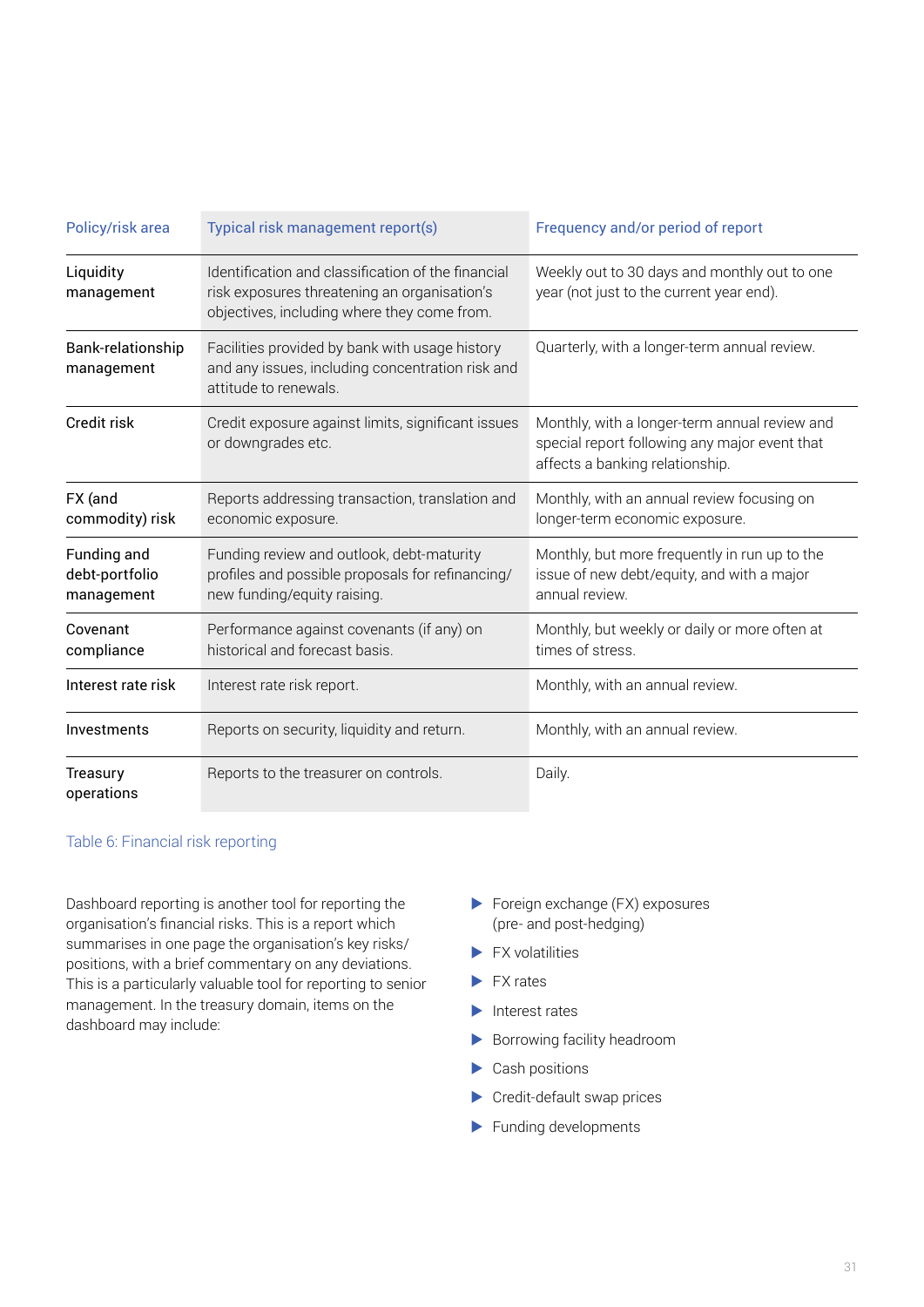### <span id="page-33-0"></span>10. Governance

Effective oversight of treasury activities involves a clear definition of the organisation's strategic and financial objectives and its risk management guidelines. Formal documentation and regular reviews of policies, procedures and performance ensure compliance with Board intentions.

#### Treasury objectives

- $\blacktriangleright$  Has the Board's financial risk appetite been quantified and clearly communicated to treasury?
- ▶ Do the CFO, Audit Committee and Board of Directors understand the treasury function's strategies?

It is not always easy to quantify the Board's risk appetite. The potential impact on the financial statements, such as the Board's maximum acceptable fluctuation in earnings, is one possible measure. To assist the Board in understanding its risk appetite, management accountants should model the impact of various scenarios (such as interest rate and foreign exchange rate movements) on earnings, cash flows and key balance-sheet ratios. They should also engage with treasury to consider options for mitigating the risks to key financial targets posed by factors like exchange and interest rate variability and to model the impact of mitigating options or derivative products.

Products like derivatives might have impacts on the presentation of the organisation's profit and loss and balance sheet under accounting and reporting regulations like IFRS and GAAP. They might even affect the company's valuation. Gaining clarity on such matters prior to discussing them with boards and audit committees could improve the quality of discussion and avoid surprises down the line.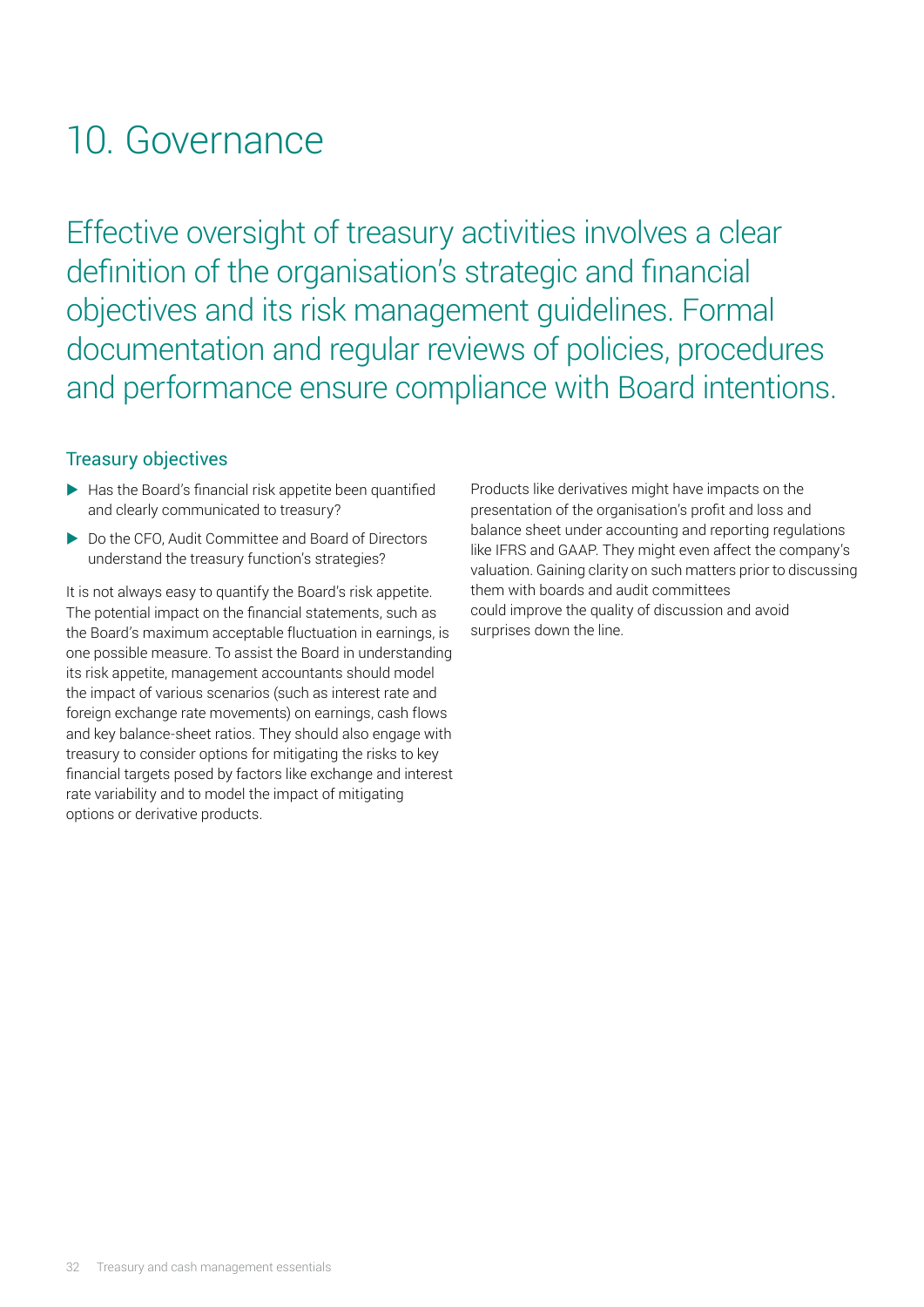#### Treasury policy

#### Key questions to consider – start the dialogue

Management accountants should be able to answer the following questions affirmatively:

- $\blacktriangleright$  Is treasury policy aligned with financial strategy and the approach to risk?
- $\blacktriangleright$  Is treasury policy approved by the Board and reviewed at least annually?
- $\blacktriangleright$  Does the treasury policy set limits for each financial risk?
- $\blacktriangleright$  Is adherence to treasury policies reviewed by the Board and independently audited?

All well-managed treasury activities are backed by written treasury policies that have processes in place for managing regular updates. Treasury policy is a mechanism by which the Board and management can delegate financial decisions about the business in a controlled manner. It should give those responsible for treasury activities written guidelines on their areas of responsibility, how they should go about these responsibilities, what their boundaries are and how their performance will be measured. These guidelines can be developed in formal procedures.

The treasury policy document should explain:

- $\blacktriangleright$  The organisation's financial risk management objectives, which should reflect its goals, risk appetite and sources of risk for the specific business and the economic environment in which it operates
- $\blacktriangleright$  The risk management framework to be adopted by the organisation (identify, assess, evaluate, respond, report)
- $\blacktriangleright$  For each financial risk, what is the risk and why is it being managed, all in the context of the organisation's risk appetite
- $\blacktriangleright$  Risk measures to set target outcomes and to model the likelihood of their occurring. This may include sensitivity analysis with indicative probabilities attached
- $\blacktriangleright$  Procedures for the day-to-day management of financial risks, including:
	- The delegation of responsibility for managing them
	- How treasury will relate to business operations where financial risks are identified and/or being managed
	- Financial risk targets and limits based on an acceptable level of risk, adapted as the organisation evolves
	- Performance-reporting/feedback mechanisms

Boards have ultimate responsibility for risk management and for approving risk policies. In larger organisations, risk management tasks may be delegated – but not abandoned – to a subcommittee of the Board, often called the Risk Management Committee (RMC). Those responsible for the treasury function should recommend financial risk management (and potentially other) policies to the RMC and ensure that the approved policies are followed.

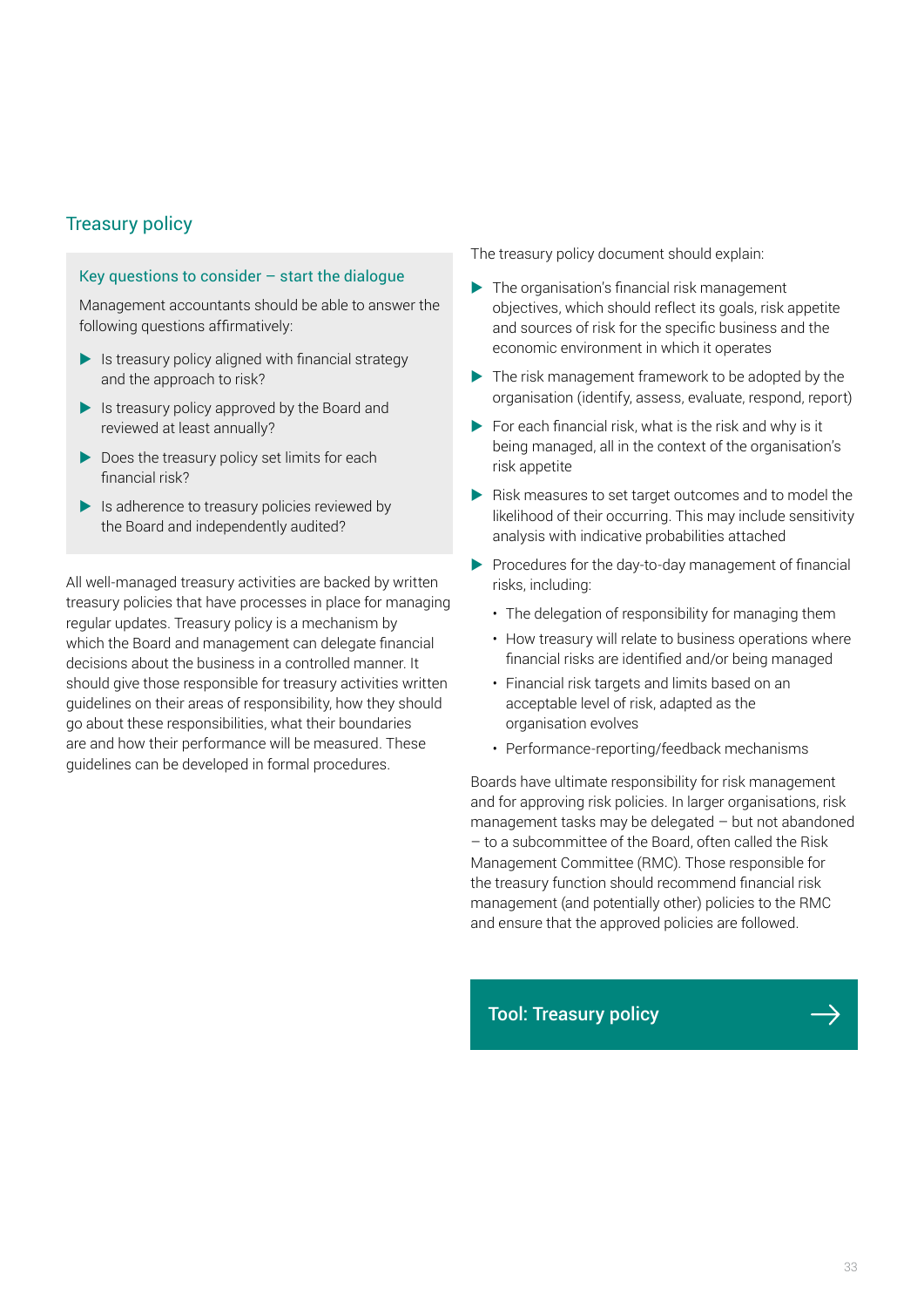# <span id="page-35-0"></span>11. Treasury accounting

An important feature of accounting standards is how quickly they change. They change faster in the treasury arena than in almost any other area.

#### International Financial Reporting Standards (IFRS)

IFRSs are being increasingly adopted as the global standards. There are five major international standards which particularly affect treasury:

- $\blacktriangleright$  IAS 39 covers accounting for derivatives and for hedging decisions, to be superseded by IFRS 9 from 1 January 2018
- $\blacktriangleright$  IFRS 7 covers financial-instrument presentation and disclosure
- $\blacktriangleright$  IAS 17 covers leases, to be superseded by IFRS 16 from 1 January 2019
- $\blacktriangleright$  IAS 21 sets out how reporting entities should include foreign-currency transactions and foreign operations in their financial statements

IAS 39 and its successor IFRS 9 are considered to be the most demanding of standards, as they cover the rules for hedge accounting for derivatives. In broad terms, all derivatives must be recognised on the balance sheet and carried at fair value; this can create significant incomestatement volatility. If the transaction qualifies for hedge accounting and the company chooses to hedge account, some or all of this volatility can be removed or deferred. The ability to use hedge accounting is subject to very demanding criteria, and the introduction of a new general hedge-accounting model in IFRS 9 is generally perceived as a positive change. Compared to IAS 39, IFRS 9 allows more hedging instruments and hedged items to qualify for hedge accounting. Overall, it is trying to align hedge accounting more closely with the organisation's risk management strategies (i.e. the underlying economic rationale for hedging).

Leases provide a source of financing for lessees. However, under current accounting (IAS 17), most leases are not reported on a lessee's balance sheet. Instead, they are only disclosed in the notes to the financial statements. The International Accounting Standards Board (IASB) has been consulting on changes to lease accounting since 2009. It has decided that a lessee would be required to recognise assets and liabilities arising from all leases, apart from leases of 12 months or less.

IAS 21 has two major objectives: to prescribe how to include foreign-currency transactions and foreign operations in an entity's financial statements; and to determine how to translate financial statements into a presentation currency. The principal issues are which exchange rate(s) to use and how to report the effects of changes in exchange rates in the financial statements. Because IAS 39 applies to hedge accounting, IAS 21 does not apply to hedge accounting for foreign currency items, including the hedging of a net investment in a foreign operation.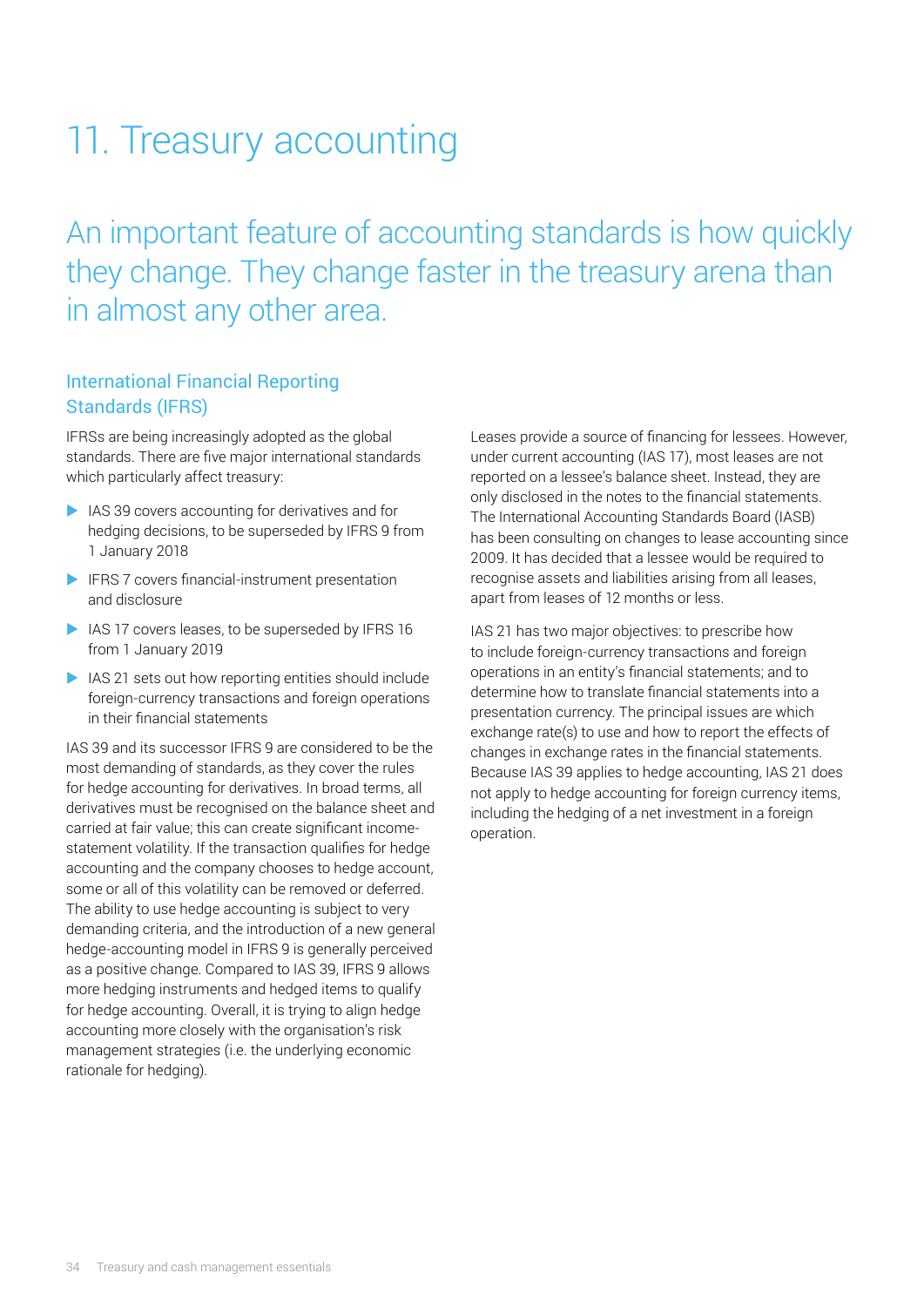#### U.S. GAAP

In the U.S., the Financial Accounting Standards Board (FASB) Accounting Standards Codification (ASC) is the source of authoritative and generally accepted accounting principles (GAAP) recognized by the FASB. The ASC topics that are most specific to treasury are:

- $\triangleright$  ASC Topic 815 Derivatives and Hedging
- $\triangleright$  ASC Topic 830 Foreign Currency Matters
- $\triangleright$  ASC Topic 840 Leases.

#### ASC Topic 815 – Derivatives and Hedging

sets out the definition of a derivative instrument and specifies how to account for such instruments, including derivatives embedded in hybrid instruments. There are numerous differences in definitions and criteria in this area, and U.S. GAAP contains more interpretive and implementation guidance than IFRS.

In September 2016, the FASB issued proposed Accounting Standards Update ASU 216-310 that would make targeted improvements to the accounting guidance for hedging activities and disclosures, including those involving nonfinancial risk and interest rate risk.

#### ASC Topic 830 – Foreign Currency Matters

establishes standards for accounting for foreign-currency transactions. It also provides guidance for translating foreign-currency statements incorporated into an entity's financial statements.

While there are some minor technical differences between ASC 830 and IAS 21, both require the translation into the 'functional currency' of a unit before translation into the reporting currency.

#### ASC 840 – Leases

describes and explains the accounting policies and disclosures applicable to leases.

In February 2016, the FASB issued a new leasing Accounting Standards Update (ASU) that will require a lessee to recognize assets and liabilities for finance and operating leases with lease terms of more than 12 months. The new ASU will be effective for public companies (beginning in 2019) and private companies (beginning in 2020).

Changing standards can have a major effect on covenants in loan agreements. A change might alter how some ratios are calculated, and these changes might possibly cause a loan default. For this reason, those standards in place at the date of the loan agreement are used to calculate covenants (in a process known as 'frozen GAAP'). Multiple sets of accounts may be required as a result, one to meet IFRS and the other(s) to comply with various loan agreements.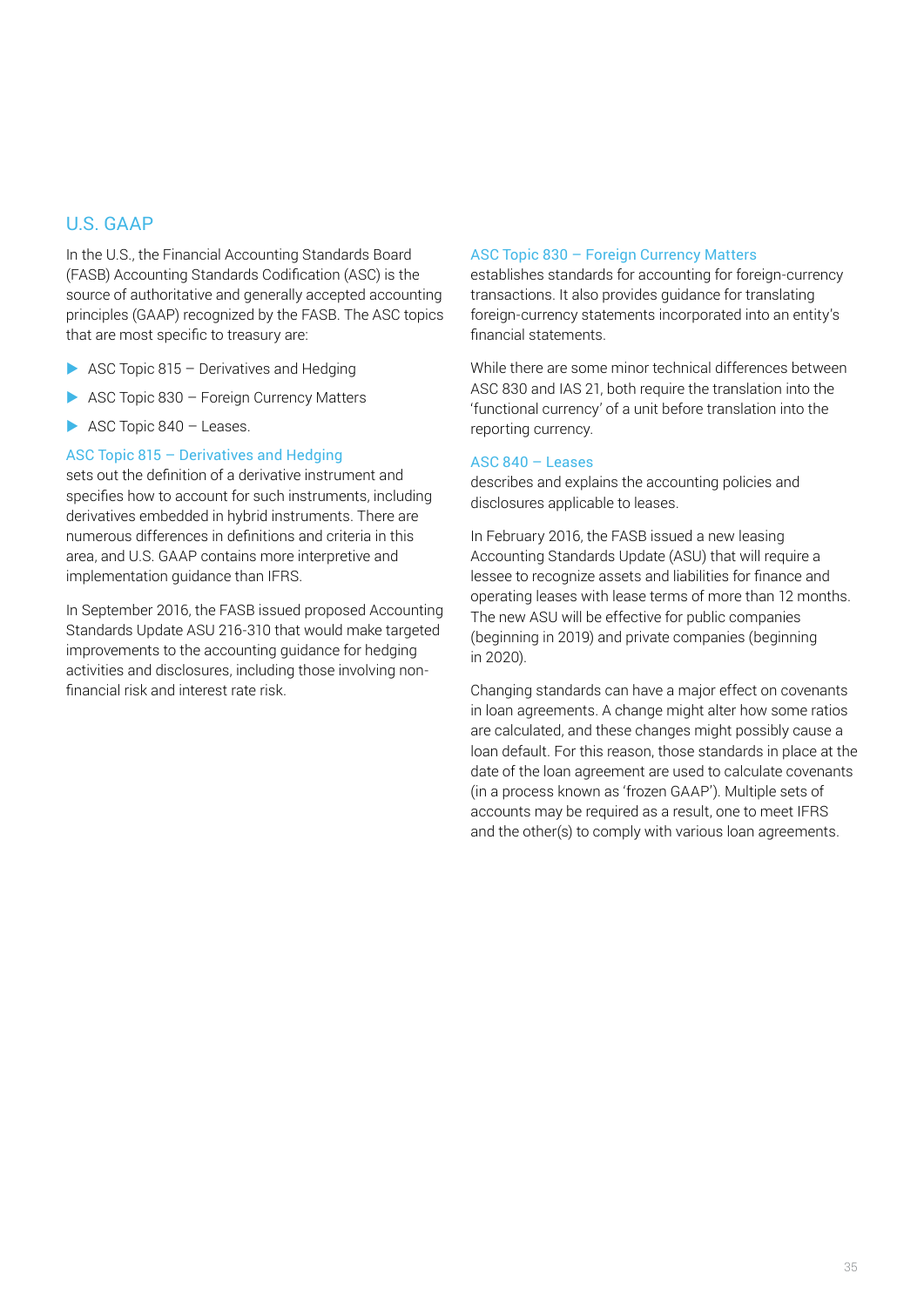# <span id="page-37-0"></span>12. Conclusion

The global financial crisis continues to have an impact on business everywhere, increasing the need for effective treasury practice. Financial markets are now more volatile as risks, such as financial counterparty risk, have increased and traditional funding sources are changing.

The banking landscape is changing dramatically: individual banks' capabilities are shrinking, and banks' balance sheets and corporate credit have become finite, valuable resources which have to be used as cost-effectively as possible. Increasing regulation will continue to add to the cost both of funding and hedging.

These changes are driving increased complexity, leading to greater liquidity risks for businesses that demand evermore sophisticated management of their treasury functions. This publication highlights the role of treasury in organisations today and how having skilled treasury professionals can significantly add value.

Not all Boards and senior management fully understand what a treasury function should be doing. Management accountants, more so now than ever before, must proactively understand treasury requirements and when needed engage the treasury function. They exhibit advanced analytical abilities and are ideally positioned to identify and exploit technology and market trends to define future best practice to meet business needs.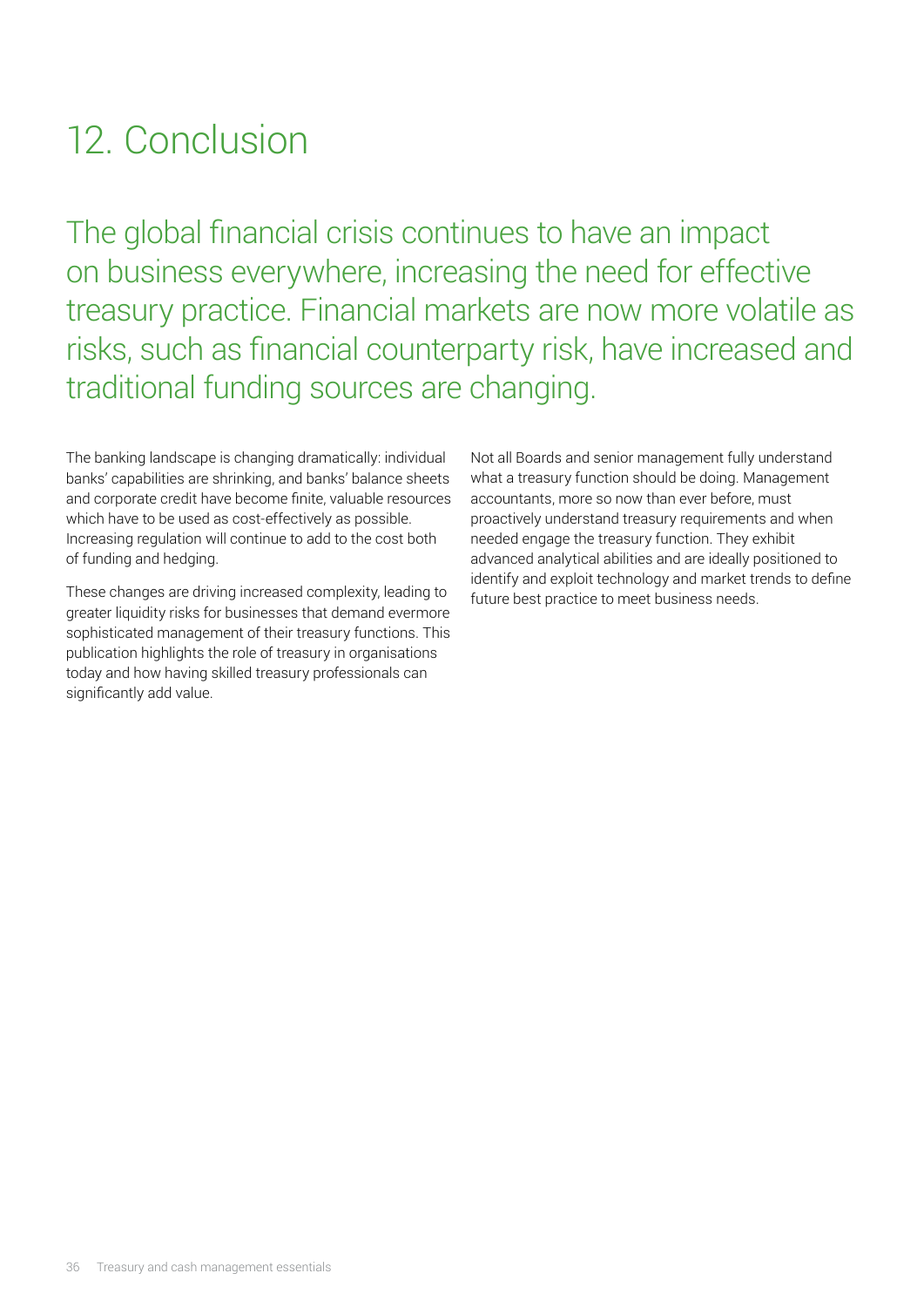# <span id="page-38-0"></span>13. Further resources

[ACT Treasury Competency Framework](https://www.treasurers.org/competencyframework) [Cash Flow Modelling](https://www.cgma.org/resources/tools/essential-tools/cash-flow-modelling.html) [CGMA Competency Framework](https://www.cgma.org/resources/tools/cgma-competency-framework.html) [Cost Transformation Model](https://www.cgma.org/resources/tools/cost-transformation-model.html) [Enterprise Risk Management](https://www.cgma.org/resources/tools/essential-tools/enterpise-risk-management.html) [Essential Tools for Management Accountants](https://www.cgma.org/resources/tools/essential-tools/list.html) [Financial risk management: Market risk tools and techniques](https://www.cgma.org/resources/tools/financial-risk-management.html) [Global Management Accounting Principles](https://www.cgma.org/resources/reports/globalmanagementaccountingprinciples.html) [How to evaluate capital expenditures and other long-term investments](https://www.cgma.org/resources/tools/evaluate-capital-long-term-investments.html) [Risk Heat Maps](https://www.cgma.org/resources/tools/essential-tools/risk-heat-maps.html) [Risk Management Toolkit](https://www.cgma.org/resources/tools/risk-management-toolkit.html) [Scenario planning: Providing insight for impact](https://www.cgma.org/resources/tools/scenario-planning.html)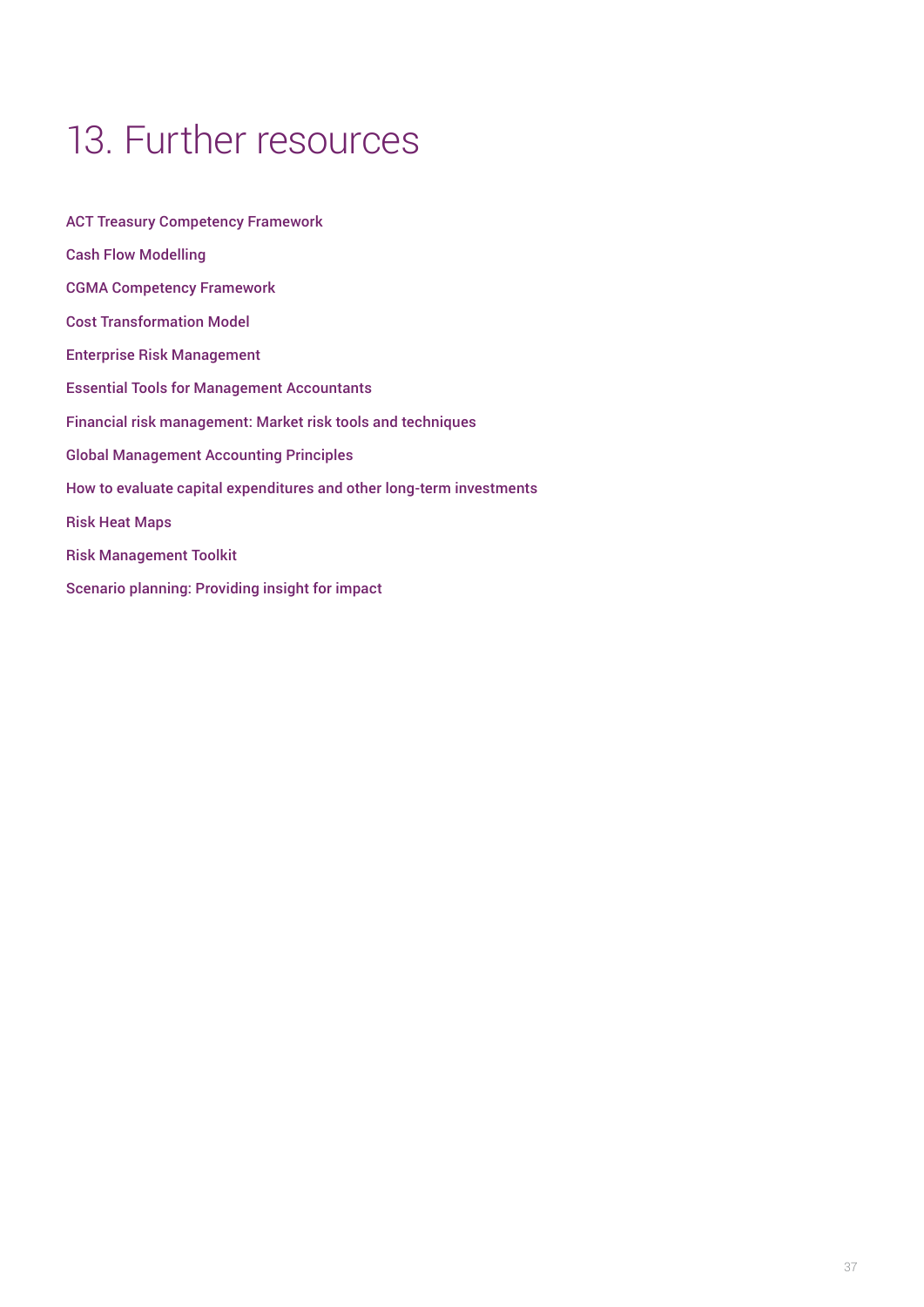## <span id="page-39-0"></span>Introducing the Global Management Accounting Principles

Quality decision-making has never been more important – or more difficult. Competition is relentless as new innovations daily disrupt the status quo. Torrents of information increase complexity and impulse takes over insight as organisations struggle to keep pace.

The Global Management Accounting Principles were created for this era of business. Management accounting is at the heart of quality decision-making, because it brings to the fore the most relevant information and analysis to generate and preserve value. The Principles guide best practice in management accounting to ensure difficult decisions can be taken which will drive sustainable value.

The Principles were developed in conjunction with CEOs, CFOs, academics, regulators, government bodies and other professionals from 20 countries across five continents. They were prepared by the American Institute of CPAs (AICPA) and Chartered Institute of Management Accountants (CIMA), who in 2017 formed the Association of International Certified Professional Accountants, which represents more than 650,000 members and students in 179 countries.

The Principles are intended to be universally applicable to help organisations large and small, public and private, extract value from the increasing volume of available information. They are aimed at chief executives, chief finance officers and members of boards of directors who have oversight of their organisations' performance. Investors and other stakeholders will also find them useful. They can be used to support the development, execution and refinement of strategy through the performance management system, as well as to support the core activities of the management accounting function. The full document provides guidance on the application of each Principle to 14 different practice areas, ranging from financial strategy to risk management.

#### Definition:

Management accounting is the sourcing, analysis, communication and use of decision-relevant financial and non-financial information to generate and preserve value for organisations.

A survey commissioned by CIMA and the AICPA of 1,100 senior executives from 35 countries found that 89% believe a stronger partnership with finance in the decision process will help them better manage their organisations over the coming years.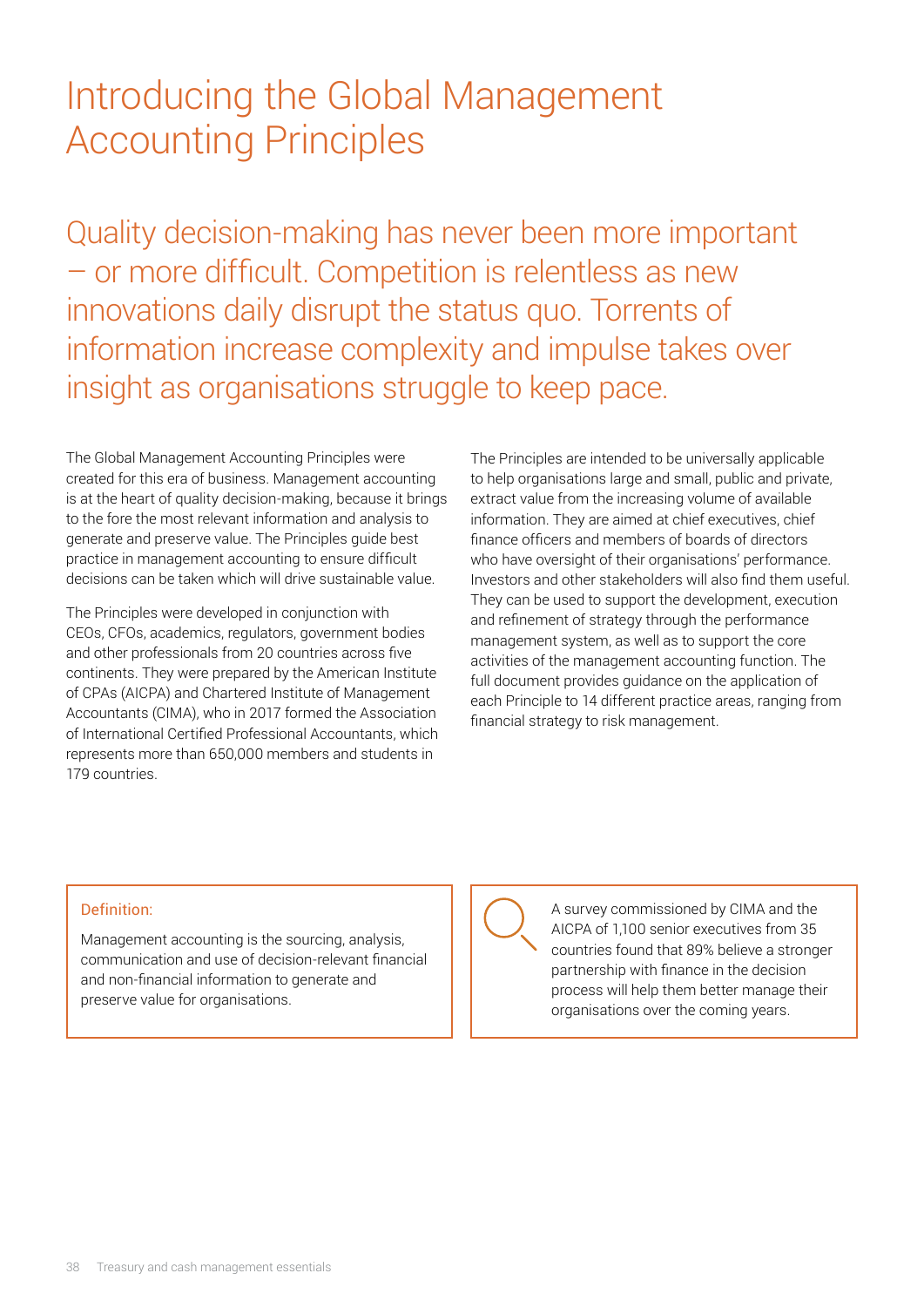# <span id="page-40-0"></span>The four Principles and outcomes

There are four Principles focused on four outcomes:

#### Influence

#### Communication provides insight that is influential.

Management accounting begins and ends with conversations. The Principles have been designed to help organisations cut through silos and encourage integrated thinking, leading to better decision-making.

#### Relevance

#### Information is relevant.

Management accounting makes relevant information available to decision-makers when they need it. The Principles provide guidance on identifying past, present and future information, including financial and non-financial data from internal and external sources. This includes social, environmental and economic data.

#### Analysis

#### Impact on value is analysed.

Management accounting connects the organisation's strategy to its business model. This Principle helps organisations to simulate different scenarios to understand their impact on generating and preserving value.

#### **Trust**

#### Stewardship builds trust.

Accountability and scrutiny make the decision-making process more objective. Balancing short-term commercial interests against long-run value for stakeholders enhances credibility and trust.

#### The Global Management Accounting Principles



Visit [cgma.org/principles](http://www.cgma.org/principles) for more information.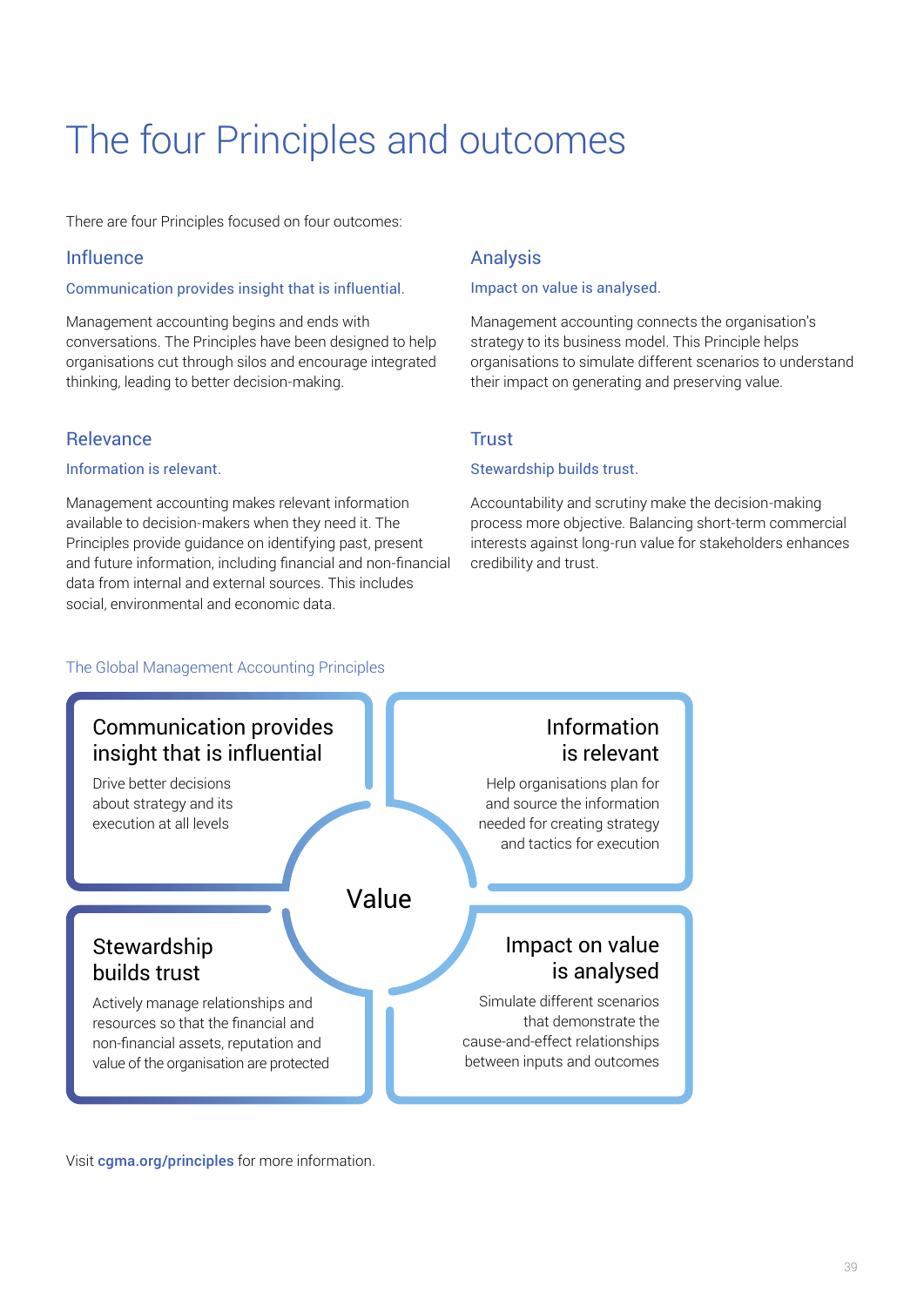### **Notes**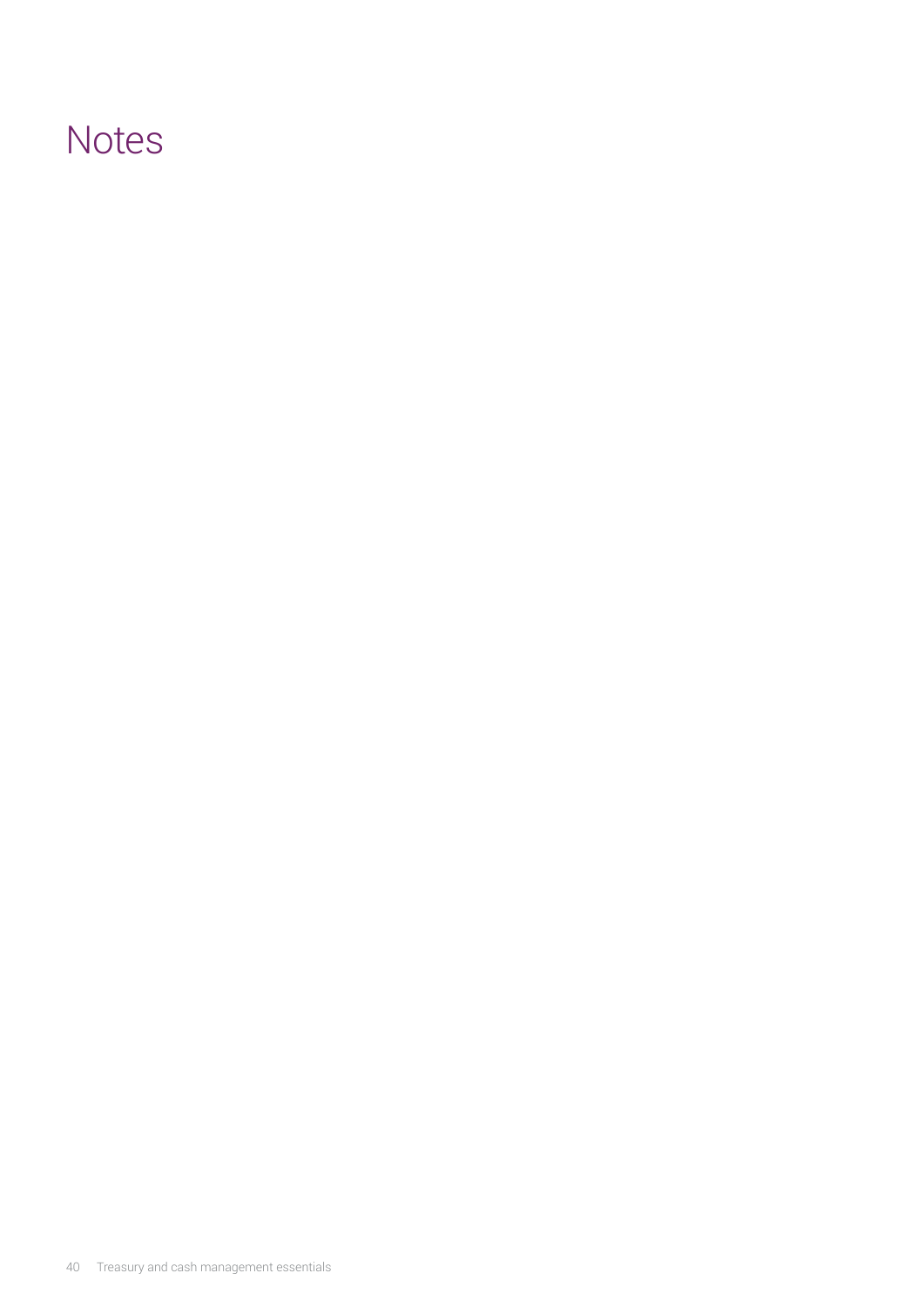For information about obtaining permission to use this material other than for personal use, please email [mary.walter@aicpa-cima.com](mailto:mary.walter%40aicpa-cima.com?subject=). All other rights are hereby expressly reserved. The information provided in this publication is general and may not apply in a specific situation. Legal advice should always be sought before taking any legal action based on the information provided. Although the information provided is believed to be correct as of the publication date, be advised that this is a developing area. The Association, AICPA, and CIMA cannot accept responsibility for the consequences of its use for other purposes or other contexts.

The information and any opinions expressed in this material do not represent official pronouncements of or on behalf of the AICPA, CIMA, or the Association of International Certified Professional Accountants. This material is offered with the understanding that it does not constitute legal, accounting, or other professional services or advice. If legal advice or other expert assistance is required, the services of a competent professional should be sought.

The information contained herein is provided to assist the reader in developing a general understanding of the topics discussed but no attempt has been made to cover the subjects or issues exhaustively. While every attempt to verify the timeliness and accuracy of the information herein as of the date of issuance has been made, no guarantee is or can be given regarding the applicability of the information found within to any given set of facts and circumstances.